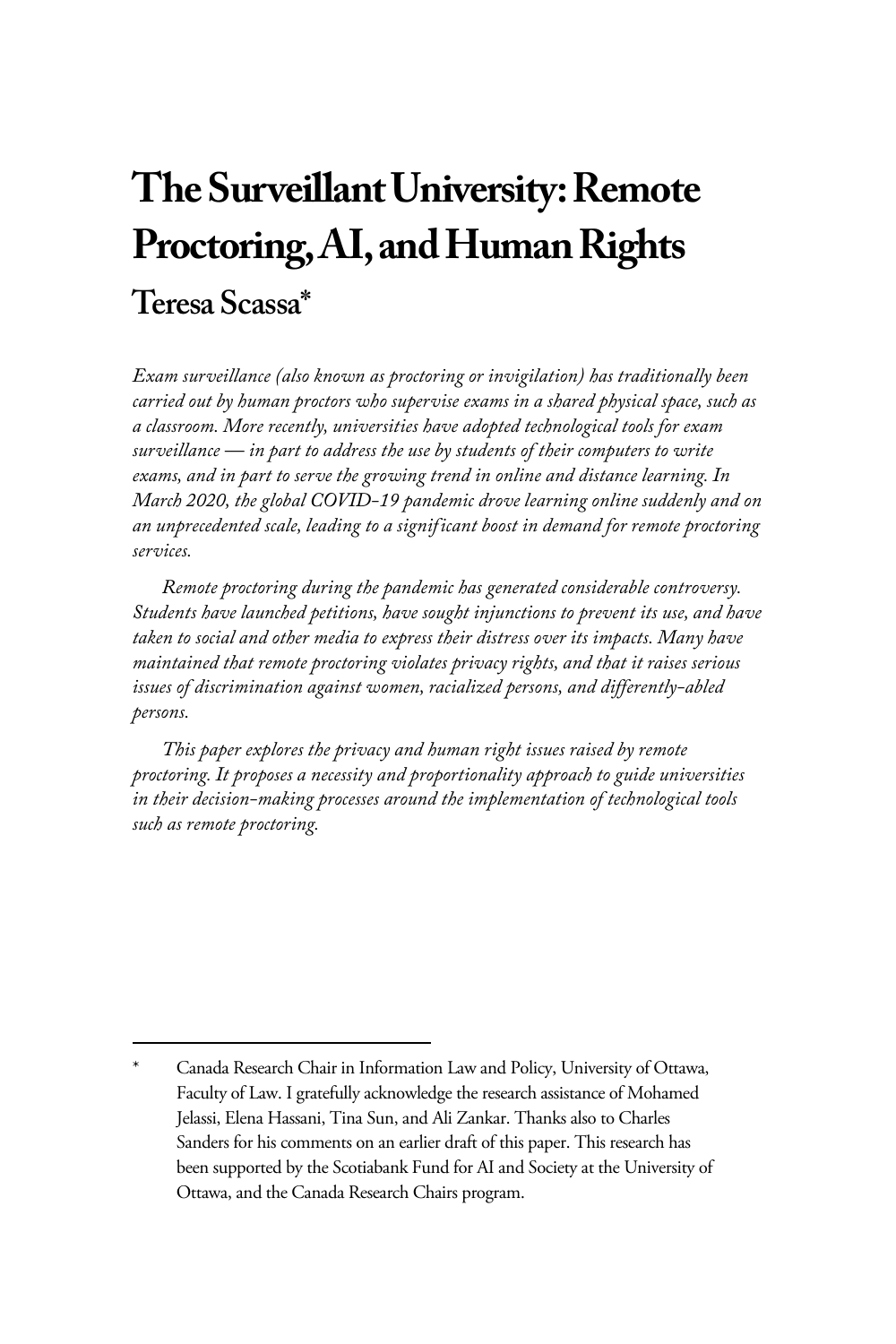- I. INTRODUCTION
- II. REMOTE PROCTORING AND THE PANDEMIC
- III. WHAT IS REMOTE PROCTORING?
- IV. A NECESSITY AND PROPORTIONALITY APPROACH TO ONLINE PROCTORING
	- A. Necessity
	- B. Proportionality
		- 1. Rights and Interests Implicated by Remote Proctoring
			- i. Data Protection

\_\_\_\_\_\_\_\_\_\_\_\_\_\_\_\_\_\_\_\_\_\_\_\_\_\_\_\_\_\_\_\_\_\_\_\_\_\_\_\_\_\_\_\_\_\_\_\_\_\_\_

- ii. Privacy
- iii. Discrimination

\_\_\_\_\_\_\_\_\_\_\_\_\_\_\_\_\_\_\_\_\_\_\_\_\_\_\_\_\_\_\_\_\_\_\_\_\_\_\_\_\_\_\_\_\_\_\_\_\_\_\_

2. An Implementation of Remote Proctoring that Minimally Impairs Privacy and Human Rights

V. CONCLUSION

## **I. Introduction**

Exam surveillance (also known as proctoring or invigilation) is a common practice in universities around the world. Traditionally, it is carried out by practice in universities around the world. Traditionally, it is carried out by human invigilators or proctors who supervise the writing of an exam in a shared physical space, such as a classroom. The proctors may include the instructor or staff hired specifically for this function. More recently, universities have adopted technological tools for exam surveillance — in part to address the use by students of their computers to write exams, even in conventional settings, and in part to serve the growing trend in online and distance learning. In March 2020, the global COVID-19 pandemic drove learning online suddenly and on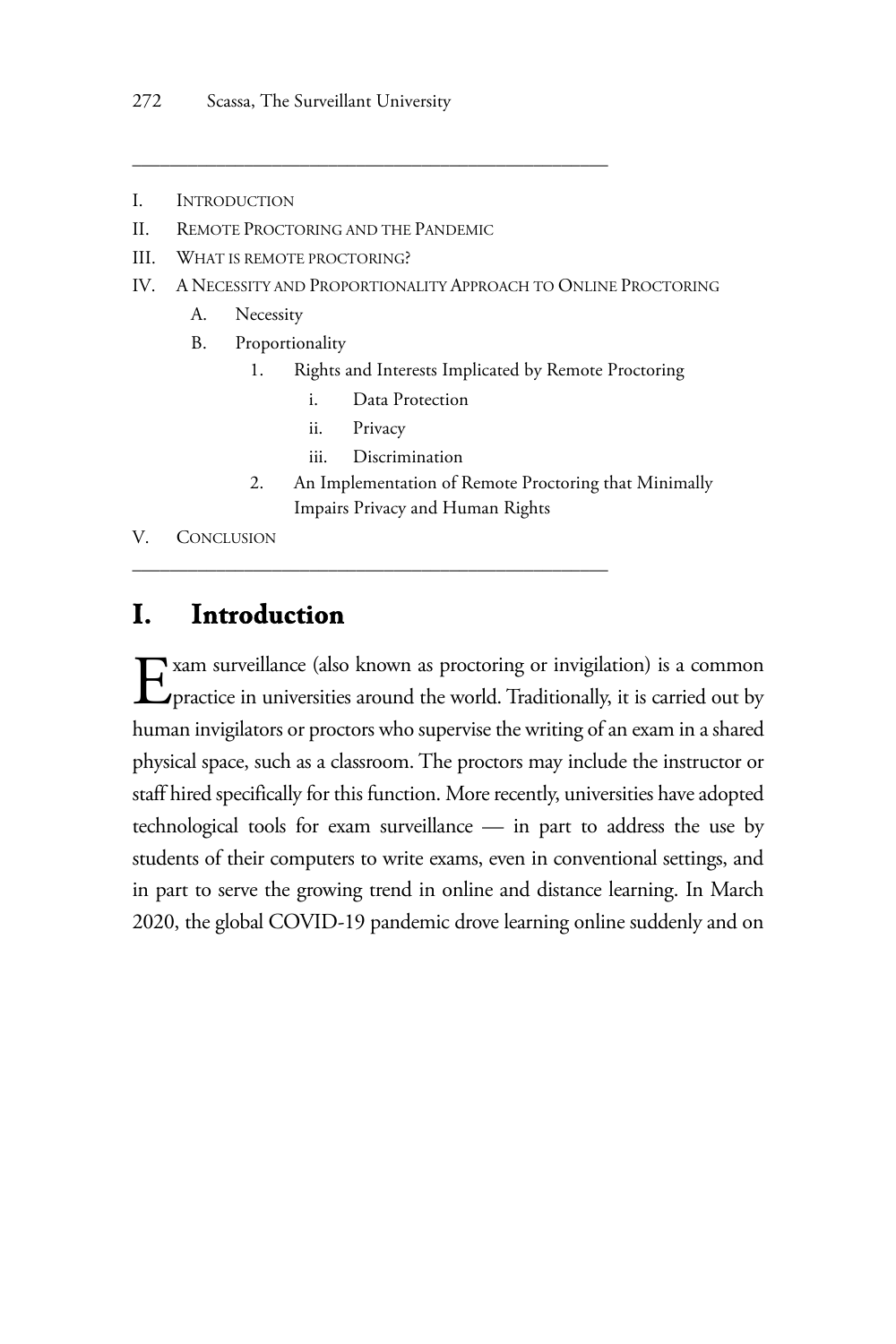an unprecedented scale,<sup>1</sup> leading to a significant boost in demand for remote proctoring.<sup>2</sup> This has brought to the forefront concerns over such technologies. Remote proctoring during the pandemic has generated considerable controversy. Students have launched petitions against remote proctoring,<sup>3</sup> sought injunctions to prevent its use, $4$  and taken to social and other media to express their distress over its impacts.<sup>5</sup> An instructional technologist in Canada

See also Terence Day et al, "The Immediate Impact of COVID-19 on Postsecondary Teaching and Learning" (2021) 73:1 The Professional Geographer 1, online: <doi.org/10.1080/00330124.2020.1823864>; Albert Fox Cahn et al, "Snooping Where We Sleep: The Invasiveness and Bias of Remote Proctoring Services" (11 November 2020) at 3, online (pdf): *Surveillance Technology Oversight Project*  <static1.squarespace.com/static/5c1bfc7eee175995a4ceb638/t/5fa5a6089dac8b 491dfeabe9/1604691464606/Snooping+Where+We+Sleep.pdf>.

- $\overline{2}$  The exact degree of uptake is difficult to assess. Kimmons and Veletsianos provide some data including a small sample survey, promotional statements by proctoring companies and their own Google-search based analysis. Their conclusion is that the use of such services is "increasingly ubiquitous", but they also observe that it is difficult to tell how far the usage penetrates within individual universities that have adopted these services. See Royce Kimmons & George Veletsianos, "Proctoring Software in Higher Ed: Prevalence and Patterns" (23 February 2021), online: *Educause*  <er.educause.edu/articles/2021/2/proctoring-software-in-higher-ed-prevalenceand-patterns>.
- 3 See *e.g.* Jason Kelley, "Students Are Pushing Back Against Proctoring Surveillance Apps" (25 September 2020), online: *Electronic Frontier Foundation* <www.eff.org/deeplinks/2020/09/students-are-pushing-back-againstproctoring-surveillance-apps> [Kelley, "Students Are Pushing Back"].
- 4 See C/13/684665 / KG ZA 20-481 (2020), Rb. Amsterdam (NL) [Rb. Amsterdam].
- 5 See #ProcterrorU, online: *Twitter* <twitter.com/ProcterrorU>.

<sup>1</sup> A May 2020 crowdsourced survey led by Statistics Canada showed that 17% of respondents had some of their courses moved online as a result of the global pandemic, while 75% had all of their classes moved online: "COVID-19 Pandemic: Academic Impacts on Postsecondary Students in Canada" (14 May 2020), online: *Statistics Canada* <www150.statcan.gc.ca/n1/pub/45-28- 0001/2020001/article/00015-eng.htm>.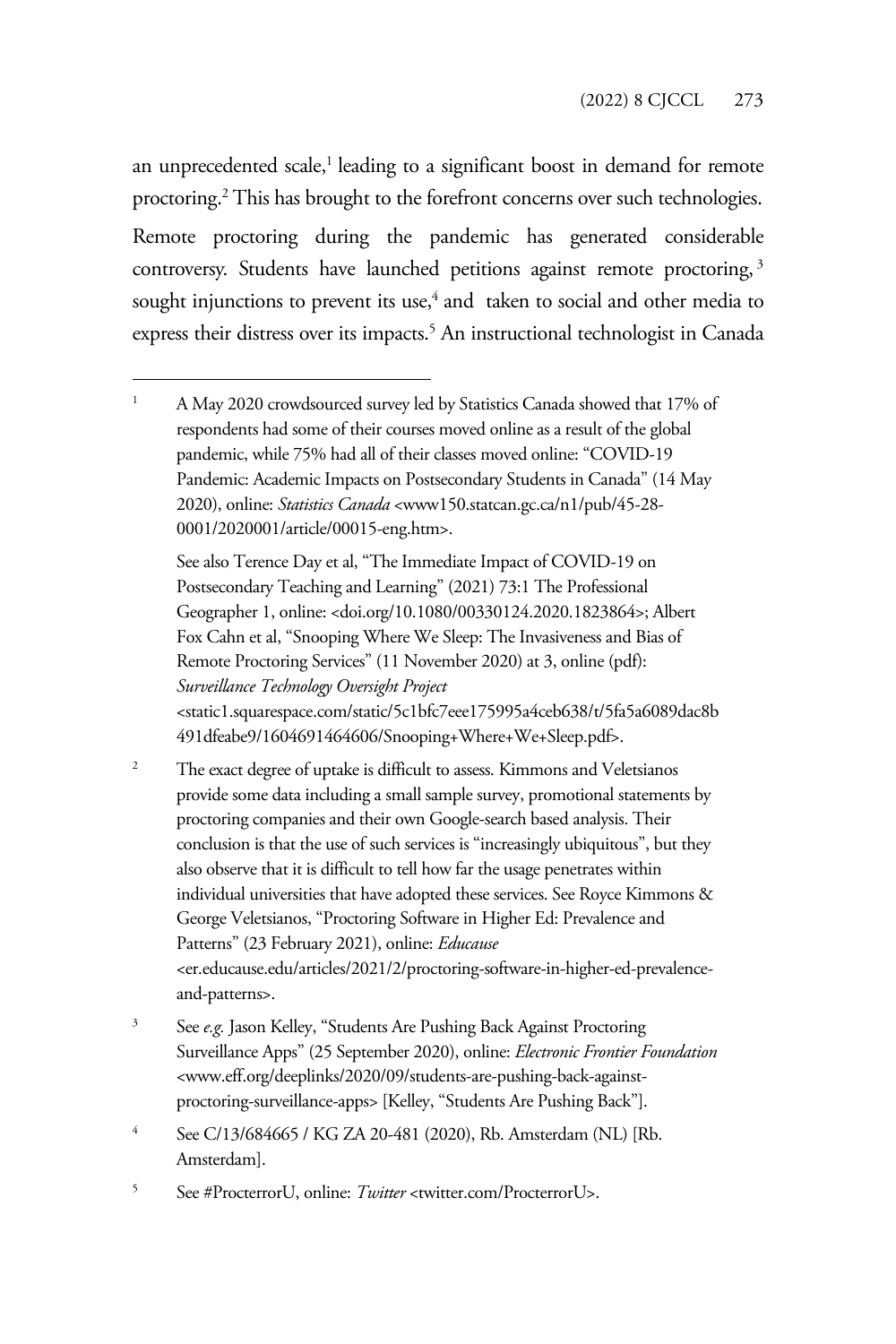is facing a lawsuit over his attempts to publicize the inner workings of one remote proctoring service.<sup>6</sup> Many have raised concerns that remote proctoring breaches privacy and data protection rights, and that it raises serious issues of discrimination against women, racialized persons, differently-abled persons and those with non-conforming gender identities.

This paper explores the privacy and human rights issues raised by remote proctoring and analyzes them through a necessity and proportionality lens. Although remote proctoring is used in many forms of education, training, and certification, the focus of this paper will be on its use in universities. The goal is to provide a normative framework to guide universities in their adoption of technological tools such as remote proctoring. Part II sets the context through a discussion of the impact of the COVID-19 pandemic on the rapid and widespread adoption of remote proctoring in universities around the world. Part III identifies different types of remote proctoring. Part IV examines remote proctoring through a necessity and proportionality lens. As part of this analysis, it also considers the different impacts of remote proctoring on data protection, privacy and human rights. The paper concludes with an assessment of the necessity and proportionality of remote proctoring solutions and the place for remote proctoring in the university context.

# **II. Remote Proctoring and the Pandemic**

Online education is not new. Dendir and Maxwell note that it grew steadily between 2002 and 2016.7 They observe that in 2016 close to 30% of students

<sup>6</sup> See Monica Chin, "An Ed-tech Specialist Spoke Out about Remote Testing Software — and Now He's Being Sued" (22 October 2020), online: *The Verge*  <www.theverge.com/2020/10/22/21526792/proctorio-online-test-proctoringlawsuit-universities-students-coronavirus>; Joe Mullin, "Student Surveillance Vendor Proctorio Files SLAPP Lawsuit to Silence A Critic" (23 February 2021), online: *Electronic Frontier Foundation* <www.eff.org/deeplinks/2021/02/student-surveillance-vendor-proctorio-filesslapp-lawsuit-silence-critic>.

<sup>7</sup> Note that 2016 was the last year in which data were available to them. Seife Dendir & R Stockton Maxwell, "Cheating in Online Courses: Evidence from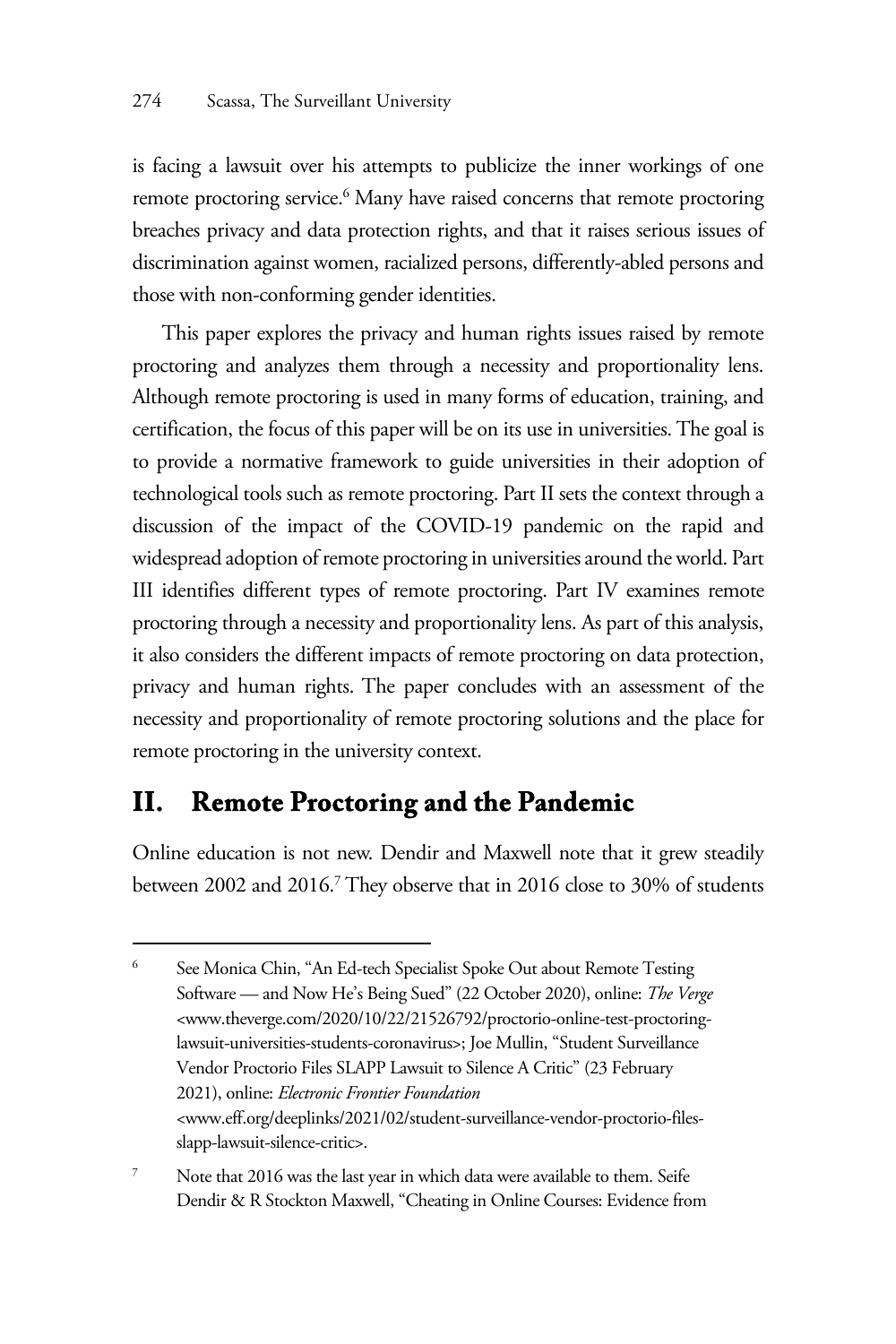in the US were enrolled in at least one online course. <sup>8</sup> Even prior to the COVID-19 pandemic, they described this form of distance learning as "a mainstay of higher education in the future".9 Remote proctoring is also used for high school online learning, employee skills training, <sup>10</sup> and professional certification and qualification.

The announcement by the World Health Organization of a global COVID-19 pandemic in March 2020 led to a sudden shift from in-person to online learning in many countries. University students, already in mid-semester, were asked to stay home, and courses were quickly moved to online platforms. The timing led to a sudden need to provide for the online administration of final exams, and many universities quickly adopted one of a number of different remote proctoring solutions. 11 Available options included: Respondus, Proctorio, Examity, ExamSoft, ProctorU, Verifient, and Honorlock. According to a survey by Educause in April 2020, 77% of responding universities<sup>12</sup>

8 *Ibid*.

9 *Ibid*.

- <sup>10</sup> There is a considerable uptake in the corporate sector of remote and online learning for employee skills training. See Bobby Chernev, "29 Astonishing Elearning Statistics for 2021" (3 October 2021), online: *Techjury* <techjury.net/blog/elearning-statistics/#gref>; and Chang Chen, "Distance Learning Statistics and Growth of Online Education in 2020" (4 March 2021), online: Otter AI <br/>blog.otter.ai/distance-learning-statistics>.
- <sup>11</sup> According to data gathered by the Electronic Frontier Foundation, "ProctorU claims to have proctored 6,280,986 exams during the pandemic; Proctorio reports 20,000,000; ExamSoft reports over 75 million tests proctored total in June 2021, compared to 61 million in October 2020". See Jason Kelley, "A Long Overdue Reckoning for Online Proctoring Companies May Finally Be Here" (22 June 2021), online: *Electronic Frontier Foundation* <www.eff.org/deeplinks/2021/06/long-overdue-reckoning-online-proctoringcompanies-may-finally-be-here> [Kelley, "Long Overdue Reckoning"].
- <sup>12</sup> A total of 312 institutions responded to the survey. The overwhelming majority were based in the US (294). See Susan Grajek, "EDUCAUSE COVID-19 QuickPoll Results: Grading and Proctoring" (10 April 2020), online: *Educause*

Online Proctoring" (2020) 2 Computers in Human Behaviour Reports 100033, at 1, online: <doi.org/10.1016/j.chbr.2020.100033>.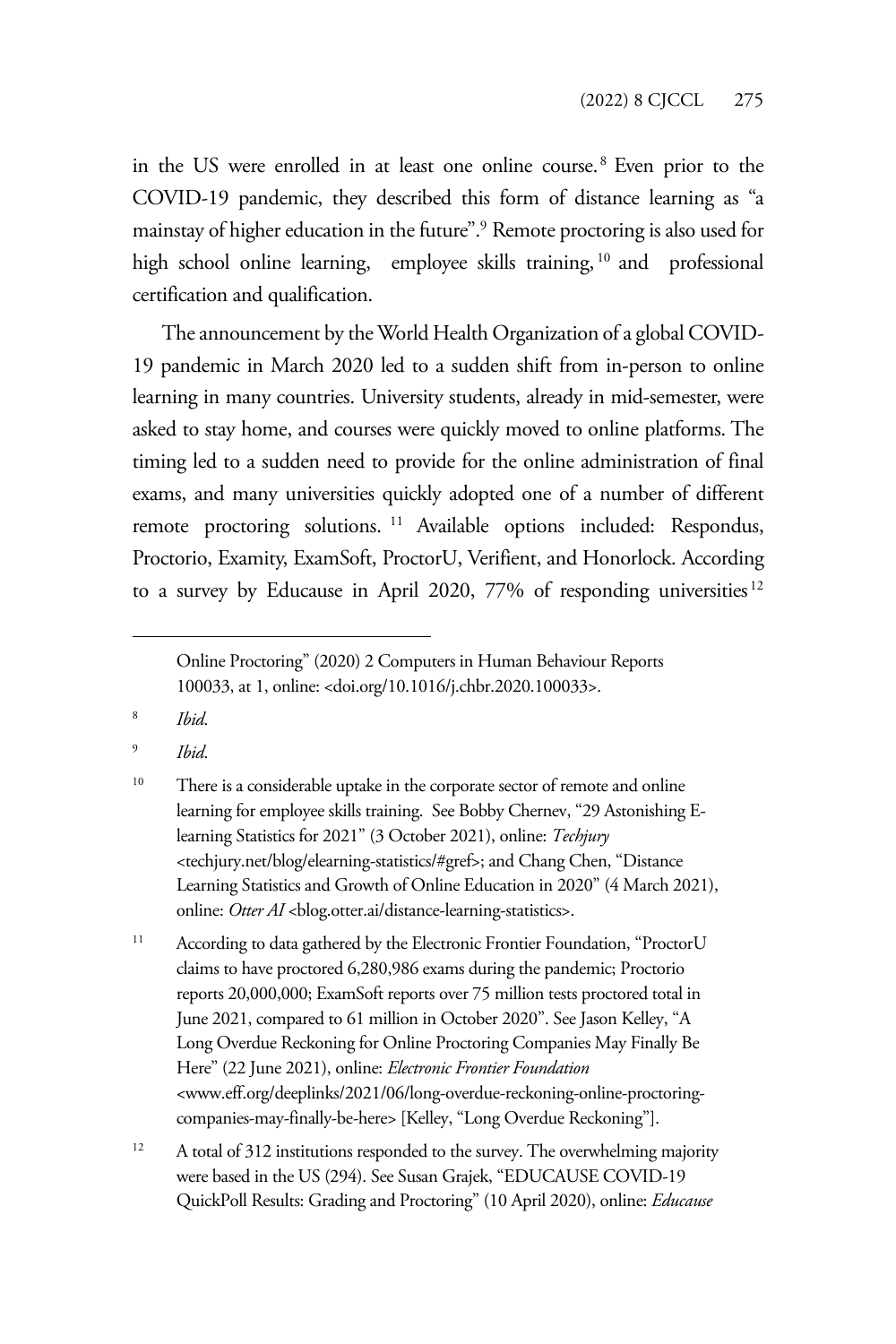indicated that they had either already subscribed or planned to use online proctoring services as part of their pandemic response.<sup>13</sup> The survey also noted that the rapid adoption of these services meant that in many cases "institutions are spending money they don't have to acquire products they don't fully understand".14

Perhaps unsurprisingly, the sudden shift to online proctoring raised concerns and anxiety among students, who were also dealing with the challenges of both the pandemic and the shift to online learning. The sudden change meant that there was little time for universities to make choices, communicate information to students, or mitigate some of the issues raised by online proctoring. There were, in fact, a broad range of issues. Not only did accommodations need to be made for students with a range of disabilities, but also not all students had adequate internet service or quiet spaces for exam writing. Privacy was another important concern. Students also raised human rights issues, including adverse impacts of some forms of remote proctoring on women, differently-abled individuals, and racialized students. There were also issues of integrating remote proctoring with existing disciplinary codes of practice, and the potential procedural fairness issues this might engender.

The sudden shift to remote monitoring also led to resistance by students who felt blindsided by this change in practice and whose concerns included privacy, human rights, and fairness. One example of resistance was an attempt by students at the University of Amsterdam to obtain an injunction to stop the use of online proctoring at that university.<sup>15</sup> In the United States, the civil society organization EPIC filed a complaint about online proctoring with the Attorney

*Review* <er.educause.edu/blogs/2020/4/educause-covid-19-quickpoll-resultsgrading-and-proctoring>. See footnote 32 below for references to additional petitions.

<sup>13</sup> Grajek, *ibid*.

<sup>14</sup> *Ibid*.

<sup>15</sup> Rb. Amsterdam, *supra* note 4. This attempt failed for reasons that will be discussed below.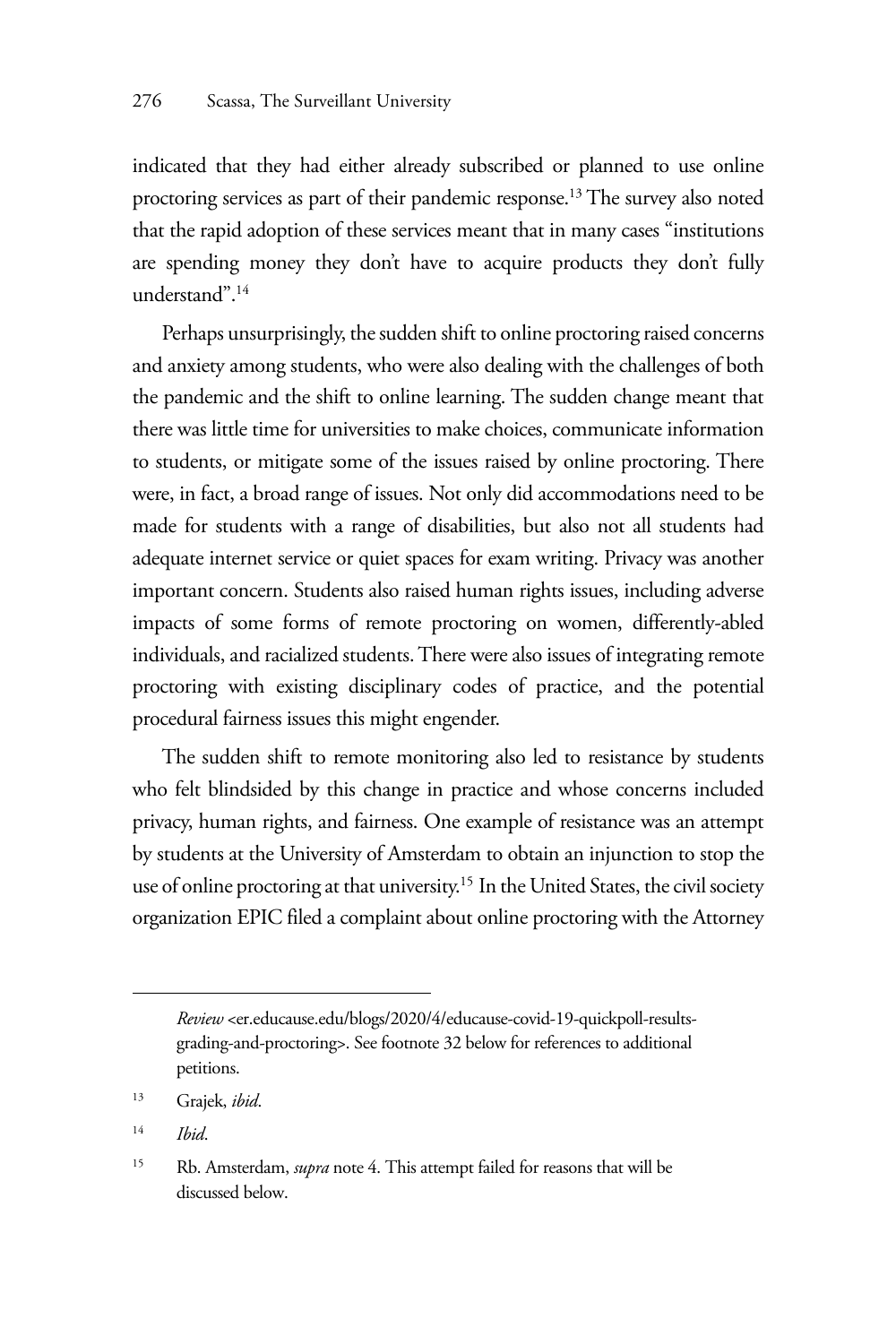General of the District of Columbia.16 A letter from a group of US Senators demanded information regarding remote proctoring services.<sup>17</sup> There have also been numerous petitions from students seeking to compel their universities to reconsider online proctoring.18

Not all professors were comfortable with the remote proctoring solutions adopted by their universities.19 Another form of resistance — or at least of avoidance of the issues raised by online proctoring — was a change in evaluation methods. Many professors chose to alter their modes of evaluation in order to avoid the need for exams that would have to be remotely monitored in some

- 17 Richard Blumenthal, "Blumenthal Leads Call for Virtual Exam Software Companies to Improve Equity, Accessibility & Privacy for Students Amid Troubling Reports" (3 December 2020), online: *Richard Blumenthal* <www.blumenthal.senate.gov/newsroom/press/release/blumenthal-leads-callfor-virtual-exam-software-companies-to-improve-equity-accessibility-andprivacy-for-students-amid-troubling-reports>.
- 18 See *e.g.* Kelley, "Students Are Pushing Back", *supra* note 3; Daniel J. Rowe, "COVID-19: Concordia University Students Petition Against Final Exams Proctored Via Webcam" (5 April 2020), online: *CTV News* <montreal.ctvnews.ca/covid-19-concordia-university-students-petition-againstfinal-exams-proctored-via-webcam-1.4882522>; and Kirat Walia, "Students Continue Fight to Remove Proctortrack, Months after Petition Began" (8 November 2020), online: *Western Gazette* <westerngazette.ca/news/studentscontinue-fight-to-remove-proctortrack-months-after-petitionbegan/article\_303e674a-0813-11eb-a287-97bc2a05baa0.html>.
- <sup>19</sup> See *e.g.* the letter from the University of California Santa Barbara Faculty Association to the University's Board of Governors which raises concerns about UCSB's adoption of ProctorU services; and the Letter from UCSB Faculty Association to Henry Yang, Chancellor (13 March 2020), online (pdf): *The Council of UC Faculty Associations* <cucfa.org/wpcontent/uploads/2020/03/ProctorU\_2020-1.pdf>.

<sup>&</sup>lt;sup>16</sup> The Electronic Privacy Information Center, "Complaint and Request for Investigation, Injunction, and Other Relief" (2020), online (pdf): *Office of the Attorney General of the District of Columbia* <epic.org/privacy/dccppa/onlinetest-proctoring/EPIC-complaint-in-re-online-test-proctoring-companies-12-09- 20.pdf>.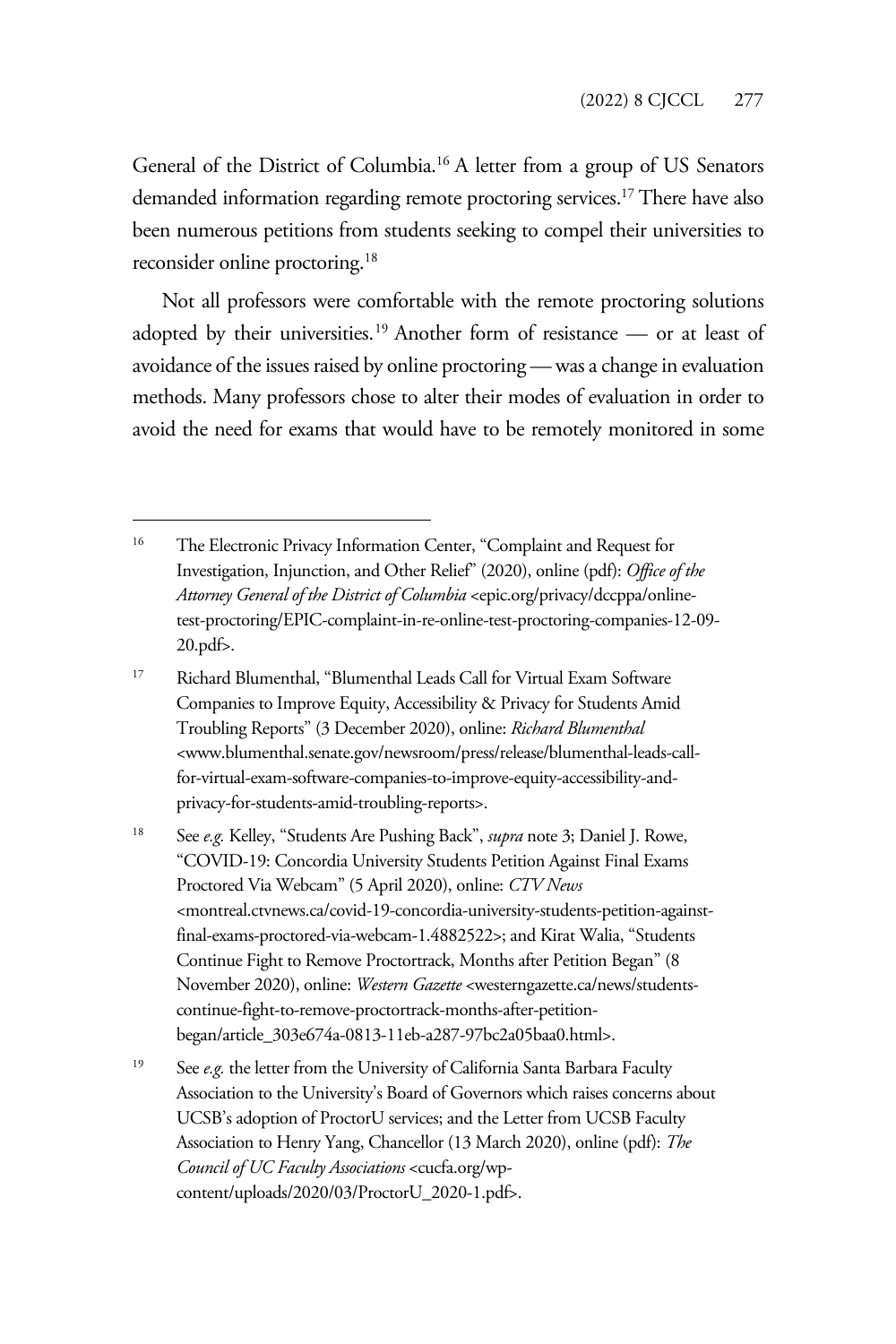way.<sup>20</sup> Some universities, faculties, and departments also expressly chose not to adopt these solutions or, as the pandemic progressed, to discontinue their use.<sup>21</sup>

As experience grew with widespread use of online proctoring for university courses, so too did news coverage of problems with the services. 22 These included data breaches, allegations of racism, gender bias, ablism, and the degrading of students through surveillance. As will be discussed in greater detail below, while the concerns raised are serious and real, their incidence varies greatly depending upon the remote proctoring solution chosen by the university and the manner of implementation.

Remote proctoring in some form or another may be here to stay. Not only does its use predate the pandemic, but there is also considerable speculation that university education may be irreversibly changed by the widespread experience

20 See *e.g.* Grajek, *supra* note 12.

<sup>21</sup> The faculties of law and engineering at the University of Ottawa decided that their professors would not use the Respondus exam surveillance service contracted for by the university. See Fulcrum Editorial Board, "Implementing Respondus is a Flawed and Lethargic Solution to Curbing Academic Fraud" (17 July 2020) *The Fulcrum*. In early 2021, York University announced that it was stepping away from the use of remote proctoring. See Sakeina Sayed, "York Says Goodbye to Most Online Proctoring Software" (9 March 2021), online: *Excalibur* <www.excal.on.ca/news/2021/03/09/york-says-goodbye-to-mostonline-proctoring-software>. Similarly, the University of Illinois indicated that it would end the use of one particular remote proctoring service, while continuing to explore other possible options. See Monica Chin, "University Will Stop Using Controversial Remote-testing Software Following Student Outcry" (29 January 2021), online: *The Verge*  <www.theverge.com/2021/1/28/22254631/university-of-illinois-urbanachampaign-proctorio-online-test-proctoring-privacy> [Chin, "University Will Stop"].

<sup>22</sup> See *e.g.* Drew Harwell, "Cheating-detection Companies Made Millions during the Pandemic. Now Students are Fighting Back" (12 November 2020) *Washington Post* [Harwell, "Cheating-detection"]; Todd Feathers, "Schools Are Abandoning Invasive Proctoring Software After Student Backlash" (26 February 2021), online: *Vice* <vice.com/en/article/7k9ag4/schools-areabandoning-invasive-proctoring-software-after-student-backlash>; and Kelley, "Students Are Pushing Back", *supra* note 3.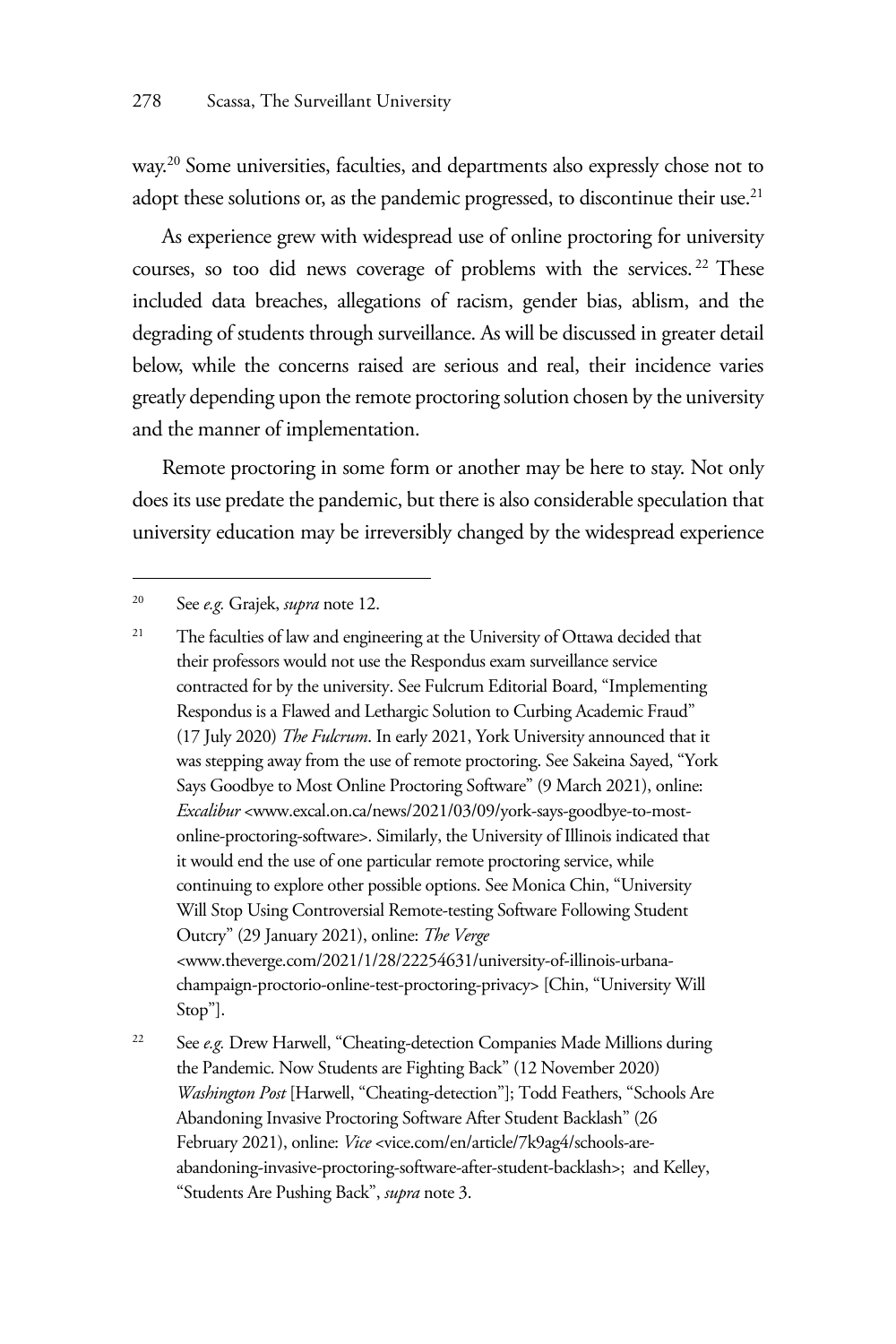gained by faculty and students with online learning tools and technologies. The new, post-pandemic normal may include a much greater proportion of online learning opportunities for university-level students<sup>23</sup> accompanied by ongoing use of remote proctoring services.<sup>24</sup> Remote proctoring services have also been adopted for continuing education and training; they are used by certification bodies and in other professional contexts where distributed forms of evaluation make more sense than mass sit-down examinations in a prescribed location.25

<sup>23</sup> One US-based source reports that 33% of post-secondary institutions will continue to use remote and online learning post-pandemic. See Cherney, *supra* note 10. The World Economic Forum suggests that in those countries where internet access is more widely available, online learning tools could be increasingly integrated with traditional classroom learning in universities postpandemic. See Cathy Li & Farah Lalani, "The COVID-19 Pandemic has Changed Education Forever. This is How" (29 April 2020), online: *WEForum*  <www.weforum.org/agenda/2020/04/coronavirus-education-global-covid19 online-digital-learning>. Research is emerging that suggests that online learning has positive value in the university context. See *e.g.* Marwa Mohamed Zalat, Mona Sami Hamed & Sarah Abdelhalim Bolbol, "The Experiences, Challenges, and Acceptance of E-learning as a Tool for Teaching during the COVID-19 Pandemic among University Medical Staff" (26 March 2021), PLOS ONE 16(3): e0248758, online:

<doi.org/10.1371/journal.pone.0248758>. See also Lindsay Mackenzie, "Students Want Online Learning Options Post-Pandemic" (27 April 2021), online: *Inside Higher Ed* <www.insidehighered.com/news/2021/04/27/surveyreveals-positive-outlook-online-instruction-post-pandemic>; and Alexandra Witze, "Universities Will Never Be the Same after the Coronavirus Crisis" (2020) 582 Nature 162.

- 24 Li & Lalani, *ibid*; Barbara B Lockee, "Online Education in the Post-COVID Era" (2021) 4 Nature Electronics 5; John Nworie, "Beyond COVID-19: What's Next for Online Teaching and Learning in Higher Education?" (19 May 2021), online: *Educause* <er.educause.edu/articles/2021/5/beyond-covid-19-whats-next-for-online-teaching-and-learning-in-higher-education>; and Nora Caplan Bricker, "Is Online Test-Monitoring Here to Stay?" (27 May 2021) *The New Yorker*.
- <sup>25</sup> For example, Honorlock promotes the use of its services for certification programs. See online: *Honorlock* <honorlock.com/certifications/>. See also "CSI Launches Computer-based Exams and Remote Proctoring" (14 December 2021), online: *Moody's Analytics* <www.moodysanalytics.com/about-us/press-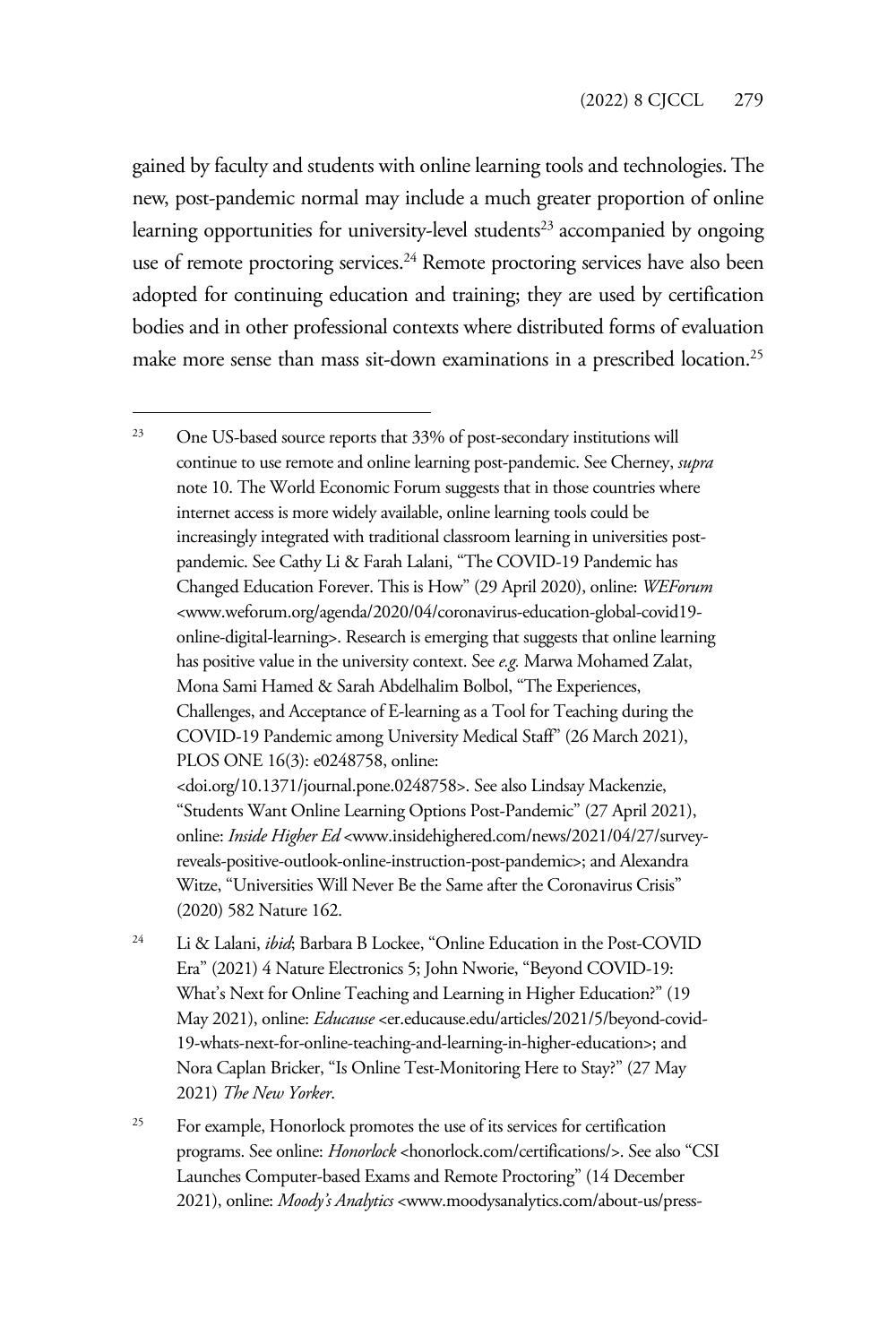This type of use may continue. Thus, although the urgency of pandemic adoption may pass, there will still be a need to consider whether, and how best to adopt and implement online proctoring technologies.

# **III. What is remote proctoring?**

At its simplest, remote proctoring is exam invigilation carried out at a distance, where students and invigilators are not in the same physical space. A 2020 Educause survey identified four specific categories of remote proctoring. These categories can be used alone or in combination. They are:

- *Passive monitoring of software* used on students' computers
- *Active restriction of software* on students' computers
- *Passive video surveillance* of students (direct monitoring by webcam)
- *Active video surveillance* of students (live proctors remotely using video cameras)<sup>26</sup>

The first category involves surveillance of students' activities only to the extent of noting whether a student uses other applications on their computer while they are writing an exam. The second category does not involve surveillance *per se*; rather, software is temporarily installed on the student's computer which blocks their ability to access anything other than the program required for completing the exam. These technologies were already in use at many institutions prior to the pandemic. They have been used to prevent

releases/2020-12-14-csi-launches-computer-based-exams-and-remoteproctoring>; and "Remote Proctoring", online: *Association of Energy Engineers* <www.aeecenter.org/remoteproctoring>. The California Bar Association uses remote proctoring for its exam, which has led to controversy. See Jason Kelley, "ExamSoft Flags One-Third of California Bar Exam Test Takers for Cheating" (22 December 2020), online: *Electronic Frontier Foundation* <www.eff.org/deeplinks/2020/12/examsoft-flags-one-third-california-bar-examtest-takers-cheating>.

26 Adapted from Grajek, *supra* note 12.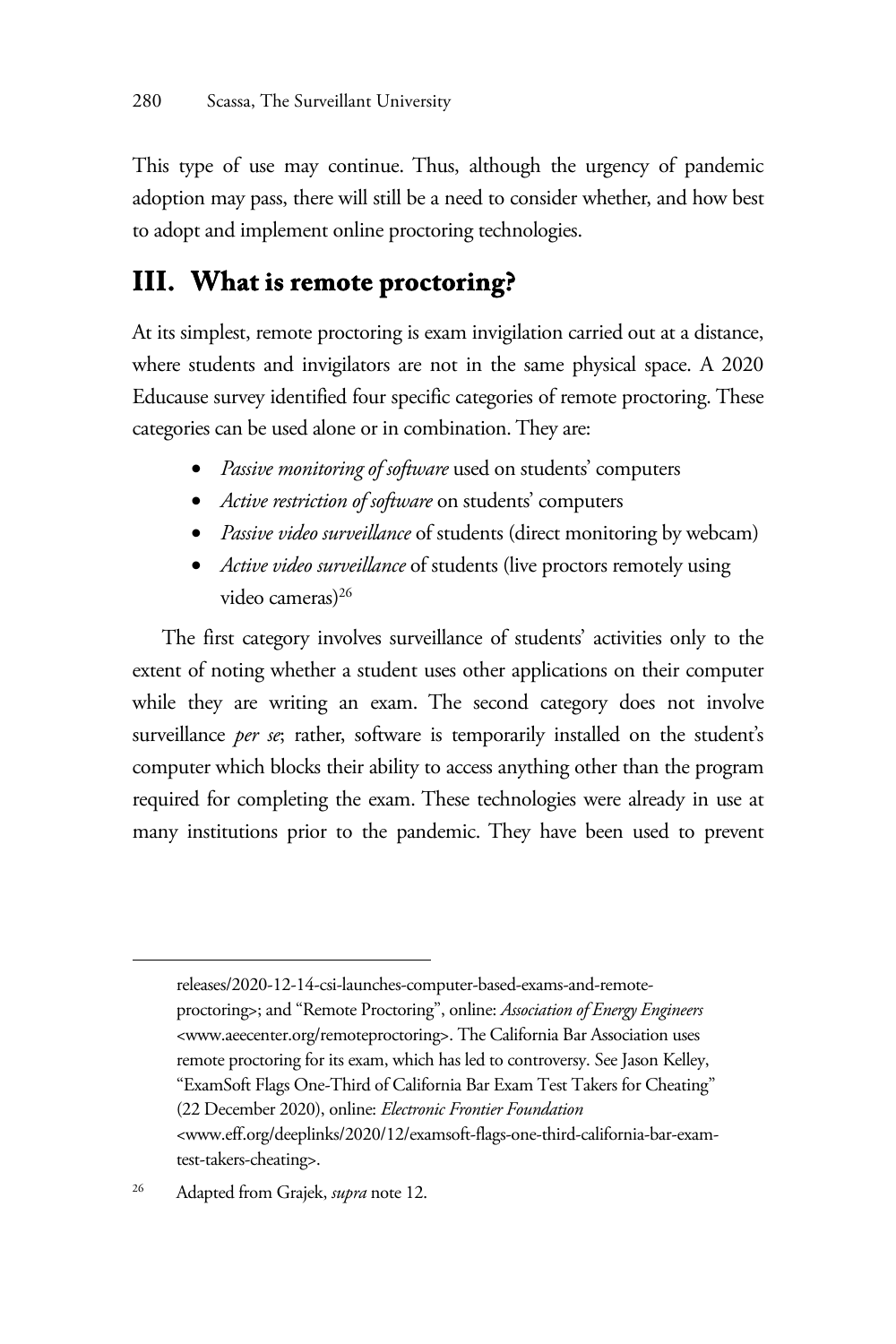cheating where students are writing computerized exams in traditional in-person exam settings.<sup>27</sup>

The next two categories of remote proctoring involve actual video surveillance of the exam-taker. The third category involves the student writing their exam with their web camera on; a recording is made throughout the exam period. Such recordings typically include audio and visual elements. In order to determine whether a student has cheated, someone must watch the video to look for any anomalous or problematic activity. Since reviewing videos is timeand labour-intensive, video surveillance may be combined with artificial intelligence ("AI") in order to automate the analysis of the videos to detect suspicious activity. A number of remote proctoring companies offer AI-enabled proctoring either exclusively<sup>28</sup> or as part of a menu of remote proctoring choices.29

The final category, active video surveillance, involves the student writing an exam with their web camera enabled and with a human monitoring the process in real-time. This can be implemented in multiple ways. For example, a professor could require all students to write their exam while on a platform such

<sup>&</sup>lt;sup>27</sup> There have also been controversies with these technologies, as some students object to having to install software that interferes with their computer — even if temporarily. See *e.g.* Sonia Dubiansky, "Students Speak Out on Controversial Lockdown Browsers for Online Courses" (28 October 2020) *Technician*; and Sydney Thompson, "Lockdown Browser Causes Concern among Students" (22 September 2020), online: *The Carolinian*  <carolinianuncg.com/2020/09/22/lockdown-browser-causes-concern-amongstudents/>.

<sup>&</sup>lt;sup>28</sup> Note that ProctorU has discontinued its fully automated proctoring services, moving to human review. See "ProctorU Will Become the Largest Test Security Provider to Use Trained Human Proctors for Every Test Session" (24 May 2021), online: *ProctorU* <www.proctoru.com/industry-news-andnotes/proctoru-to-discontinue-exam-integrity-services-that-rely-exclusively-onai>.

<sup>&</sup>lt;sup>29</sup> For a sense of the scope of these choices, see "Examsoft, Proctorio, ProctorU Responses to Senate Letter" (2022), online: *Electronic Frontier Foundation* <www.eff.org/document/proctoring-companies-responses-senate-letter> [EFF, "ProctorU Responses"].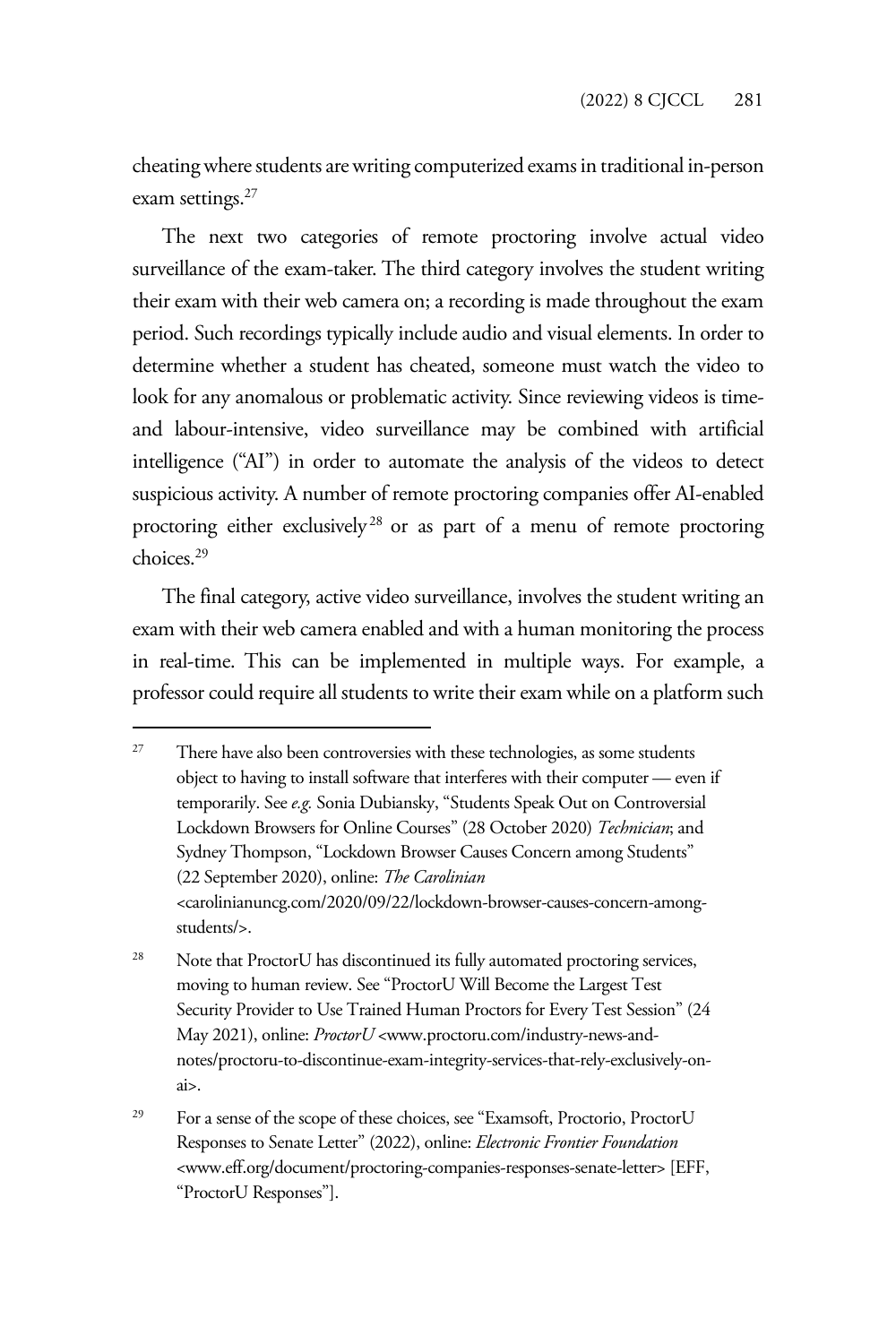as Zoom with their web cameras on. The professor (or his or her designates) then watches the multiple windows to look for suspicious activity. This is closer to in-class proctoring since the proctor shifts their gaze from one student to another; no one is under constant direct surveillance for the full duration of the exam. This type of surveillance does not require the services of a proctoring company. Another implementation of active surveillance is more invasive; this involves one-to-one surveillance. The student writing the exam leaves his or her camera on, and they are watched for the duration of the exam by an invigilator — typically supplied by a proctoring company. In either case, the proctoring session can be recorded or not; the recording of a session raises more privacy and data protection issues.

As noted earlier, implementations of remote surveillance can mix and match from the different categories. Thus, it is possible to have passive video surveillance combined with active restrictions on students' computers.<sup>30</sup> It is also possible, with the active surveillance model, to have a recording of the exam session made for later consultation, should it be necessary.

It is also important to note that AI-enabled proctoring goes beyond the observation that human surveillance provides. AI-enabled services may offer keystroke monitoring (*e.g.* measuring the rhythm and typing speed of the student to detect anomalies), as well as face detection, the monitoring of eye movements, and background sound analysis.31 Remote proctoring services that rely upon AI to detect behaviours linked to cheating have proven to be the most controversial.32 Cahn et al describe AI-enabled remote proctoring technologies

<sup>&</sup>lt;sup>30</sup> For an example of the suite of services available through Proctorio, see "Online" Proctoring" (2022), online: *Proctorio* <proctorio.com/products/onlineproctoring> ["Online Proctoring"].

<sup>31</sup> See EFF, "ProctorU Responses", *supra* note 29.

<sup>&</sup>lt;sup>32</sup> Popular petition website Change.org features numerous student petitions against the use of remote proctoring services. For a sample from different countries, see "Stop Proctoring Exams Through Proctorio at UIUC" (2021), online: *Change.org* <www.change.org/p/uiuc-stop-proctoring-exams-throughproctorio-proctoru>; D Anon, "Stop CSUF from Using Invasive Programs like Proctorio" (2021), online: *Change.org* <www.change.org/p/california-state-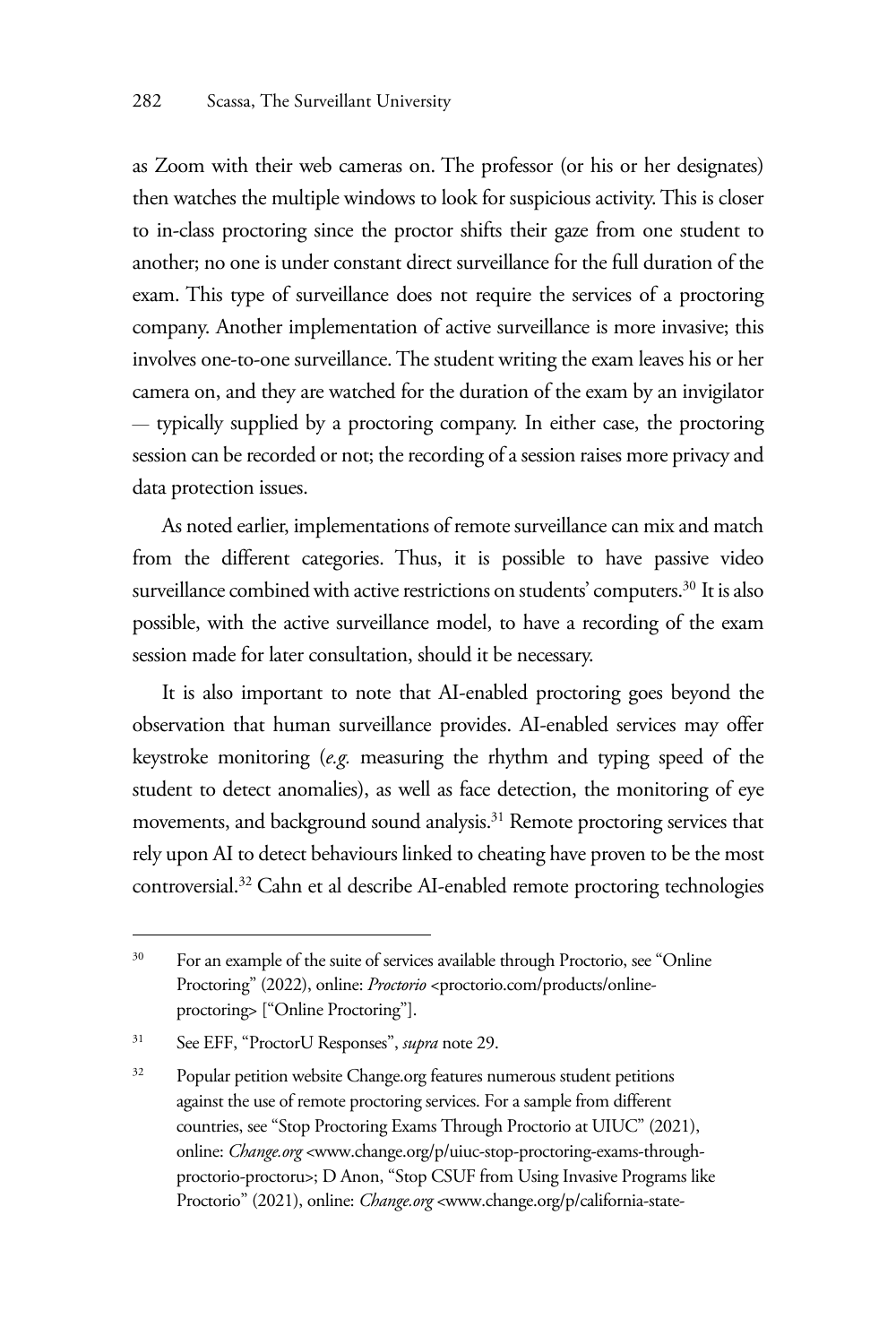as "exquisitely suspicious, flagging a wide range of innocent behaviors for investigation".33

Another feature of remote proctoring is identity verification. Identity verification is typically also part of in-person exam proctoring since a student having someone else take an exam for them is a known cheating behaviour.<sup>34</sup> Remote proctoring companies often carry out identity verification by requiring the student to provide a valid identity document (either by holding it up to the camera or by sending a scanned image) which is then matched against the

university-fullerton-stop-csuf-from-using-invasive-programs-like-proctorio>; Katrina Martin, "Stop the Use of Online Proctoring Exams of the University of Minnesota" (2021), online: *Change.org* <www.change.org/p/amy-klobucharstop-the-use-of-online-proctoring-exams-at-the-university-of-minnesota>; ANUSA Environment Officer, "Tell ANU: Students Say NO to Proctorio" (2020), online: *Change.org* <www.change.org/p/australian-national-universitytell-anu-students-say-no-to-proctorio>; Students of University of Canberra (UC), "No Proctorio at the University of Canberra" (2020), online: *Change.org*  <www.change.org/p/university-of-canberra-no-proctorio-at-the-university-ofcanberra>; David Walsh, "UBC Must Ban Proctorio, University-wide" (2021), online: *Change.org* <www.change.org/p/the-university-of-british-columbia-ubcmust-dissociate-from-proctorio-at-the-highest-level>; Sam Hunter, "Ban Surveillance Software Proctorio from Warwick University" (2021), online: *Change.org* <www.change.org/p/warwick-university-ban-surveillance-softwareproctorio-from-warwick-university>; and Sebastian Dumbrava, "Stop the Use of Privacy-Invading Exam Proctoring Software – Delft University of Technology" (2020), online: *Change.org* <www.change.org/p/delft-universityof-technology-stop-the-use-of-privacy-invading-exam-proctoring-softwaredelft-university-of-technology>.

33 Cahn et al, *supra* note 1 at 3.

<sup>34</sup> For example, the University of Sydney characterizes this behaviour as "Contract" Cheating". See "Academic Dishonesty and Plagiarism" (2 February 2021), online: *University of Sydney <*www.sydney.edu.au/students/academicdishonesty/contract-cheating.html>. See also Ashley Wadhwani, "Student, Impersonator Arrested for Alleged Cheating during Final Exams at SFU" (18 December 2019) *Victoria New*s; and Charlotte Drewitt & Chris Herhalt, "Alleged Exam Cheating Scam is Rare but Not Anything New" (19 December 2014), online: *The Record* <www.therecord.com/news/waterlooregion/2014/12/19/alleged-exam-cheating-scam-is-rare-but-not-anythingnew>.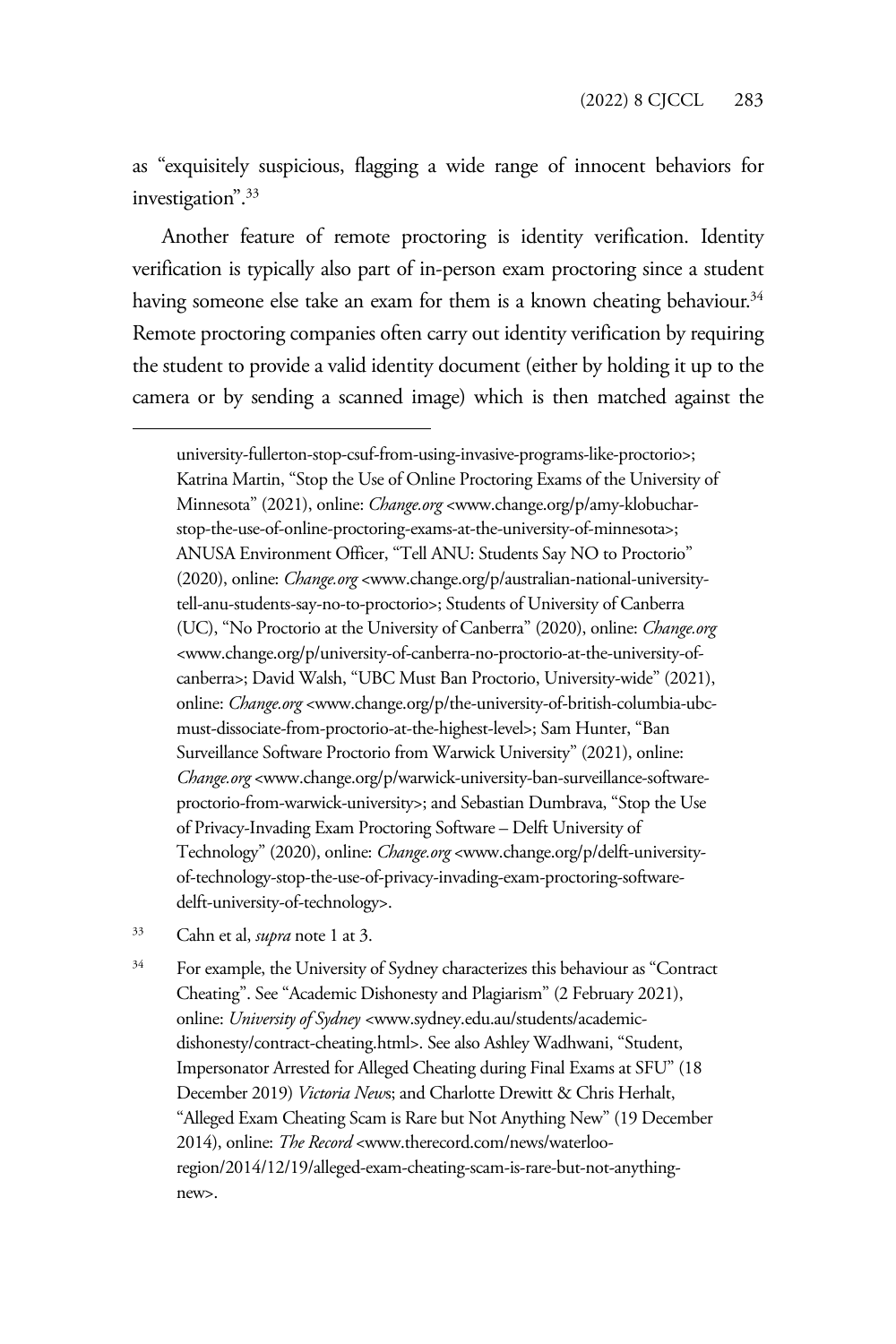student's face as seen on their camera. Identity verification systems may or may not involve a particular category of facial recognition technology — one that matches a face to a single image (as opposed to a face with a database of images).<sup>35</sup>

In addition to the diversity of remote proctoring tools and techniques, there are also different university-level implementations which raise their own concerns. As will be discussed below, a university can purchase an institutional licence, or students can be required to register directly with the company in order to write their exams. The latter choice pushes the cost of proctoring onto the student, which also means that the student must provide credit card information and other personal data to the company, raising their personal risk in the case of data breach.<sup>36</sup> In the latter implementation, students are also left with the one-size-fits all privacy policies of the service providers. University-level implementation can provide greater privacy protection if the university negotiates its own terms, including providing for data localization.<sup>37</sup>

<sup>&</sup>lt;sup>35</sup> For example, Proctorio requires students to hold up identity documents to be recorded on camera. The instructor then matches the image on the identity document to the image of the test-taker. It also offers a "live" identity verification system where an employee compares the ID with the face of the test-taker prior to the start of the exam. See EFF, "ProctorU Responses", *supra* note 29. ExamSoft uses facial recognition technology to verify identification. See "Online Proctoring", *supra* note 30.

<sup>36</sup> See *e.g.* ProctorU experienced a significant data breach, which has led to the filing of a class action lawsuit. See Kirsten Errick, "Students Sue Online Exam Proctoring Service ProctorU for Biometrics Violations Following Data Breach" (15 March 2021), online: *Law Street Media* <lawstreetmedia.com/tech/students-sue-online-exam-proctoring-serviceproctoru-for-biometrics-violations-following-data-breach>.

<sup>37</sup> See *e.g.* "Privacy" (2021), online: *Western Remote Proctoring* <remoteproctoring.uwo.ca/privacy>.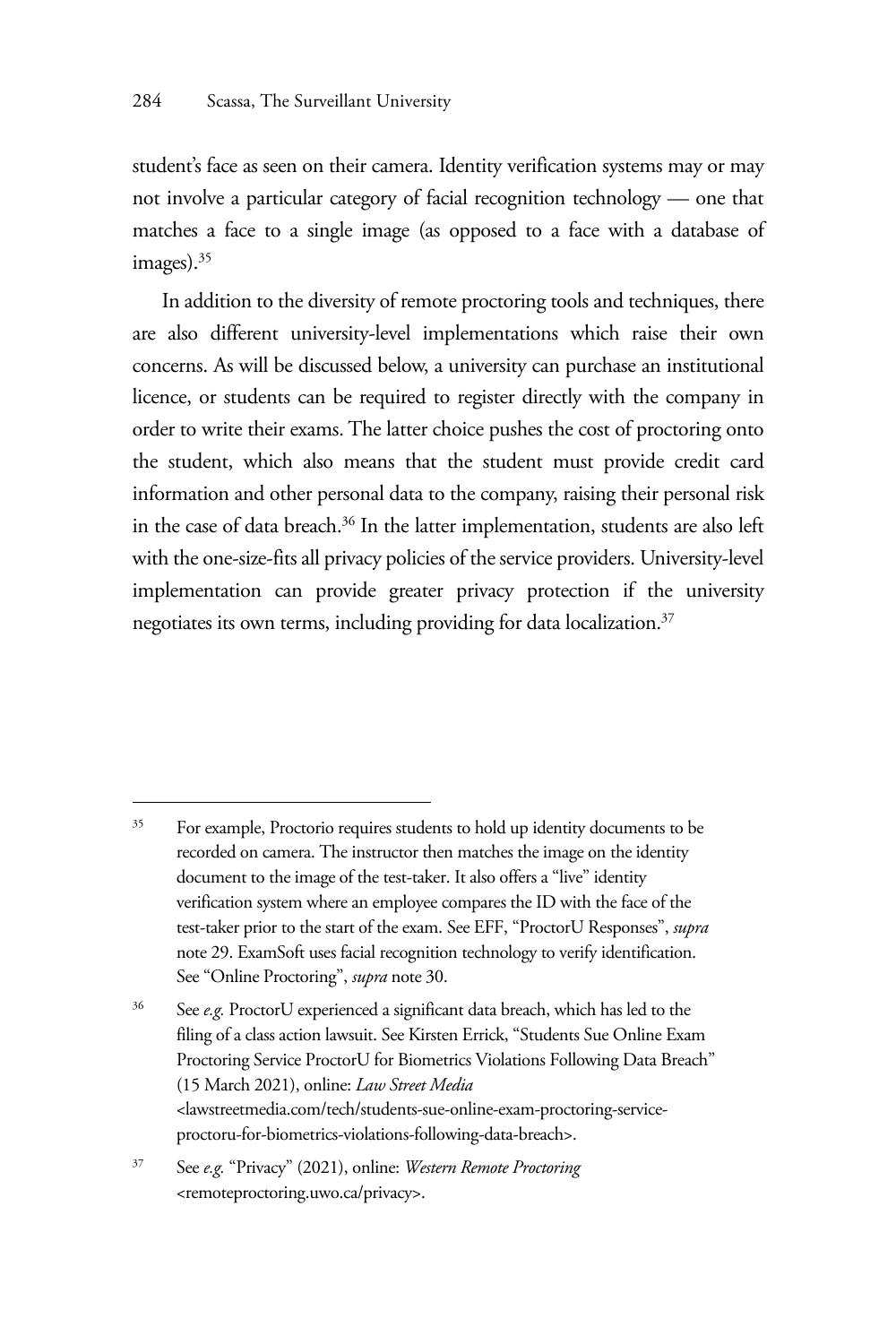# **IV. A Necessity and Proportionality Approach to Online Proctoring**

Remote proctoring has raised privacy and human rights concerns in many countries<sup>38</sup> where it has been adopted. Rather than ground this paper's analysis in the laws of one particular jurisdiction as they apply to remote proctoring, or attempt a comparative analysis across the diverse laws of different countries, this paper instead uses a 'necessity and proportionality' framework to guide inquiries into the legitimacy of the adoption and implementation of online proctoring.39 The necessity and proportionality framework, developed in international human rights law, has also been adopted as part of the analysis of both privacy<sup>40</sup> and human rights<sup>41</sup> issues in countries around the world. It offers a normative

40 See *e.g.* Canada's privacy commissioners adopted the necessity and proportionality framework to guide their analysis of issues such as privacy and facial recognition technology. See *e.g.* "Draft Privacy Guidance on Facial Recognition for Police Agencies" (10 June 2021), online: *Office of the Privacy Commissioner of Canada* <priv.gc.ca/en/about-the-opc/what-wedo/consultations/gd\_frt\_202106>. See also Daniel J Therrien, "Incorporating Privacy into Statistical Methods — Necessity and Proportionality" (2 March 2020), online: *Office of the Privacy Commissioner of Canada* <www.priv.gc.ca/en/opc-news/speeches/2020/sp-d\_20200303> [Therrien, "Incorporating Privacy"]. Necessity and proportionality also underpins European approaches to data protection: "Necessity and Proportionality" (2022), online: *European Data Protection Supervisor* <edps.europa.eu/dataprotection/our-work/subjects/necessity-proportionality\_en>.

<sup>38</sup> In addition to Western countries, Proctorio indicates that its services are used in India, Nigeria, the Philippines, Ethiopia, Kenya, South Korea, Ghana, China, Indonesia, Mexico, and Colombia. EFF, "ProctorU Responses", *supra* note 29.

<sup>&</sup>lt;sup>39</sup> The EFF, for example, has used a necessity and proportionality framework to consider communications surveillance issues. They did so because of the relevance of overarching human rights frameworks and the cross-jurisdictional nature of many of the issues. See "Necessary and Proportionate: International Principles on the Application of Human Rights Law to Communications Surveillance" (May 2014), online (pdf): *Electronic Frontier Foundation* <www.ohchr.org/documents/issues/privacy/electronicfrontierfoundation.pdf>.

<sup>41</sup> See *e.g.* in Canada, s 1 of the *Canadian Charter of Rights and Freedoms*, Part I of the *Constitution Act, 1982*, being Schedule B to the Canada Act 1982 (UK),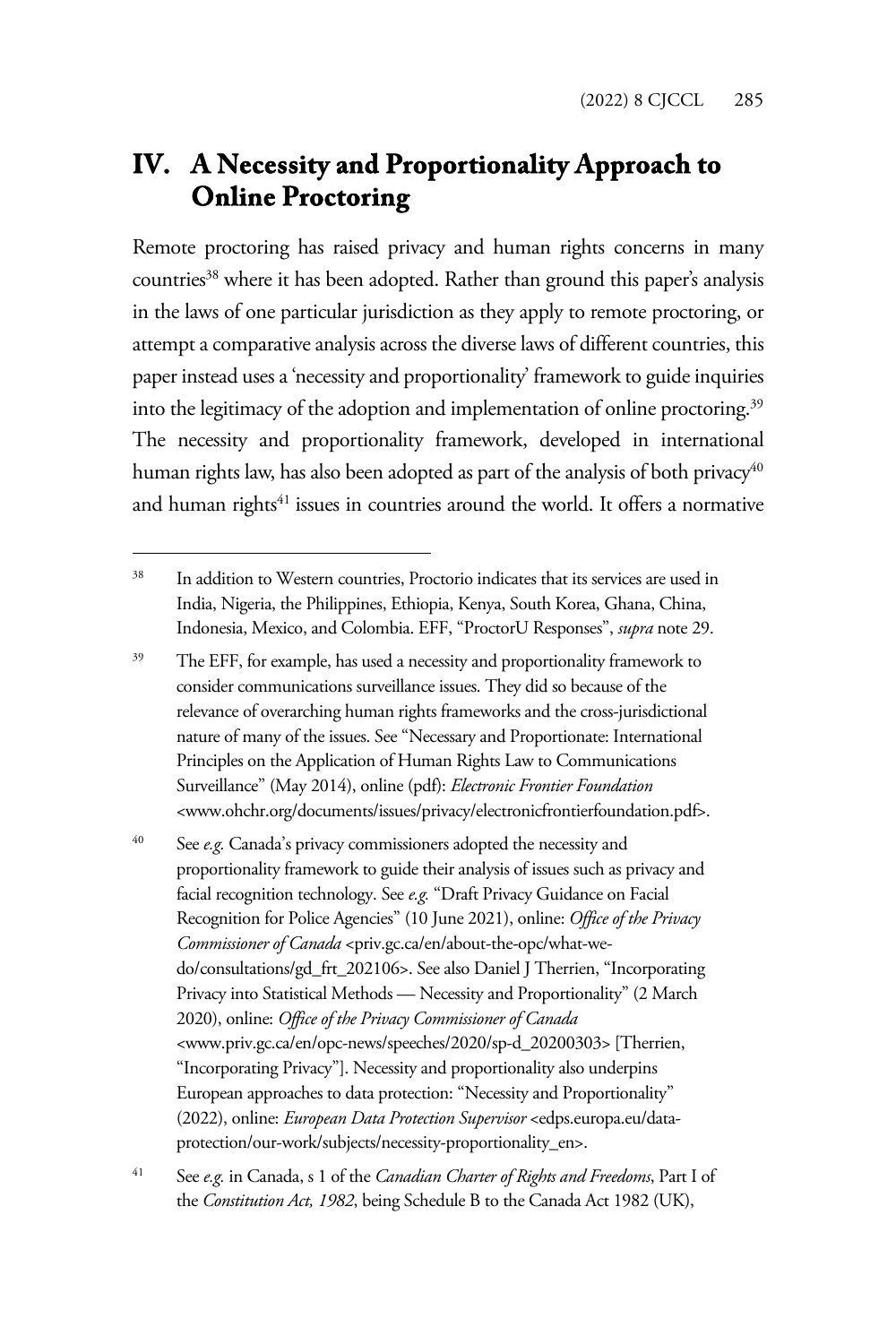framework for universities in choosing to adopt and implement remote proctoring.

Typically, a necessity and proportionality analysis is part of an inquiry into the constitutionality of a law or measure adopted by a government.<sup>42</sup> It may also be applied in other contexts where there is an evaluation of the appropriateness of measures adopted, typically by governments or their agencies. For example, privacy commissioners in Canada have used necessity and proportionality as a lens through which to assess the adoption and implementation of facial recognition technologies by police services.<sup>43</sup>

Universities are generally not organs of the state, although they may receive considerable state funding, charters or degree-granting status from the state, and may also be subject to other public-sector governance mechanisms.<sup>44</sup> Using a necessity and proportionality framework in the context of universities and their decisions to adopt remote proctoring solutions is not a suggestion or conclusion that they are state actors in a constitutional law sense. Universities are unique communities with many public dimensions. They set the rules that govern their programs and campuses. Institutions of higher learning have a degree of social and moral responsibility not shared by private sector actors. They are expected to lead in terms of ethics, diversity and inclusion, intellectual honesty, and

<sup>1982,</sup> c 11, permits the justification of a limit on a *Charter* right or freedom set out in it. The Supreme Court of Canada has interpreted this as essentially a two-stage inquiry which largely maps onto necessity and proportionality. See *R v Oakes*, (1986) 1 SCR 103 (SCC) at paras 69–70 [*Oakes*]. New Zealand's *Bill of Rights Act 1990* adopts a similar approach in s 5. Article 52(1) of the *Charter of Fundamental Rights of the European Union* incorporates necessity and proportionality. It reads: "[…] [s]ubject to the principle of proportionality, limitations may be made only if they are necessary and genuinely meet objectives of general interest recognised by the Union or the need to protect the rights and freedoms of others".

<sup>42</sup> See *Handyside v United Kingdom* (1976), ECHR 5, 1 EHRR 737 [*Handyside*].

<sup>43</sup> See Therrien, "Incorporating Privacy", *supra* note 40.

<sup>44</sup> See *e.g.* in Canada, most universities are subject to provincial public-sector data protection legislation.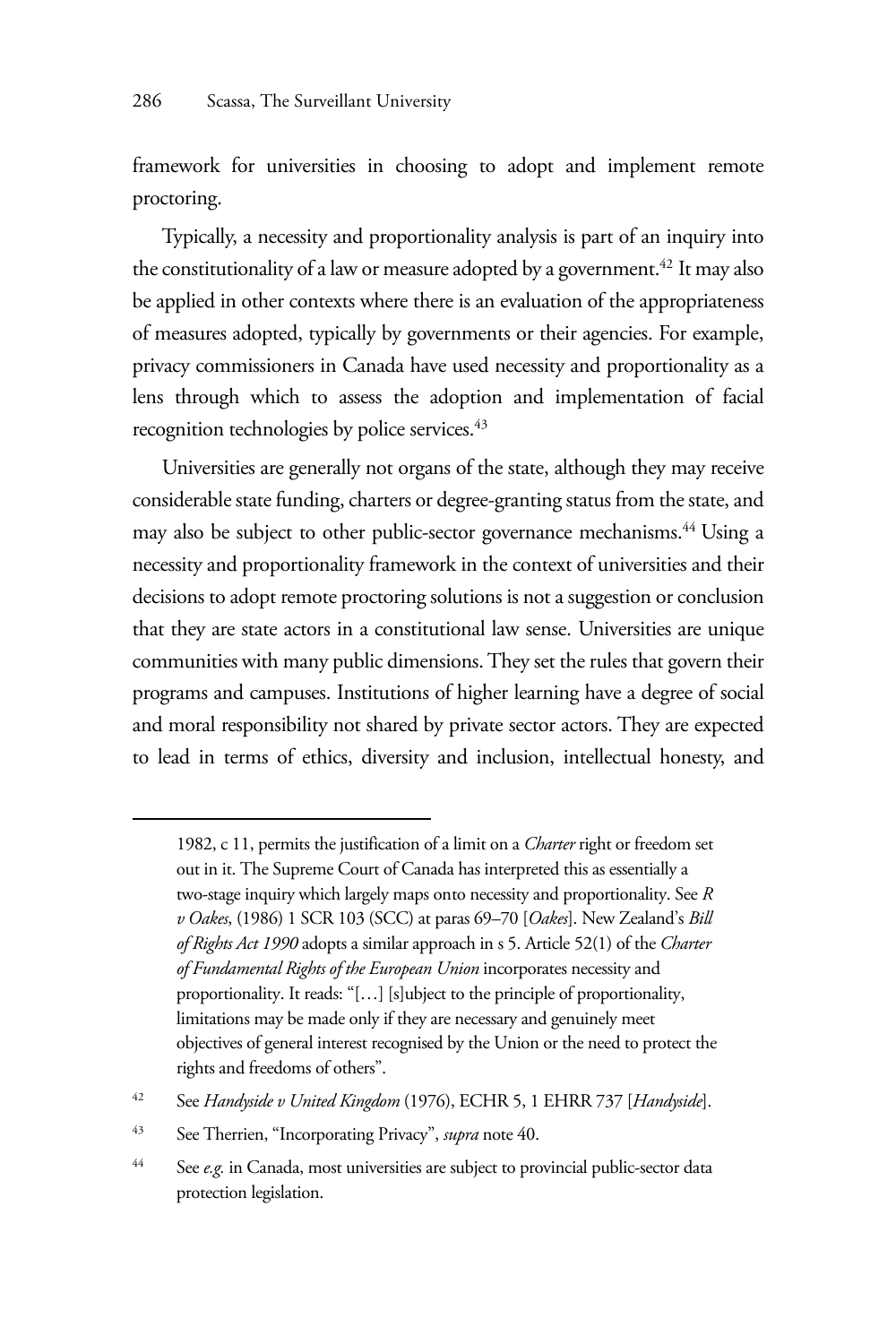freedom. In this context, necessity and proportionality is an appropriate framework by which to assess decisions to adopt remote proctoring solutions.

A further reason to adopt a necessity and proportionality framework is to avoid the fragmenting of legal issues raised by remote proctoring into 'baskets' defined by the legal siloes that have evolved in many jurisdictions. For example, some remote proctoring issues are data protection issues, but data protection laws only address one piece of a larger picture. Similarly, while framing the issues as discrimination captures significant problems with remote proctoring; other issues remain. Fragmented legal regimes often push those seeking remedies towards one recourse or another, depending upon what best fits the complainants' particular facts. The analysis below takes a more comprehensive approach in which the bundle of privacy and human rights issues raised by remote proctoring is considered and weighed against the necessity urged by adopters of these technologies.

The necessity and proportionality analysis in this context requires the posing of two main questions:

- A. Is the adoption of remote proctoring necessary; and
- B. Is the measure chosen proportional to the demonstrated need?

#### **A. Necessity**

The necessity inquiry considers whether the party introducing the measure can demonstrate that it was introduced because it was necessary to achieve a sufficiently pressing and important objective. The party adopting the measure is not required to demonstrate that it is necessary in the sense of indispensable.<sup>45</sup> It must be reasonably necessary in the circumstances. In the case of the rapid shift to online learning during the pandemic, one issue is whether a necessity analysis should also take into account the public health crisis. For example, public health guidance in Canada during the COVID-19 pandemic specifically suggested that remote proctoring could be one mitigation strategy adopted by

<sup>45</sup> See *e.g. Handyside*, *supra* note 42 at paras 48–49.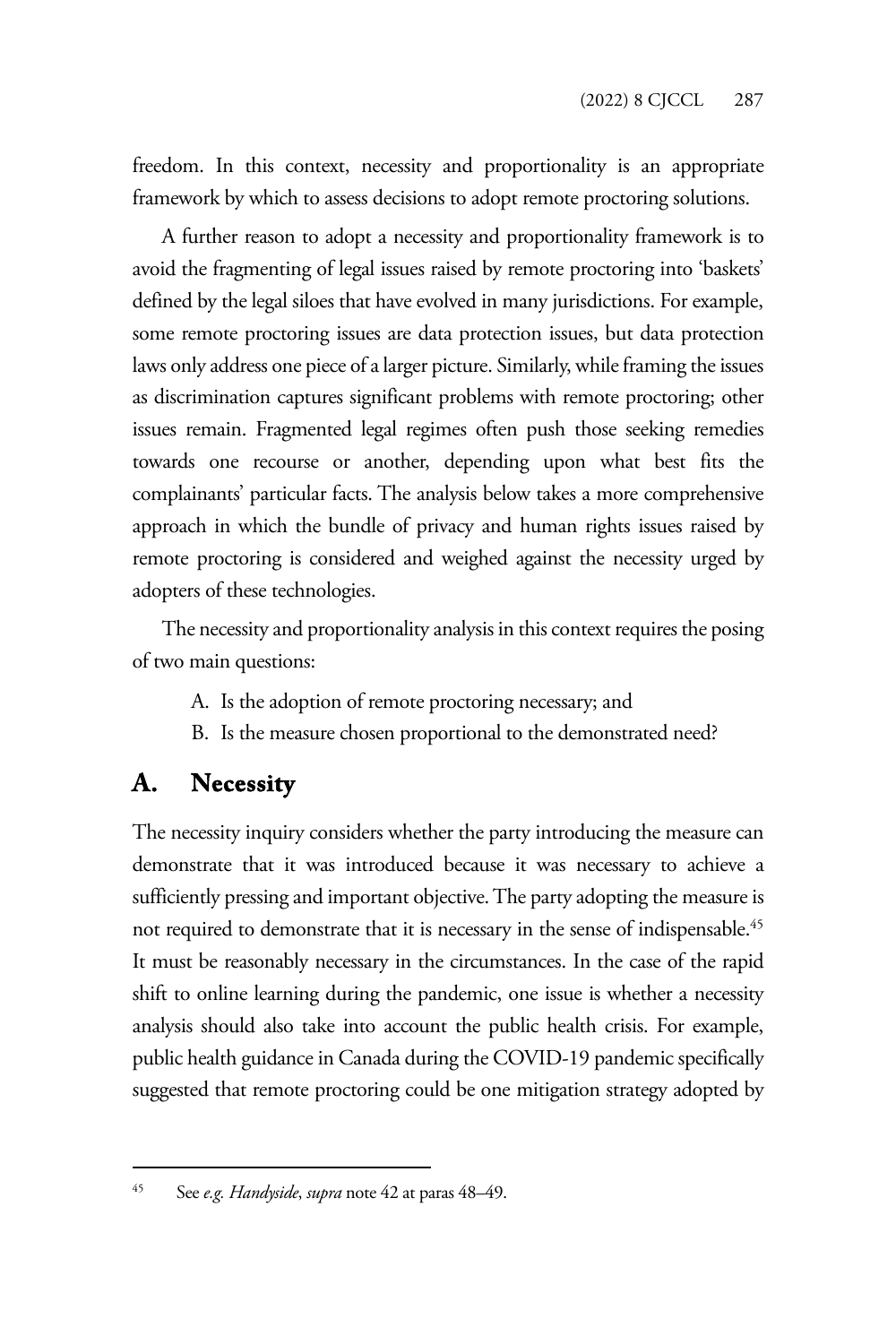universities seeking to implement social distancing.<sup>46</sup> The pandemic context could therefore factor into the necessity analysis. Nevertheless, remote proctoring was used before the pandemic and likely will be afterward. Thus, it is also relevant whether remote proctoring can be justified as necessary in relation to online university-level instruction more generally.

A key justification for the introduction of remote proctoring is the need to ensure academic integrity in student evaluations. Cheating, which has been defined as "any action taken before, during or after the administration of a test or assignment, that is intended to gain an unfair advantage or produce inaccurate results",<sup>47</sup> can have an adverse reputational impact on universities.<sup>48</sup> Academic integrity is an important concern for universities. Dyer et al note that "academic integrity is a core tenet of the fabric of higher education".<sup>49</sup> Most universities have adopted rules regarding academic integrity and have procedures in place to enforce them, thus demonstrating their awareness and concerns regarding cheating. Baijnath and Singh underscore the risks that cheating poses to the reputation of institutions and the integrity of higher education.<sup>50</sup>

<sup>&</sup>lt;sup>46</sup> "Guidance for Post-secondary Institutions during the COVID-19 Pandemic" (24 July 2020), online: *Government of Canada* <www.canada.ca/en/publichealth/services/diseases/2019-novel-coronavirus-infection/guidancedocuments/covid-19-guidance-post-secondary-institutions-duringpandemic.html>.

<sup>47</sup> Gregory J Cizek, "Ensuring the Integrity of Test Scores: Shared Responsibilities" (Paper delivered at the annual meeting of the American Educational Research Association, Vancouver, 2012), cited in Jarret Dyer, Heidi Pettijohn & Steve Saladin, "Academic Dishonesty and Testing: How Student Beliefs and Test Settings Impact Decisions to Cheat" (2020) 4:1 Journal of the National College Testing Association 1 at 3.

<sup>48</sup> Dyer et al, *ibid* at 4. See also Narend Baijnath & Divya Singh, "Examination Cheating: Risks to the Quality and Integrity of Higher Education" (2019), 115:11/12 South African Journal of Science 26, online: <doi.org/10.17159/sajs.2019/6281>.

<sup>49</sup> Dyer et al, *ibid* at 3.

<sup>50</sup> Baijnath & Singh, *supra* note 48.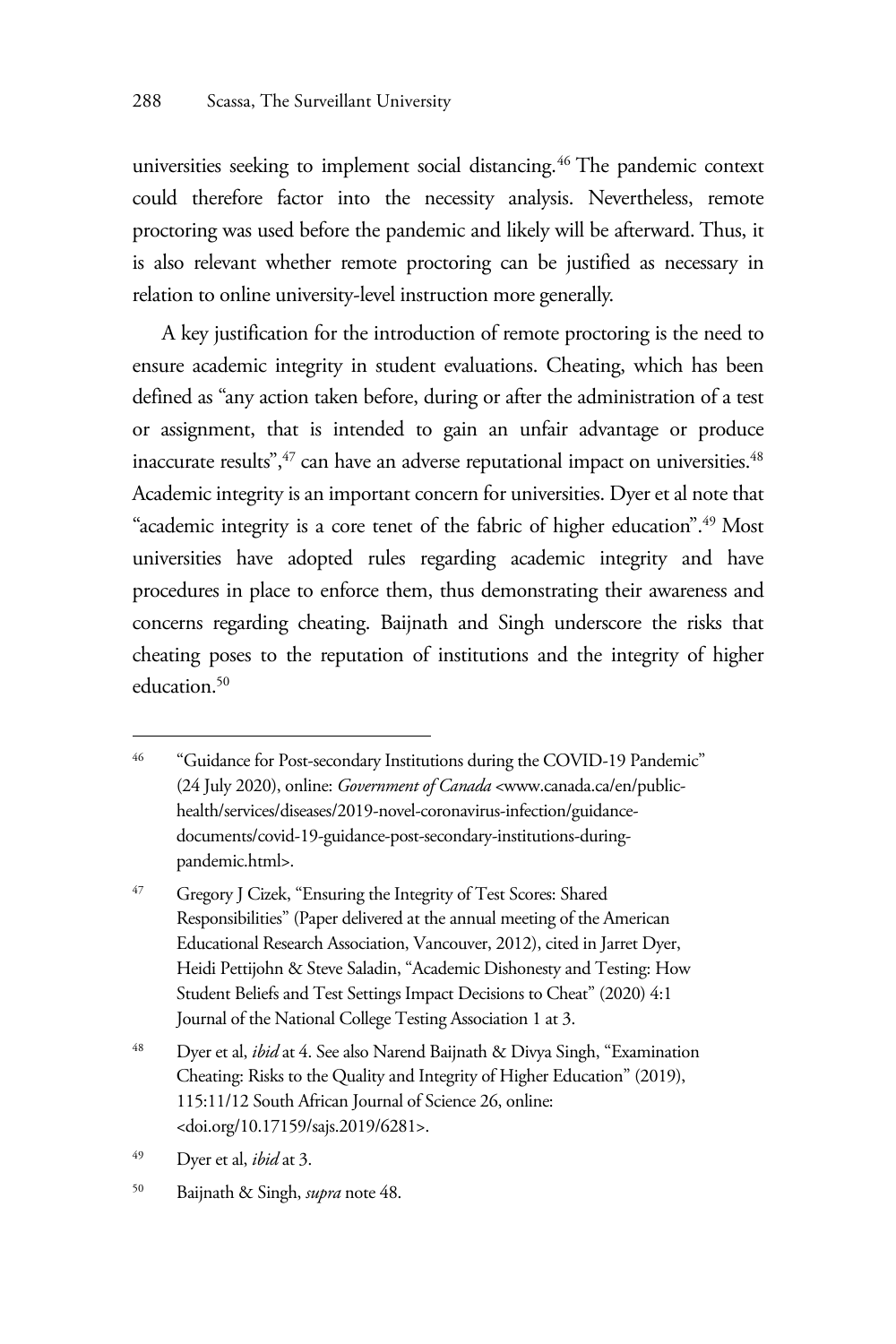Cheating clearly adversely impacts universities. It can also affect society if it undermines the quality of education or casts doubt on the credentials of graduates. Students may also fear that cheating by others will devalue their own achievements, giving cheaters unfair advantages both before and after graduation. Cheating at university may lead to less well-prepared or competent employees.<sup>51</sup> Dyer et al suggest that students are often more focused on getting jobs than performing well in them, noting that many students commented that getting good grades was more important to their futures than actual knowledge.52 The impacts of university-level cheating are such that Dyer et al have warned that "it is imperative that universities and colleges not only hold accountable those students who are caught cheating, but also take steps to systemically limit the prevalence of cheating".<sup>53</sup>

Although the research on cheating at university is uneven,<sup>54</sup> and primarily based on self-reporting, the results suggest that there is actually a strong basis for concern. For example, based on research conducted at North American universities between 2002 and 2005, Donald McCabe found that approximately 21% of graduate and undergraduate students had engaged in a serious form of cheating on tests or exams.<sup>55</sup> The same study found that one in

55 The data in this study was collected by surveys over a three-year period from students at 67 US and 16 Canadian campuses. See McCabe, *ibid*.

<sup>51</sup> Dyer et al, *supra* note 47 at 5; Aurora AC Teixeira & Maria F Rocha, "Cheating by Economics and Business Undergraduate Students: An Exploratory International Assessment" (2010) 59:6 Higher Education 663.

<sup>52</sup> Dyer et al, *supra* note 47 at 17.

<sup>53</sup> *Ibid* at 5.

<sup>54</sup> McCabe notes that there is no consensus as to what cheating is, particularly when it comes to assignments. Seeking advice from former students in a course or from tutors on how best to complete an assignment might be seen as good preparation by some and as cheating by others. Donald L McCabe, "Cheating among College and University Students: A North American Perspective" (2005) 1:1 International Journal for Educational Integrity 7. See also Peter Ashworth, Philip Bannister & Pauline Thorne, "Guilty in Whose Eyes? University Students' Perceptions of Cheating and Plagiarism in Academic Work and Assessment" (1997) 22:2 Studies in Higher Education 187.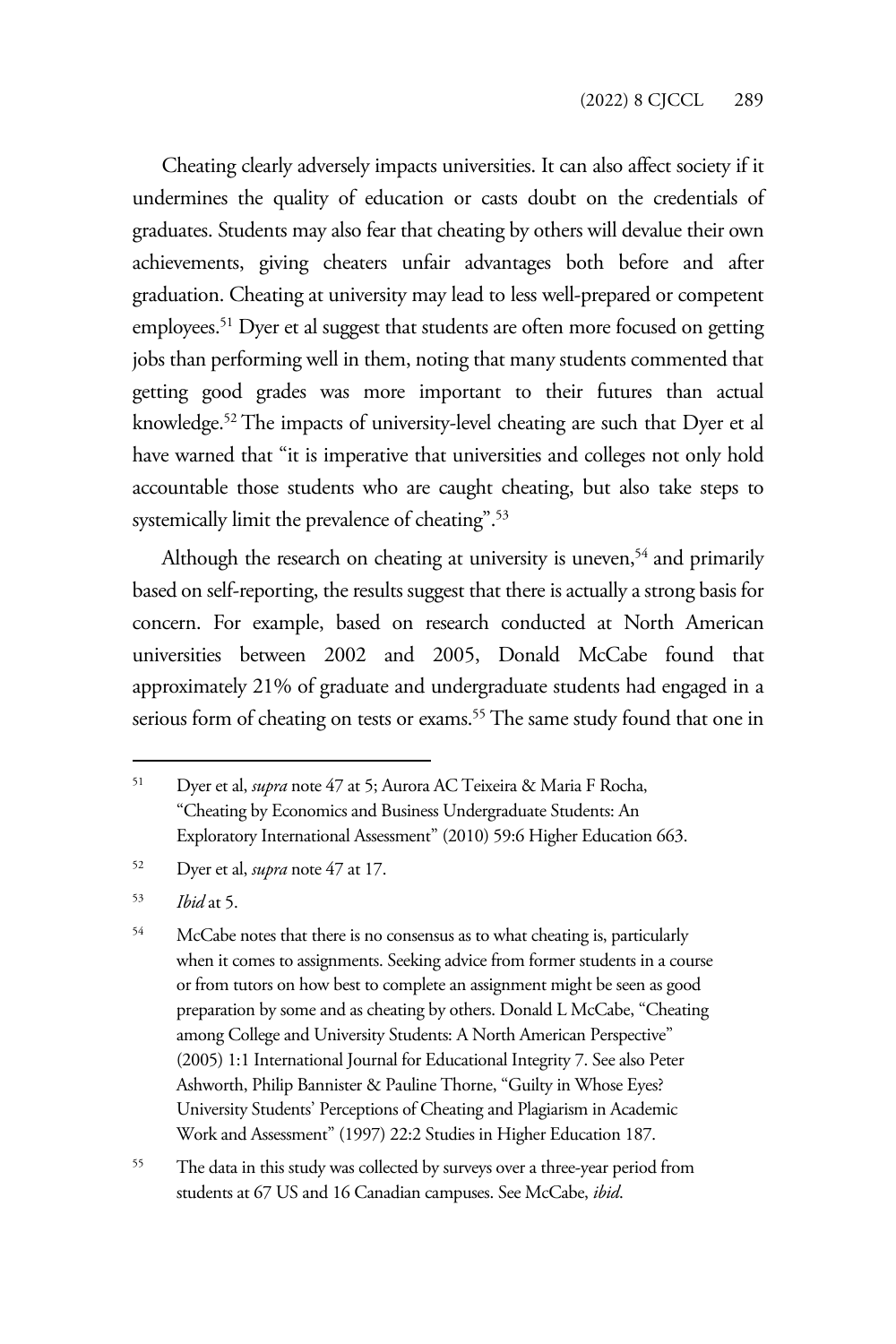twenty students reported using electronic devices to cheat. McCabe hypothesized that this understates the problem and that it is likely to grow over time. A 2020 study found that 62% of the undergraduate students surveyed admitted to cheating at least occasionally.<sup>56</sup> The same study showed a sharp increase in cheating in non-proctored as compared to proctored exam environments.

Cheating is prevalent in online learning; in fact, some research indicates that it occurs at greater levels in that context. Dyer et al note that "[w]ith the advent of online learning, that ability for students to engage unseen with faculty has grown, as has the ability for students to cheat and rarely get caught".<sup>57</sup> In a prepandemic article, Srikanth and Asmatulu suggest that cheating is widespread in online courses, and that measures are not in place to detect it.<sup>58</sup> Hylton et al link cheating in online exams to the opportunities they present to use "unauthorized resources". 59 Bilen and Matros posited that rates of cheating would rise dramatically with the COVID-19 shift to online learning. 60 Dendir and Maxwell carried out an experiment in two online courses that were identical except for the use of online proctoring in one and no proctoring in the other. They found strong evidence of cheating in the unmonitored course based on outcomes after using a regression analysis to account for possible confounding factors.<sup>61</sup> Researchers in Bulgaria have hypothesized that the face-to-face setting for exams may seem more formal and serious than online equivalents, perhaps

57 Dyer et al, *ibid* at 4.

- 59 Kenrie Hylton, Yair Levy & Laurie P Dringus, "Utilizing Webcam-based Proctoring to Deter Misconduct in Online Exams" (2016) 92 Computers & Education 53 at 53.
- 60 Eren Bilen & Alexander Matros, "Online Cheating Amid COVID-19" (2020), online (pdf): *Social Science Research Network <*ssrn.com/abstract=3691363>.
- 61 Dendir & Maxwell, *supra* note 7.

<sup>56</sup> Dyer et al, *supra* note 47.

<sup>58</sup> Madhulika Srikanth & Ramazan Asmatulu, "Modern Cheating Techniques, Their Adverse Effects on Engineering Education and Preventions" (2014) 42(2) International Journal of Mechanical Engineering Education 136.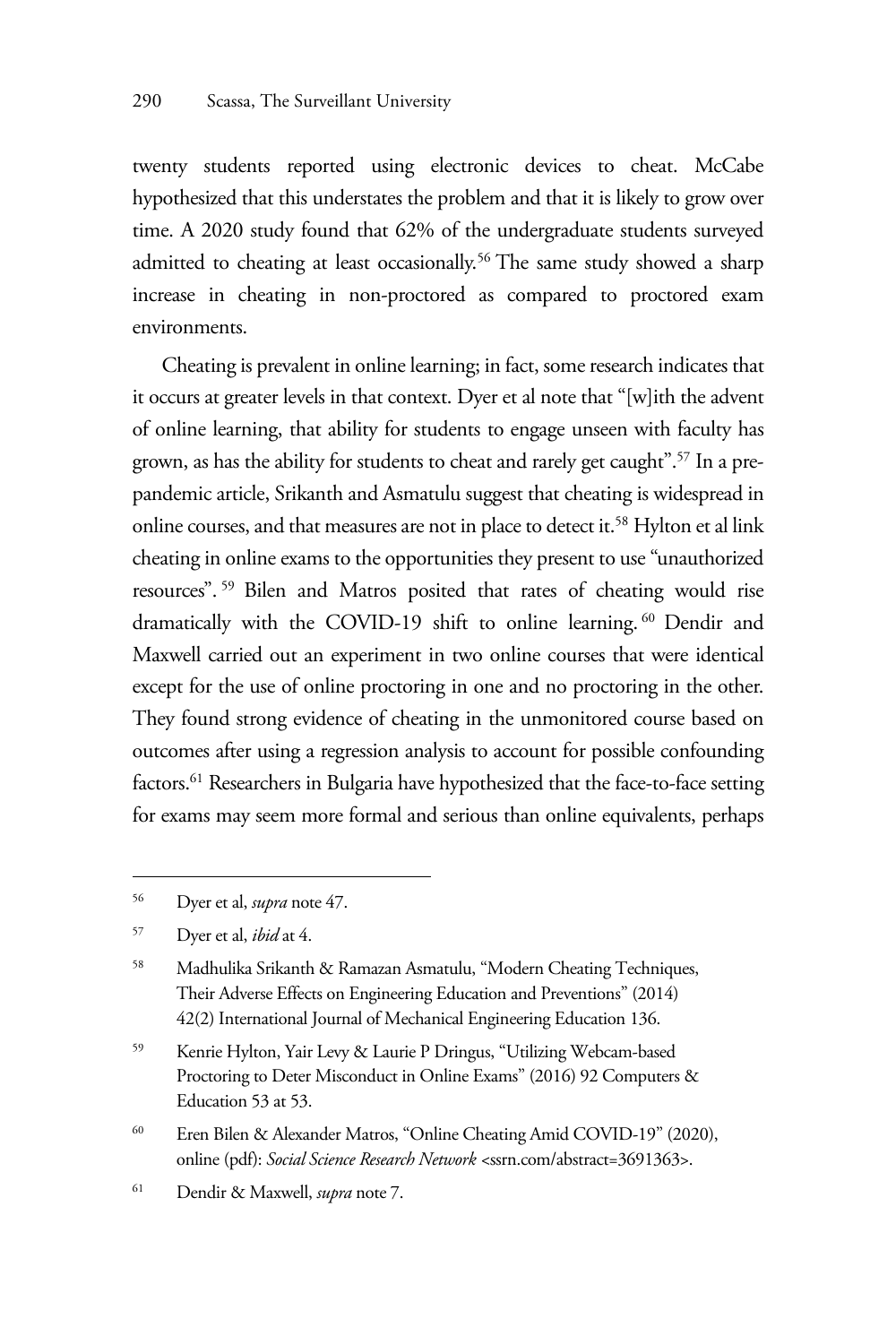contributing to a higher rate of cheating in online contexts.<sup>62</sup> There is evidence that some students may use online subscription services to assist them in cheating on remote examinations.<sup>63</sup> In research involving over 734 students, Dyer et al determined that not only were the opportunities for cheating different in online environments, the perceptions of students as to the seriousness of cheating online were also different.<sup>64</sup> Dyer et al highlight the importance of online proctoring, stating that "[i]n no situation is an institution more vulnerable to scandal and controversy related to academic dishonesty than in online education".65

Dyer et al note that rates of reported cheating increase in non-proctored exams. In fact, they report from a qualitative study that "if an exam was not proctored, it was assumed that students would use all resources at their disposal".66 Dyer et al concluded that "[t]he lack of proctoring was essentially considered permission to collaborate and use whatever resources students had available". 67 They caution that "[f]aculty and staff should not make the egregious mistake of believing an honor code, signed statement of integrity, verbal acceptance of syllabi expectations, or other tacitly communicated acceptance is alone enough to sway academic dishonesty in online courses".<sup>68</sup>

- 64 Dyer et al, *supra* note 47.
- 65 *Ibid* at 20.
- 66 *Ibid* at 16.
- 67 *Ibid*.
- 68 *Ibid* at 19.

<sup>62</sup> Peytcheva-Forsyth et al, "The Impact of Technology on Cheating and Plagiarism in the Assessment —The Teachers' and Students' Perspectives" (2018), online (pdf): *AIP Conference Proceedings* <doi.org/10.1063/1.5082055>.

<sup>63</sup> Susan Adams, "This \$12 Billion Company Is Getting Rich Off Students Cheating Their Way Through Covid" (28 January 2021), online: *Forbes* <forbes.com/sites/susanadams/2021/01/28/this-12-billion-company-is-gettingrich-off-students-cheating-their-way-through-covid/?sh=5d441d1d363f>.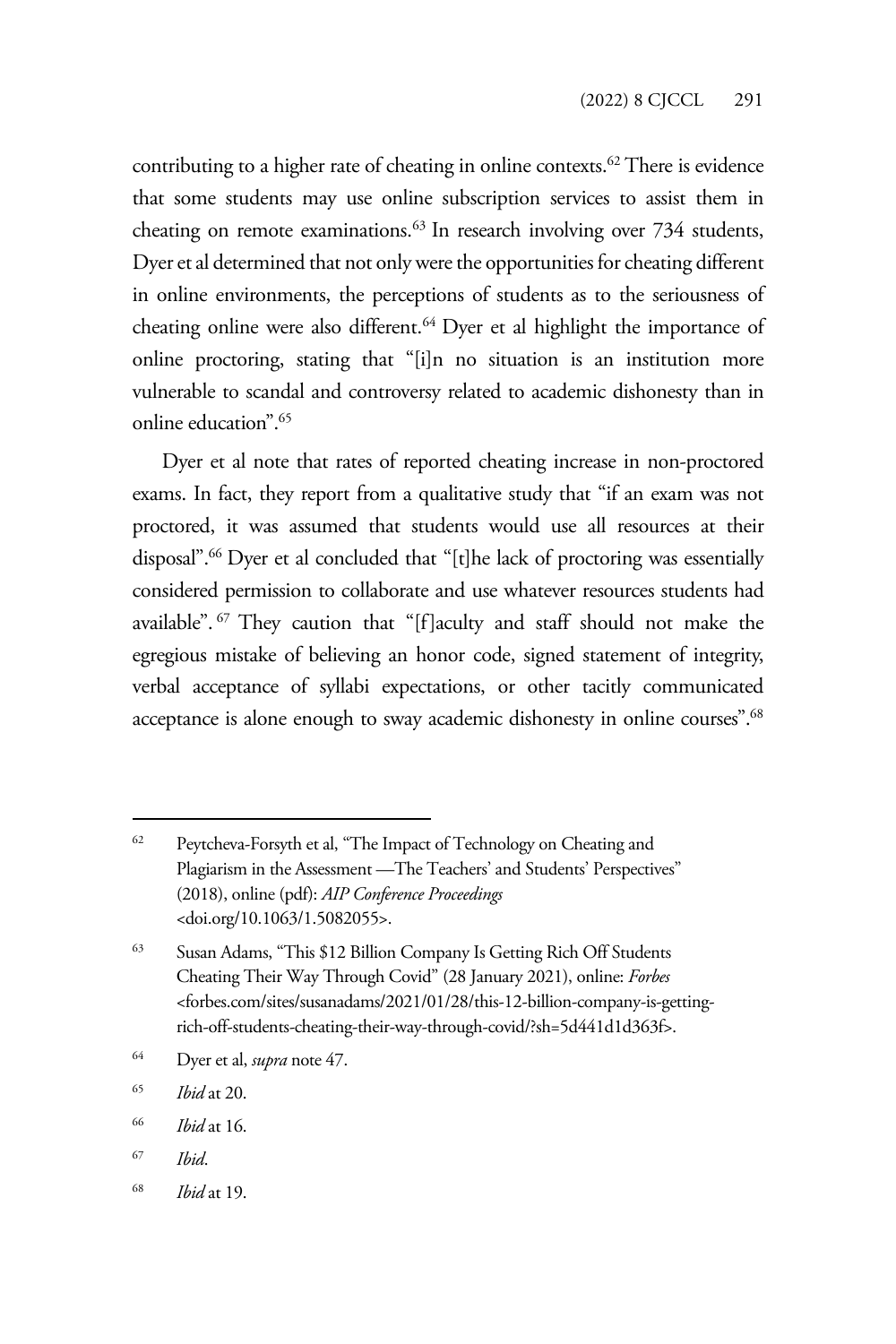Faucher & Caves also suggest that reduced surveillance creates cheating opportunities.<sup>69</sup>

Data regarding cheating and its impacts is relevant to the necessity analysis. Interestingly, the issue of necessity with respect to online proctoring was assessed in the context of an application for a preliminary injunction to stop the University of Amsterdam from engaging an online proctoring service to monitor exams from the start of the COVID-19 pandemic.<sup>70</sup> When university education shifted to fully online, the University of Amsterdam contracted with the service Proctorio for online proctoring. Students objected to the use of this service and their central legal grounds for objection related to privacy.

In considering the necessity of online proctoring, the court noted both the situation created by the pandemic (with courses moving to entirely online offering and evaluation) and the need for proctoring to prevent and detect academic fraud. The court emphasized the need to protect the quality of the education and the value of the degree offered. It noted that preventing academic fraud was an ongoing concern of the institution, as demonstrated by its regulations and procedures relating to academic integrity. It observed as well that there were multiple opportunities for cheating in non-proctored online exam environments.

It is important to note that the court's necessity inquiry addresses, but is not limited to, the pandemic context. Academic integrity is a pressing issue for colleges and universities. Cheating occurs in both in-person and online contexts, although the evidence suggests that it may be even more problematic in onlinelearning. While the pandemic created an unprecedented shift to online learning, the necessity element will be present in online learning even after the pandemic. What may change is the urgency of adoption; with more time to reflect on

<sup>69</sup> Dina Faucher & Sharon Caves, "Academic Dishonesty: Innovative Cheating Techniques and the Detection and Prevention of Them" (2009) 4:2 Teaching and Learning in Nursing 37; see also Dendir & Maxwell, *supra* note 7.

<sup>70</sup> Rb. Amsterdam, *supra* note 4.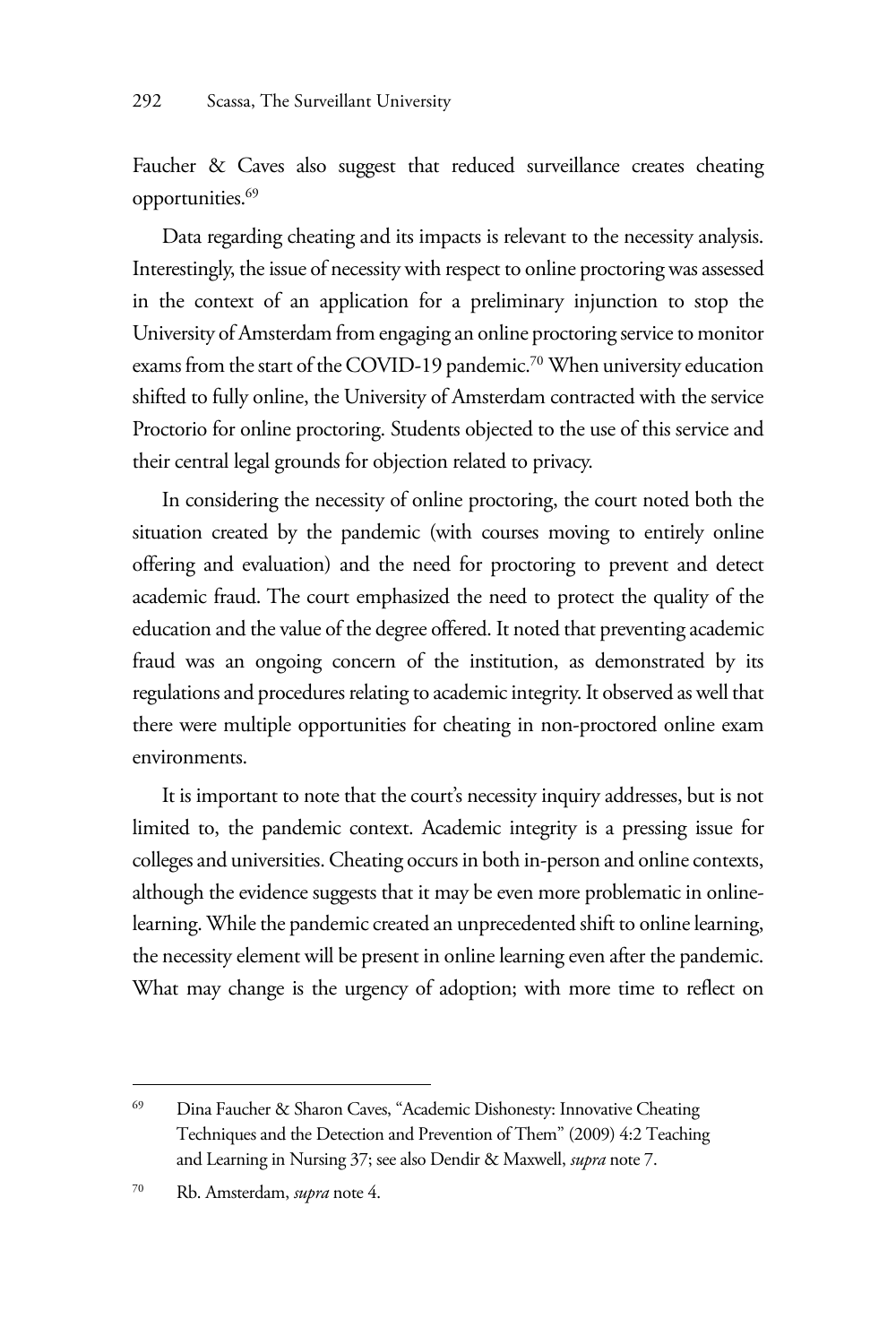options, there should be a greater burden on universities at the proportionality stage.

Overall, it would be difficult to challenge the necessity of the adoption of measures to address cheating in online courses since there is considerable evidence that cheating is a real issue and that universities already take steps to either prevent it or impose penalties when it occurs. It is perhaps also important to note that in-person exams have long been proctored in universities. This reflects both on the perceived necessity of some form of proctoring and the general acceptance of at least this level of monitoring. Of course, there are significant differences between in-person proctoring and remote surveillance technologies. While a necessity analysis might justify some form of proctoring it does not follow that all forms can be justified. The most important questions, therefore, are most likely to arise in assessing the proportionality of measures taken to address the problem in the online context. These issues are considered next.

## **B. Proportionality**

Once the necessity of a measure has been assessed, the next step is to determine whether it is proportional to the demonstrated need. In other words, one can ask whether it has been properly adapted to the circumstances and minimally impairs the rights at issue. The proportionality analysis acknowledges that necessity alone cannot drive policy or practice; there must also be a careful tailoring of the measures adopted to the demonstrated need. As the Supreme Court of Canada noted in *R v Oakes*:

[t]here are, in my view, three important components of a proportionality test. First, the measures adopted must be carefully designed to achieve the objective in question. They must not be arbitrary, unfair or based on irrational considerations. In short, they must be rationally connected to the objective. Second, the means, even if rationally connected to the objective in this first sense, should impair "as little as possible" the right or freedom in question: [citation omitted]. Third, there must be a proportionality between the effects of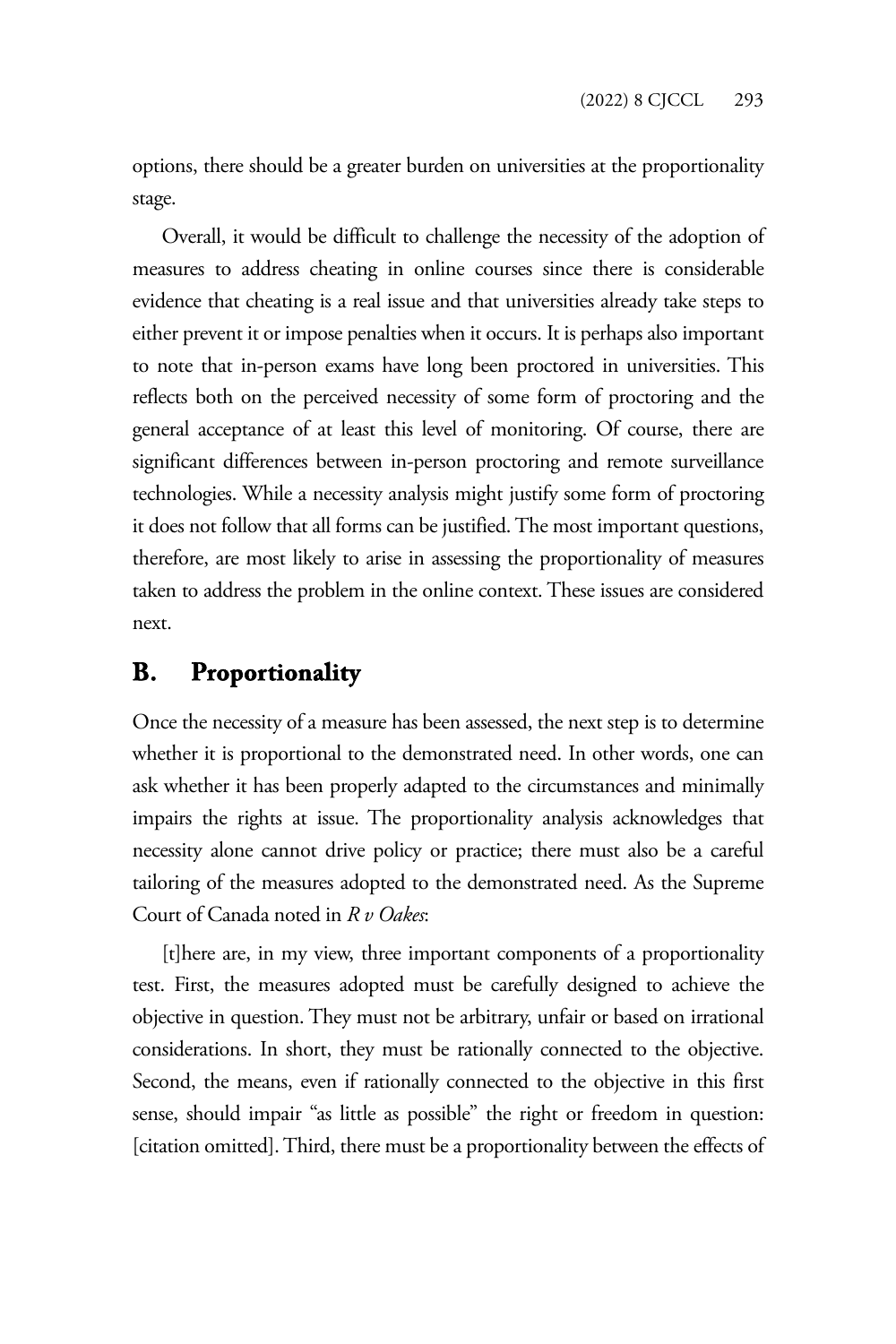the measures which are responsible for limiting the *Charter* right or freedom, and the objective which has been identified as of "sufficient importance".<sup>71</sup>

There is no one-size-fits-all proportionality analysis for remote proctoring. This is largely because there is no single type or implementation of this service. This means that proportionality will have to be assessed on a case-by-case basis, taking into account the nature of the service adopted, and the way in which it is implemented by the university, including any alternatives provided to students.

The analysis that follows begins by assessing the rights and interests that are impacted. Overall, remote proctoring may impact a number of different rights and interests that include but go beyond data protection and privacy. The assessment of the rights affected is followed by a consideration of implementations of remote proctoring.

### **1. Rights and Interests Implicated by Remote Proctoring**

Remote proctoring implicates privacy and data protection rights as well as other human rights, particularly the right to be free from discrimination. Privacy and data protection rights are often conflated in the discussion of remote proctoring. Data protection governs how governments or organizations collect, use, and disclose personal information, and it is a particular subset of privacy. Privacy rights in this context relate to the autonomy and dignity of students who are subject to surveillance.

#### **i. Data Protection**

Data protection is recognized as a right in article 8 of the *Charter of Fundamental Rights of the European Union*. 72 The human right requires that personal data:

be processed fairly for specified purposes and on the basis of the consent of the person concerned or some other legitimate basis laid down by law. Everyone

<sup>71</sup> *Oakes*, *supra* note 41.

<sup>72 26</sup> October 2012, 2012/C 326/02 (EU).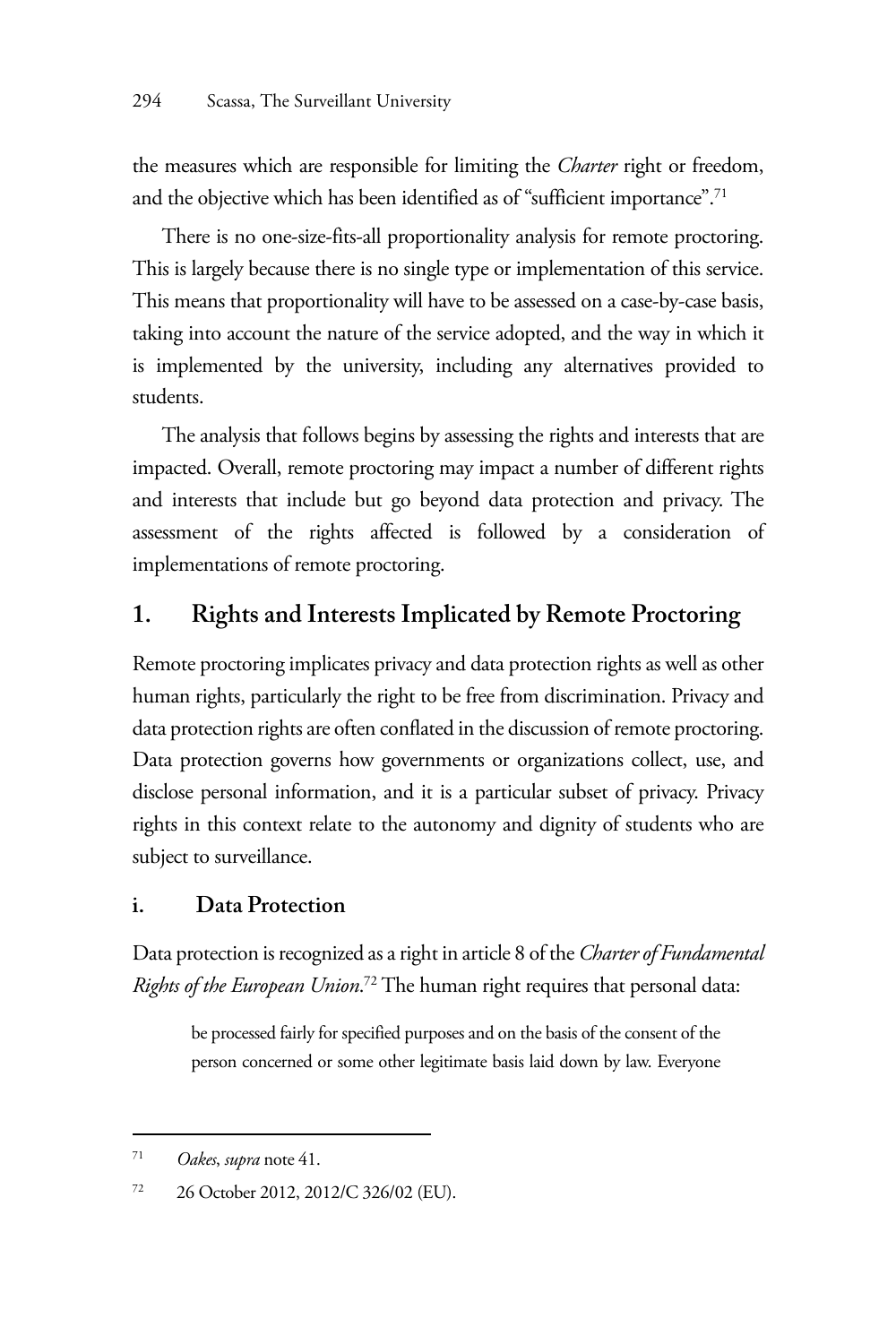has the right of access to data which has been collected concerning him or her, and the right to have it rectified.73

Not all jurisdictions have established data protection as a fundamental right. Nevertheless, data protection laws are common in many countries outside the EU, including Canada, 74 Australia, 75 New Zealand, 76 and the United Kingdom.<sup>77</sup> While there is no overarching national data protection law in the US, there is a growing patchwork of state laws that may apply to public or private universities,<sup>78</sup> establishing certain norms for the collection and use of personal data.

Data protection laws do not outlaw the collection and use of personal data; rather they set the rules and conditions under which these practices may take place, recognizing that for some products or services, personal data collection is required. In order to assess the impact of remote proctoring on data protection rights, it is important to consider what data are collected by the university and/or the proctoring service, using what means, and at what stages of the process. In the first place, many remote proctoring services convert the entire exam writing process into data of various kinds, including audio and video recordings, keystroke data, data about perceived anomalies, and so on. Other important considerations include how the data are stored, how they may be accessed and by whom. Data retention and data security measures are also relevant.<sup>79</sup> It

- 75 *Privacy Act 1988*, 1988/119 (AU).
- 76 *Privacy Act 2020*, 2020/31 (NZ).
- 77 *Data Protection Act 2018*, UK Public General Acts, 2018, c 12.
- 78 For a helpful catalogue of such laws, see "State Student Privacy Laws" (2022), online: *Student Privacy Compass* <studentprivacycompass.org/state-laws/>.
- 79 A class action lawsuit launched in relation to the ProctorU data breach claims that biometric data dated as far back as 2012, notwithstanding the company's

<sup>73</sup> *Ibid*, art 8(2).

<sup>74</sup> In Canada, data protection laws are found at the provincial and federal level for both public and private sector data. For the federal, private sector, see *e.g. Personal Information Protection and Electronic Documents Act*, SC 2000, c 5; and for the public sector in Ontario, see *Freedom of Information and Protection of Privacy Act*, RSO 1990, c F.31.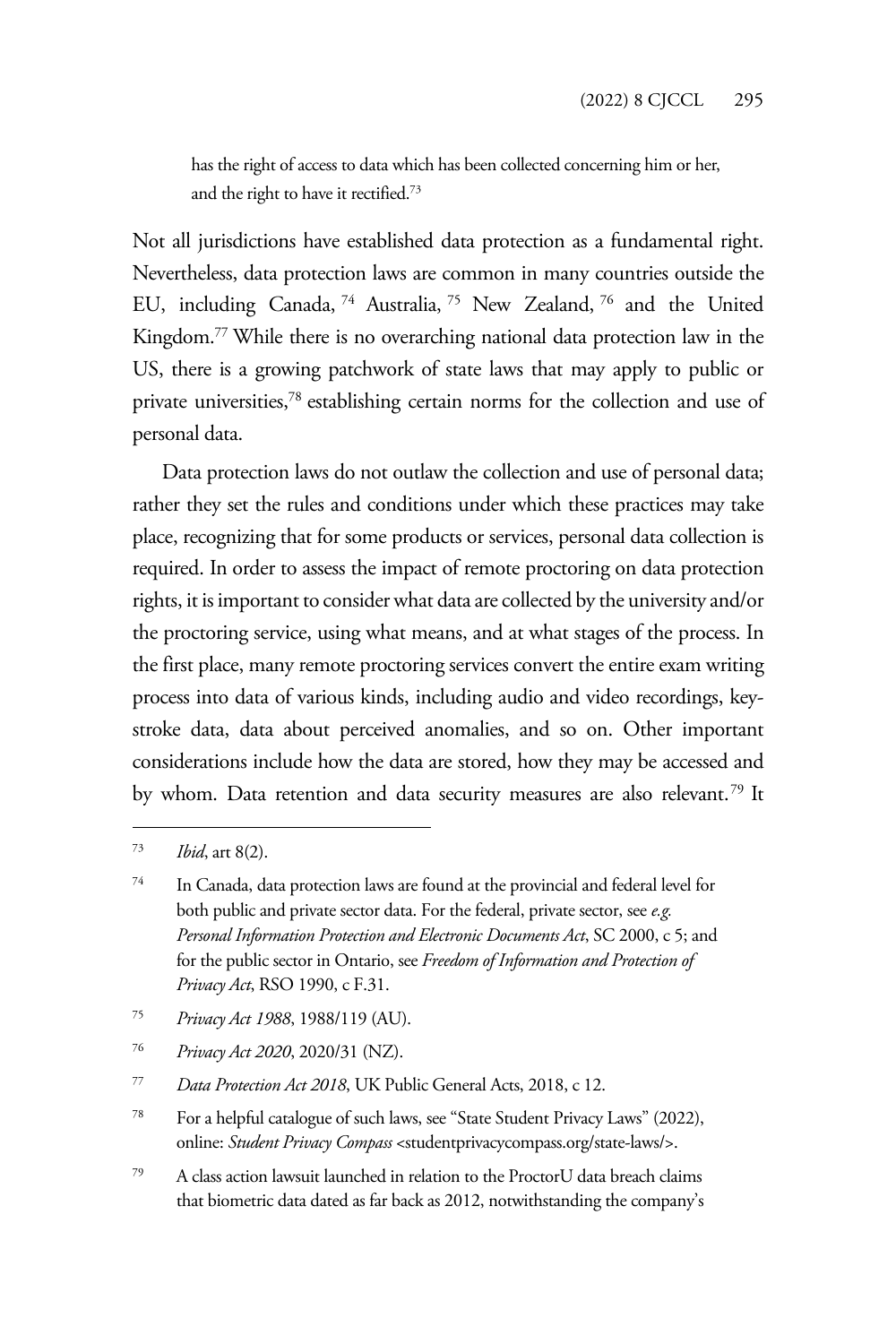should be noted that there is already a lucrative secondary market for data about students,<sup>80</sup> making data protection issues increasingly important in a context in which students may have little choice but to surrender sensitive<sup>81</sup> personal data in the online proctoring context.

In the EU, the *General Data Protection Regulation* ("*GDPR*")<sup>82</sup> also provides certain rights with respect to automated decision systems or AI-enabled decision making. As a general principle, *GDPR* article 22(1) provides that "[t]he data subject shall have the right not to be subject to a decision based solely on automated processing, including profiling, which produces legal effects concerning him or her or similarly significantly affects him or her". There are exceptions to this general rule, but these are subject to protections being put in place for the individual. In some applications of remote proctoring, AI is used to flag suspicious conduct or activity during proctoring. The impact on rights may be different depending on whether each flagged incident is reviewed by a human decision-maker, or whether it automatically triggers a disciplinary response. Most implementations of remote proctoring services provide for

claims that it kept videos no more than two years. See the class action compliant from the United States District Court for the Central District of Illinois, Urbana Division, in "Thakkar, Gonigam, and Kohlenberg v ProctorU Inc." (12 March 2021), online: *Docket Alarm* <www.docketalarm.com/cases/Illinois\_Central\_District\_Court/2--21-cv-02051/Thakkar\_et\_al\_v.\_ProctorU\_Inc/1>. See also concerns raised about ExamSoft security in Becca Salamacha, "Pennsylvania Bar Applicants Request Investigation after Exam Software Data Breach" (10 September 2020), online: *Jurist* <www.jurist.org/news/2020/09/pennsylvania-bar-applicants-requestinvestigation-after-exam-software-data-breach>.

80 See *e.g.* N Cameron Russell et al, "Transparency and the Marketplace for Student Data" (2019) 109:3 Virginia Journal of Law and Technology 107.

<sup>81</sup> Sensitive personal data includes financial data for those students who pay directly for proctoring services, as well as biometric data, and scans of identity documents.

<sup>82</sup> *(EC) 679/2016 on the protection of natural persons with regard to the processing of personal data and on the free movement of such data, and repealing Directive 95/46/EC*, [2016] OJ, L 119/1.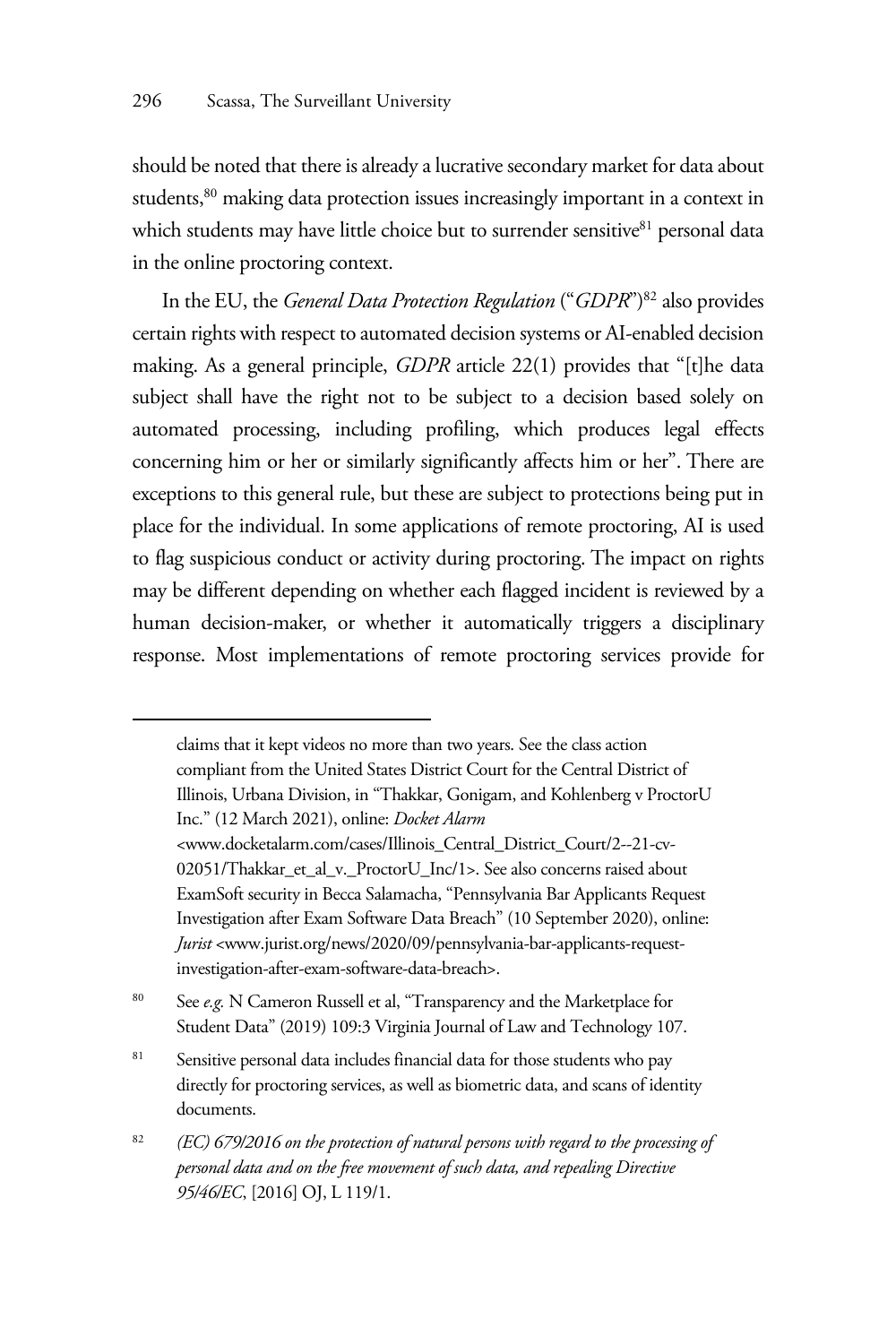human review — usually by the instructor — before disciplinary procedures are initiated, although the practice may vary.<sup>83</sup>

Compliance with the requirements of data protection law is only one element in addressing proportionality concerns. Since remote proctoring impacts rights beyond data protection, compliance with data protection norms may be necessary, but not sufficient to establish proportionality. This is important since many universities in jurisdictions that require privacy or data protection impact assessments have carried out personal data impact assessments.84 However, compliance with data protection law should not be the end of the necessity and proportionality assessment.

#### **ii. Privacy**

Privacy rights relate to basic human dignity and autonomy and are implicated in remote proctoring in a number of ways depending on the implementation. The experience of being under constant, direct surveillance has been cited by some as a distressing and disruptive aspect of some forms of remote proctoring.<sup>85</sup>

<sup>83</sup> Note that ProctorU announced an end to its AI-only services in part because it determined that instructors frequently acted on alerts without reviewing them. See EFF, "ProctorU Responses", *supra* note 29.

<sup>84</sup> See *e.g.* Meike Davids, "Data Protection Impact Assessment (DPIA): Proctoring" (2020), online (pdf): *University of Twente* <www.utwente.nl/remote-exams/students/proctoring/dpia-proctoring.pdf>. PIAs have also been carried out at Canadian universities. See *e.g.* Trudi Wright, "Privacy & Information Security Impact Assessment Report: Online Proctoring: Respondus" (2020), online (pdf): *McMaster University* <secretariat.mcmaster.ca/app/uploads/PIA-Report-Online-Proctoring-Respondus.pdf>.

<sup>85</sup> See *e.g.* Simon Coghlan, Tim Miller & Jeannie Paterson, "Good Proctor or "Big Brother"? Ethics of Online Exam Supervision Technologies" (2021) 34 Philosophy & Technology 1581; Monica Chin, "Exam Anxiety: How Remote Test-proctoring is Creeping Students Out" (29 April 2020), online: *The Verge*  <www.theverge.com/2020/4/29/21232777/examity-remote-test-proctoringonline-class-education>; and Anushka Patil & Jonah Engel Bromwich, "How It Feels When Software Watches You Take Tests" (29 September 2020) *New York Times*.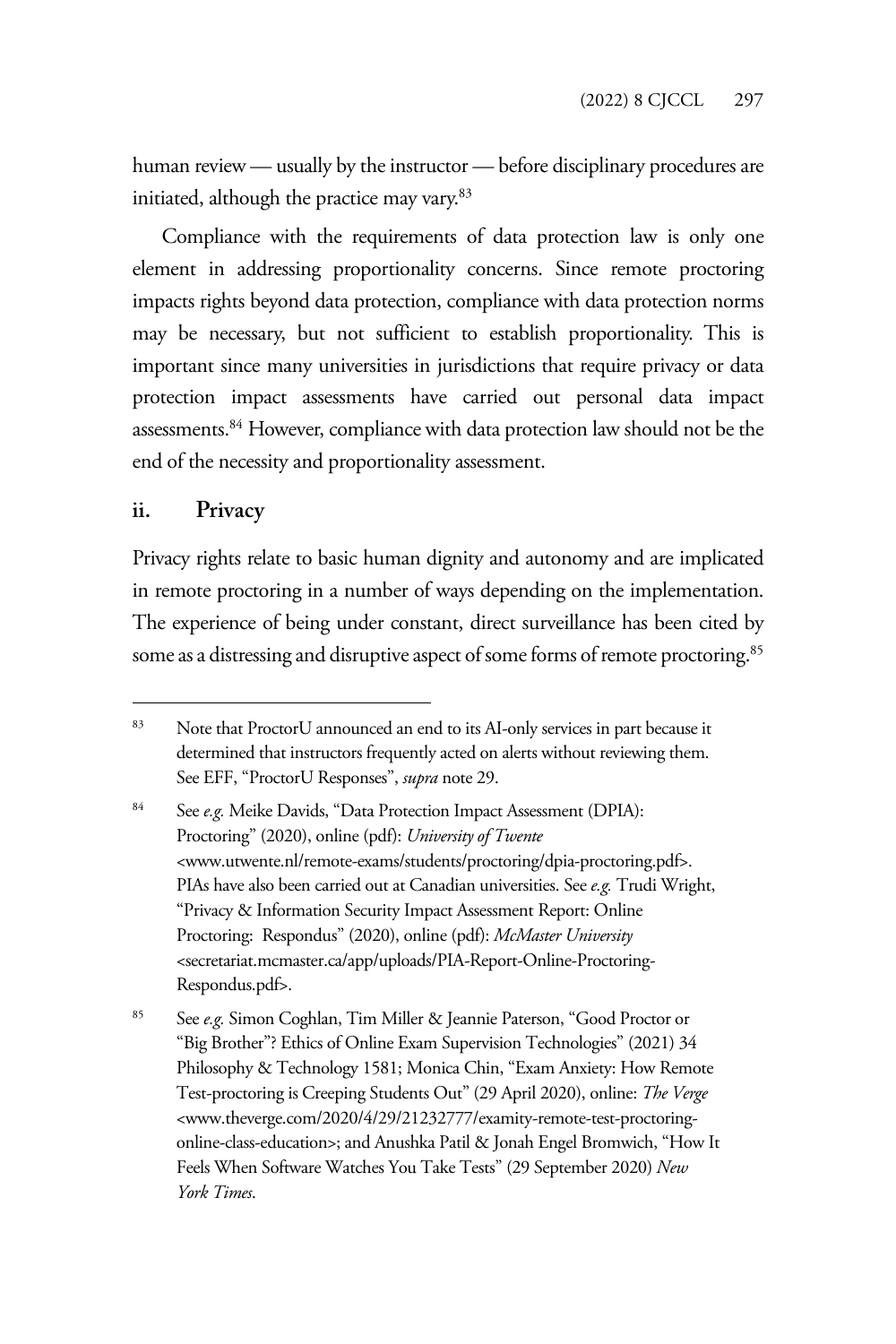Students have experienced anxiety at the fact that physical movements including head and eye movements or changes in typing speed might be interpreted as cheating.86 Some remote proctoring services do not allow bathroom breaks or allow them only after a certain amount of time has passed. 87 Such issues adversely impact the dignity of students who must share information about their need to go to the bathroom, justify using the facilities outside of the prescribed time periods, or who are forced to urinate into inappropriate receptacles.<sup>88</sup>

Students have also expressed concerns about remote proctoring services that create recordings not just of the student and their actions, but also their private spaces. These recordings can be viewed and reviewed by others.<sup>89</sup> Particularly during the pandemic where students have had little choice but to write remote exams from home, the recording of intimate spaces may be unavoidable. In addition to recording, some remote proctoring services involve continual liveproctoring of students. In these circumstances, students are observed one-onone in real time by proctors. This can be even more intrusive in terms of privacy,

<sup>86</sup> Harwell, "Cheating-detection", *supra* note 22.

<sup>87</sup> See *e.g.* Staci Zaretsky, "Law Students Forced To Urinate While Being Watched By Proctors During Remote Ethics Exam" (18 August 2020), online: *Above the Law* <abovethelaw.com/2020/08/law-students-forced-to-urinatewhile-being-watched-by-proctors-during-remote-ethics-exam/>.

<sup>88</sup> Harwell, "Cheating-detection", *supra* note 22.

<sup>89</sup> In its FAQs for faculty on the use of Respondus Monitor, the University of Ottawa responds to the question "[c]an a teacher view all the videos, even those where there was no suspicious activity report?" with "[a]bsolutely", followed by information on how to access videos. See "Respondus FAQ for Instructors and Students: Instructors FAQ" (2022), online: *University of Ottawa Teaching and Learning Support Services* <uottawa.saea-tlss.ca/en/transition-to-remoteteaching/respondus-faq#instructors> ["Respondus FAQ"].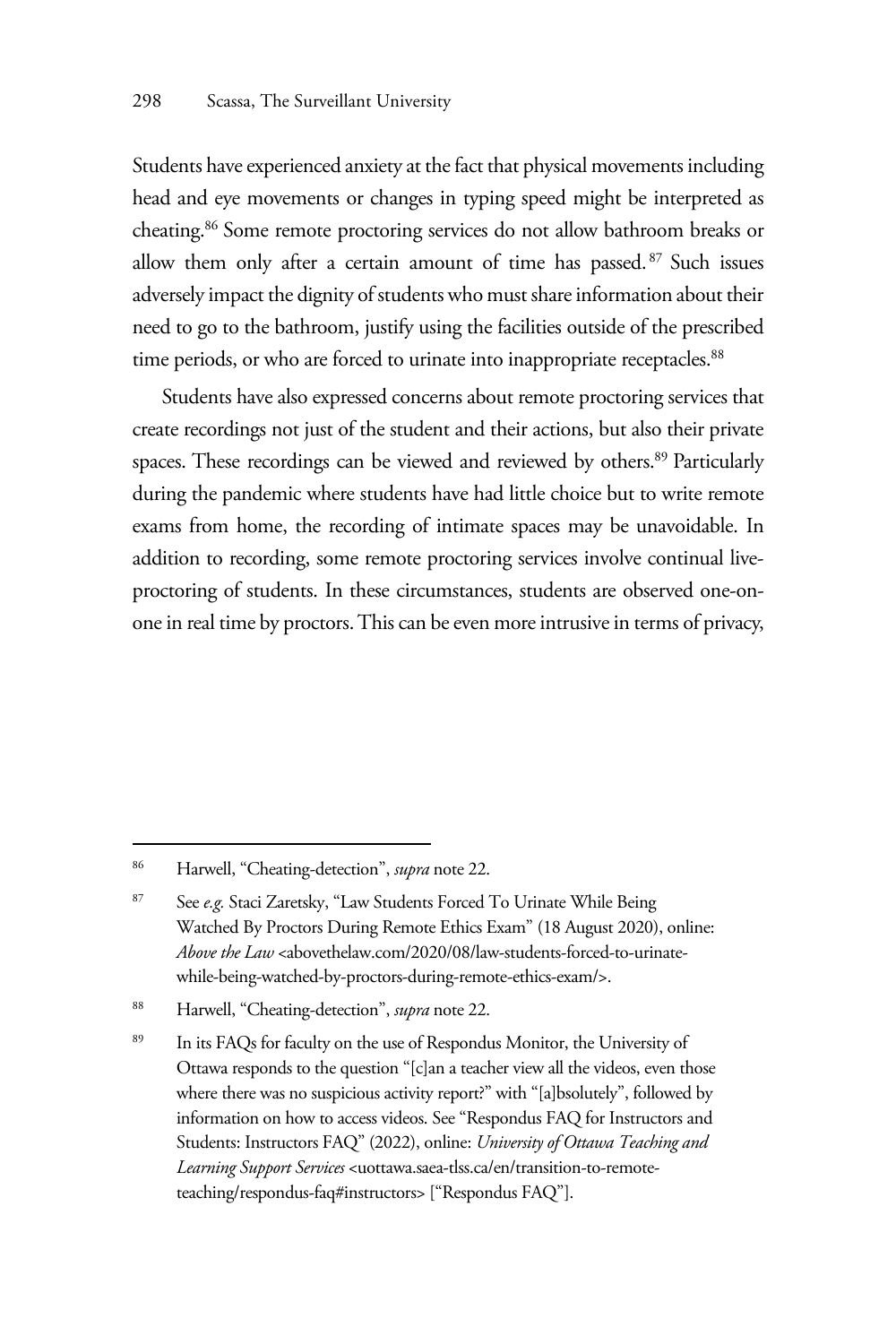as students may feel not just watched in real time, but also judged and assessed.<sup>90</sup> Women in particular, have expressed concerns over this form of proctoring.<sup>91</sup>

#### **iii. Discrimination**

The right to be free from discrimination is also implicated in online proctoring in a number of ways. As noted earlier, there can be gendered dynamics to surveillance; women may be far more uncomfortable about continual online surveillance. There are reports that some women have run into difficulties with requirements to remove head coverings at the identification phase; in one case, a Muslim woman reportedly had to postpone an exam because a female proctor was not available to verify her identity (a process that required her to remove her head covering).<sup>92</sup>

Some students may have disabilities or medical conditions that lead to movements or behaviours being flagged by proctors — or by AI analysis — as suspicious.<sup>93</sup> This can include atypical eye movements or movements of the

<sup>90</sup> See *e.g.* Daniel Woldeab & Thomas Brothen, "21st Century Assessment: Online Proctoring, Test Anxiety, and Student Performance" (2019) 34:1 International Journal of E-Learning and Distance Education 1.

<sup>&</sup>lt;sup>91</sup> See *e.g.* Emily Blobaum, "Melissa Vine: A Proctor Sexually Harassed Me While I Was Taking the LSAT" (18 April 2021), online: *Fearless* <fearlessbr.com/aproctor-sexually-harassed-me-while-i-was-taking-the-lsat>; and Coghlan et al, *supra* note 85.

<sup>92</sup> Aishah Hussain, "BPTC Student 'Forced to Defer' Exams over Fears She'd Have to Remove Headscarf for Male Invigilator" (14 August 2020), online: *Legal Cheek* <www.legalcheek.com/2020/08/bptc-student-forced-to-deferexams-over-fears-shed-have-to-remove-headscarf-for-male-invigilator/>. Note that Proctorio indicates that its response to concerns over identity verification and headscarves or facial coverings is to provide rapid access to human support services. See EFF, "ProctorU Responses", *supra* note 29.

<sup>93</sup> See Lydia XZ Brown, "How Automated Test Proctoring Software Discriminates Against Disabled Students" (16 November 2020), online: *Center for Democracy and Technology* <cdt.org/insights/how-automated-testproctoring-software-discriminates-against-disabled-students/>. The requirements that diabetics may have for glucose testing or snacks during exam taking can raise flags. See *e.g.* Joe Patrice, "Bar Examiners Ask Applicants To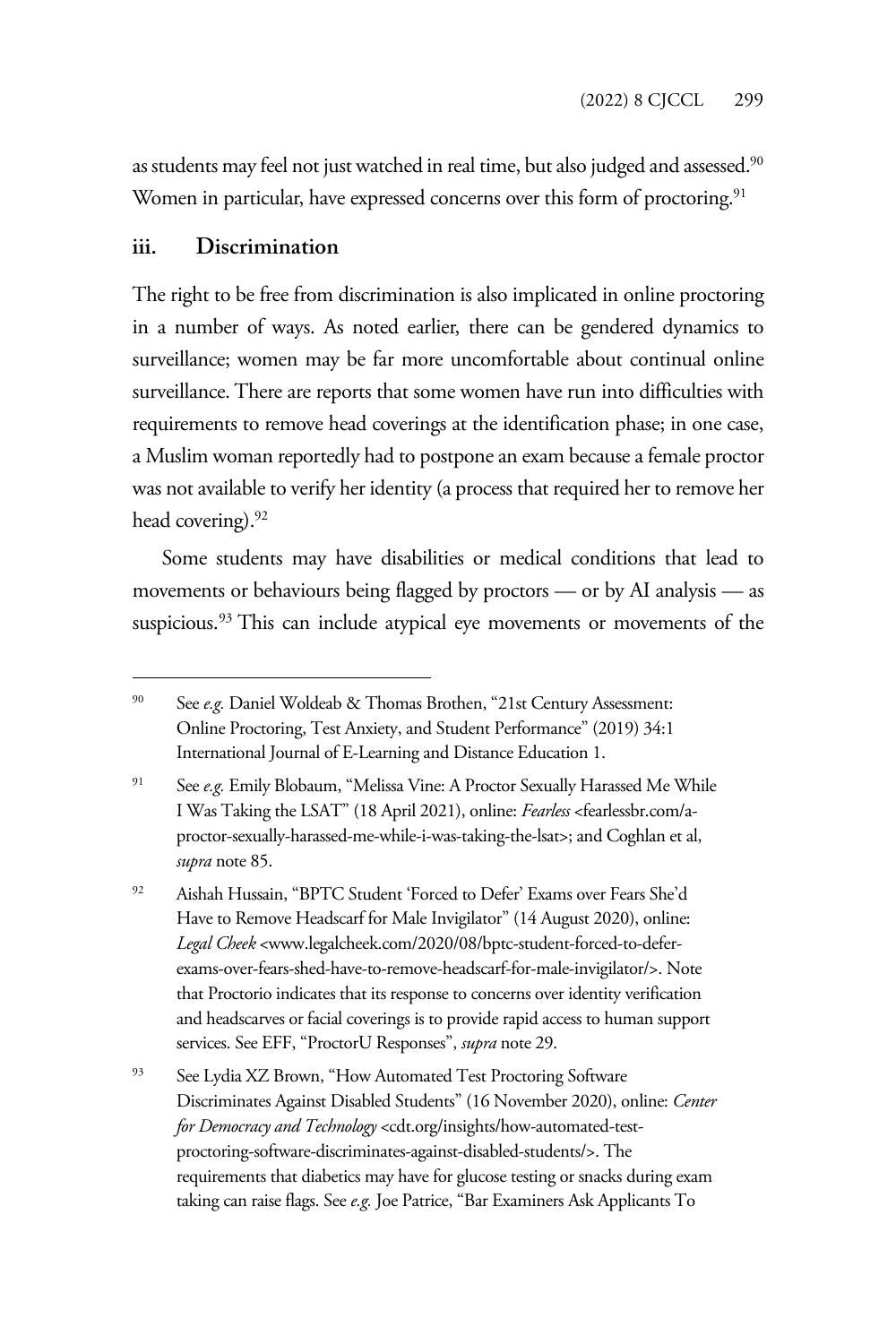head, restlessness, or other non-mainstream physical movements.<sup>94</sup> Some universities address this issue by allowing students to request accommodation prior to the exam, but students have objected to having to submit medical documentation and request accommodation for conditions that do not impact their ability to perform the evaluation, but rather that trigger the technology used to surveil it.<sup>95</sup> Students who need frequent bathroom breaks may also run into difficulties.96 In a survey carried out in the early days of the pandemic, Grajek noted that "26% of institutions use some products that don't meet their accessibility standards, and 8% did no accessibility vetting at all".97 In a study of the impact of online proctoring on students who struggled with anxiety issues, Woldeab and Brothen concluded that these technologies adversely impacted the performance of these students relative to their peers.<sup>98</sup> They found that live, oneon-one proctoring created the most anxiety.<sup>99</sup>

Racial discrimination is also an issue. There are reports that some Black students have been required to change their exam writing location or lighting because face-detection software could not function properly otherwise.100 Being

97 Grajek, *supra* note 12.

98 Woldeab & Brothen, *supra* note 90.

99 *Ibid* at 8.

Kindly Stop Being Diabetic For A Couple Days" (3 September 2020), online: *Above the Law* <abovethelaw.com/2020/09/bar-examiners-ask-applicants-tokindly-stop-being-diabetic-for-a-couple-days/>.

<sup>94</sup> Blumenthal, *supra* note 17; and Harwell, "Cheating-detection", *supra* note 22.

<sup>95</sup> Chaelin Jung, "Big Ed-Tech Is Watching You: Privacy, Prejudice, and Pedagogy in Online Proctoring" (6 December 2020), online: *Brown Political Review* <brownpoliticalreview.org/2020/12/big-ed-tech-is-watching-youprivacy-prejudice-and-pedagogy-in-online-proctoring/>.

<sup>96</sup> Harwell, "Cheating-detection", *supra* note 22; and Zaretsky, *supra* note 87.

<sup>100</sup> Harwell, "Cheating-detection", *supra* note 22; Rebecca Walsh, "Incident Highlights Issues with ProctorU Online Testing" (3 October 2020), online: *University of Utah* <attheu.utah.edu/facultystaff/incident-highlights-issues-withproctoru-online-testing/>; Avi Ascher-Schapiro, "Online Exams Raise Concerns of Racial Bias in Facial Recognition" (17 November 2020), online: *Christian Science Monitor*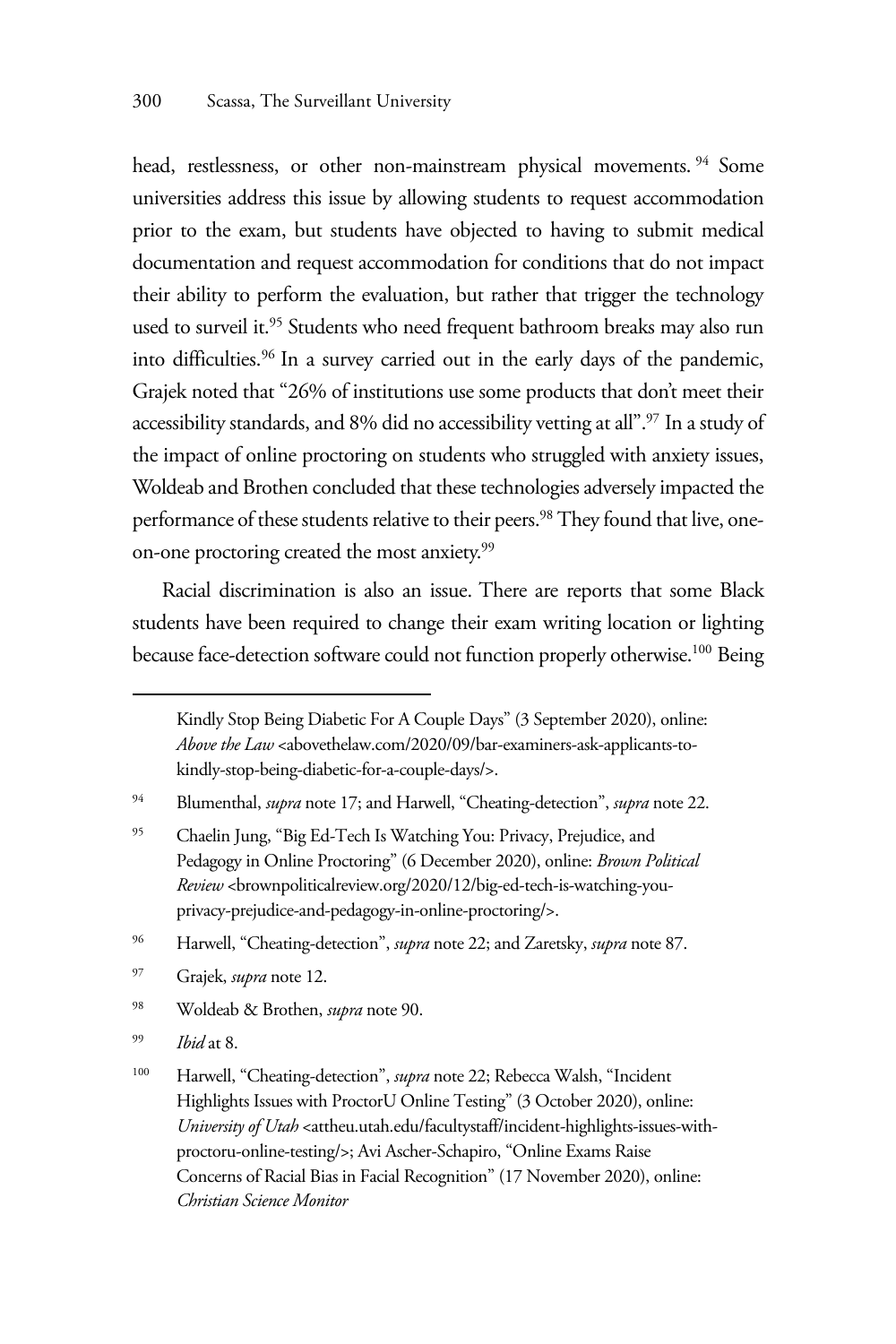asked to move or change lighting — often just prior to the start of an exam can be stressful and upsetting, and could impact exam performance. AI-enabled proctoring software also raises concerns over the now common bias issues with respect to Black faces.<sup>101</sup> It would be important to understand whether skin colour is linked to an increased rate of flagging of suspicious conduct in those online proctoring systems that use AI.102 However, transparency issues mean that there is little available data other than anecdotal accounts.

Remote proctoring can have adverse impacts on students with low socioeconomic status, living in remote or rural locations, or facing other constraints such as child care obligations or close-quarter living spaces.<sup>103</sup> As Cahn et al

<www.csmonitor.com/Technology/2020/1117/Online-exams-raise-concernsof-racial-bias-in-facial-recognition>; and Shea Swauger, "Software That Monitors Students during Tests Perpetuates Inequality and Violates Their Privacy" (7 August 2020), online: *MIT Technology Review* <www.technologyreview.com/2020/08/07/1006132/software-algorithmsproctoring-online-tests-ai-ethics/>. Issues of AI and discrimination are increasingly well documented. See *e.g.* Virginia Eubanks, *Automating Inequality* (New York: St. Martin's Press, 2017); Safiya Umoja Noble, *Algorithms of Oppression: How Search Engines Reinforce Racism* (New York: New York University Press, 2018); and Cathy O'Neil, *Weapons of Math Destruction* (New York: Crown Publishing, 2016). A student researcher documented specific issues with the facial detection software used by Proctorio. See Todd Feathers, "Proctorio Is Using Racist Algorithms to Detect Faces" (8 April 2021), online: *Motherboard* <www.vice.com/en/article/g5gxg3/proctorio-is-using-racistalgorithms-to-detect-faces>; and Drew Harwell, "Federal Study Confirms Racial Bias of Many Facial-recognition Systems, Casts Doubt on Their Expanding Use" (19 December 2019) *Washington Post* [Harwell, "Federal Study"].

- 101 Harwell, "Federal Study", *ibid*.
- <sup>102</sup> Affect recognition tools, for example, may incorporate bias. See Kate Crawford, *Atlas of AI* (New Haven: Yale University Press, 2021) at 177. See also Lauren Rhue, "Emotion-reading Tech Fails the Racial Bias Test" (2019), online: *The Conversation* <theconversation.com/emotion-reading-tech-fails-the-racial-biastest-10840>.
- <sup>103</sup> The digital divide linked not just to socio-economic status but also to geographic location — is a factor for remote proctoring and for online education more generally. See *e.g.* Li & Lalani, *supra* note 23. However, while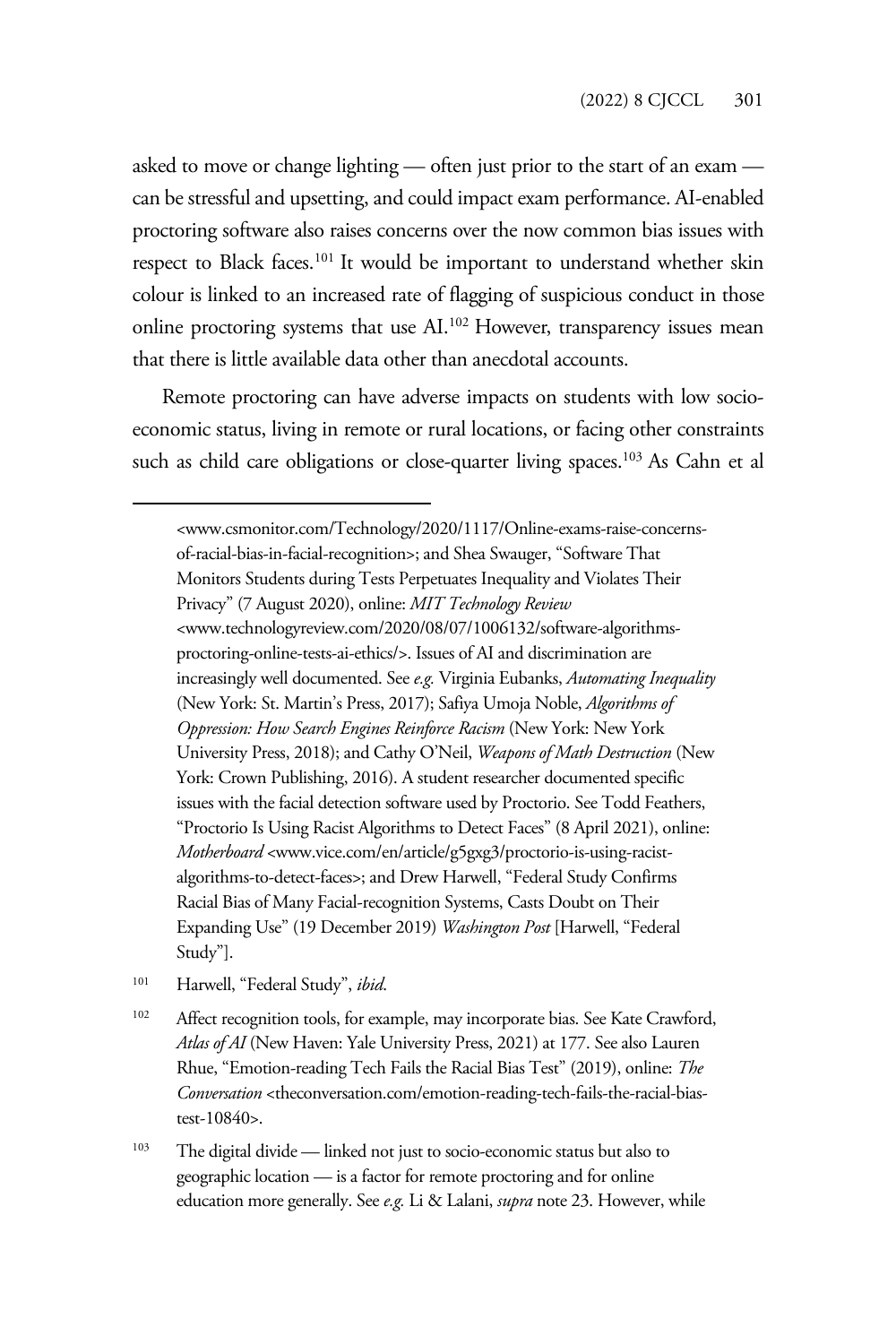note, "[a]cademic surveillance technology requires reliable and high-speed Internet access, up-to-date computer hardware including a functioning webcam and microphone, and a testing environment with sufficient space and quiet".<sup>104</sup> As noted earlier, such students may have more difficulty finding appropriate private spaces in which to write their exams, including spaces where external noise will not trigger exam flags.<sup>105</sup>

## **2. An Implementation of Remote Proctoring that Minimally Impairs Privacy and Human Rights**

The proportionality part of a necessity and proportionality analysis focuses on the measures chosen to address the necessity, and the extent of their impact on human rights. This evaluation takes into account alternative means to address the problem that might have a less adverse impact on human rights. The overall issue here is whether the response is proportionate to the need. It is possible to have implementations that address data protection, privacy and human rights concerns as well as implementations that leave these concerns unmitigated. The implementation chosen by a university may therefore determine the outcome of a necessity and proportionality analysis.

Although surveillance is an accepted part of in-person exam proctoring, there are significant differences between in-person surveillance and some implementations of remote proctoring. In-person proctoring is rarely one-onone and usually involves a general surveillance of students by one or more proctors who either sit at the front of the room or occasionally patrol it. In such a context, no student is subject to constant surveillance. In-person proctoring also does not involve recording and storing images of students, nor does it involve AI-enabled analysis of students' movements. Further, in-person surveillance occurs in spaces provided by the university — typically classrooms.

some forms of distance learning can accommodate poor or unstable internet access (for example, asynchronous learning models), remote proctoring solutions often require real-time audio and video monitoring.

<sup>104</sup> Cahn et al, *supra* note 1 at 9.

<sup>105</sup> Harwell, "Cheating-detection", *supra* note 22.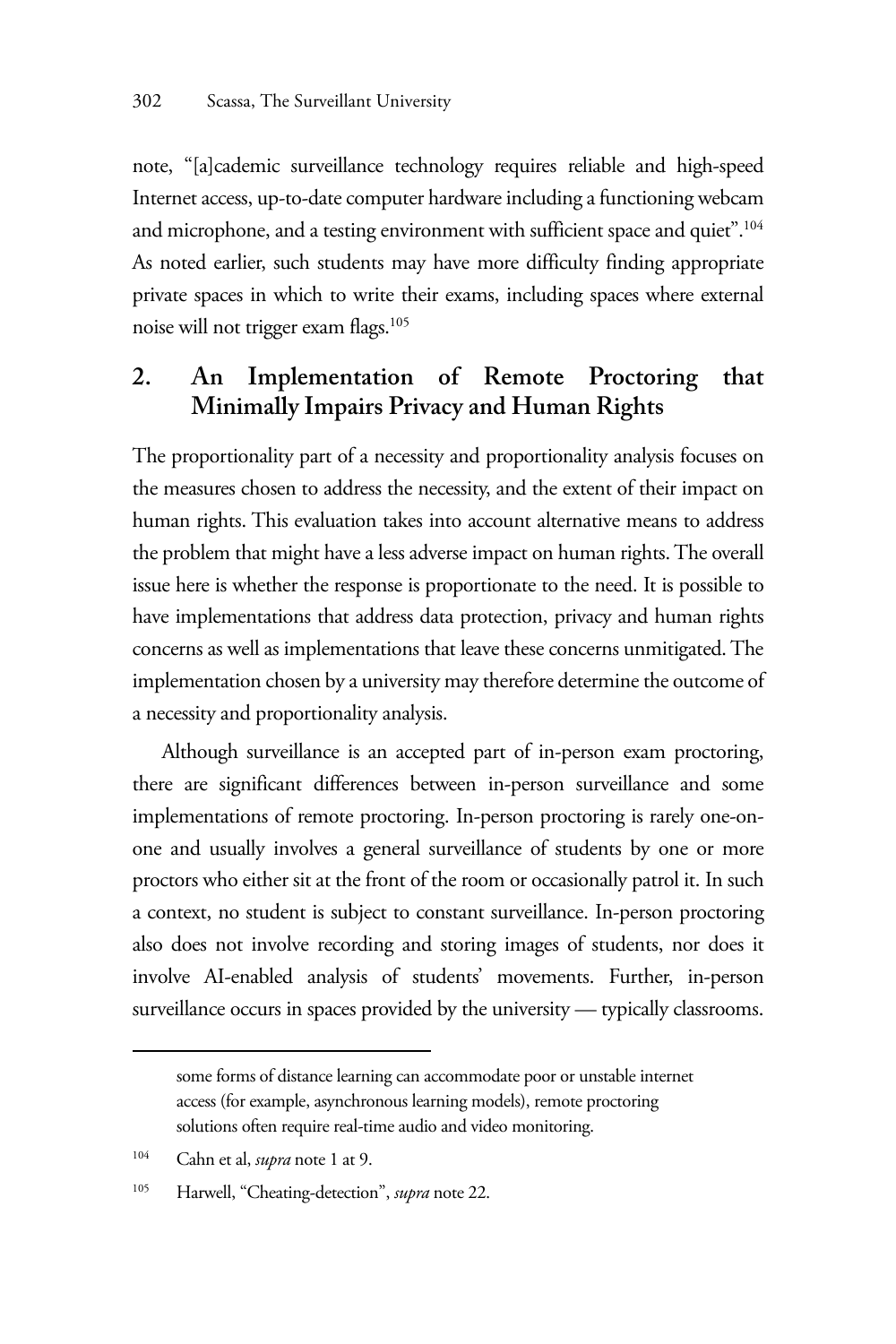It does not take place in a student's private space and does not involve the filming or recording of that space. There is, therefore, no simple analogy between inperson and remote proctoring.

The proportionality assessment may be impacted by issues of urgency.<sup>106</sup> In other words, the sudden onset of pandemic-related shutdowns in mid-semester placed universities in a situation in which they were scrambling to move courses and evaluations online. Most of these courses and their evaluations had not been designed for this context, and universities sought quick solutions to the problem of proctoring a large number of now-online exams. This context is considered by the court, for example, in the case of the University of Amsterdam.<sup>107</sup> Once the urgency has passed, however, there may be a need to reconsider solutions adopted at a time of crisis. It is arguable, therefore, that after that first disrupted semester, there was more time to plan and adapt courses for subsequent semesters of teaching. In fact, one can see reconsiderations of the measures adopted in a number of universities.108

One implementation issue is whether remote proctoring is mandatory or optional for students. Some universities made online proctoring optional for students during the pandemic.109 However, to be truly optional, alternatives

<sup>106</sup> See *e.g.* Liz Hicks & Sangeetha Pillay, "Proportionality, Rights and Australia's COVID-19 Response: Insights from the India Travel Ban" (16 August 2021), online (blog): *Australian Public Law* <auspublaw.org/2021/08/proportionalityrights-and-australias-covid-19-response-insights-from-the-india-travel-ban>; and Eric C Ip, "Courts, Proportionality and COVID-19 Lockdowns" (23 September 2021), online (blog): *International Association of Constitutional Law* <blog-iacl-aidc.org/2021-posts/2021/9/23/courts-proportionality-and-covid-19-lockdowns-f2apb>.

<sup>107</sup> See Rb. Amsterdam, *supra* note 4.

<sup>108</sup> See *e.g.* Sayed, *supra* note 21; and Chin, "University Will Stop", *supra* note 21.

<sup>&</sup>lt;sup>109</sup> See *e.g.* the University of Ottawa allows students to refuse to use Respondus Monitor. See "Respondus FAQ", *supra* note 89. In such cases, the instructor must offer alternatives to the student. It is unclear what those alternatives might be. For a strong view opposing opt-out solutions. See Derek Newton, "Research: Students May 'Opt Out' Of Online Test Monitoring, With Big Catch" (30 September 2020), online: *Forbes*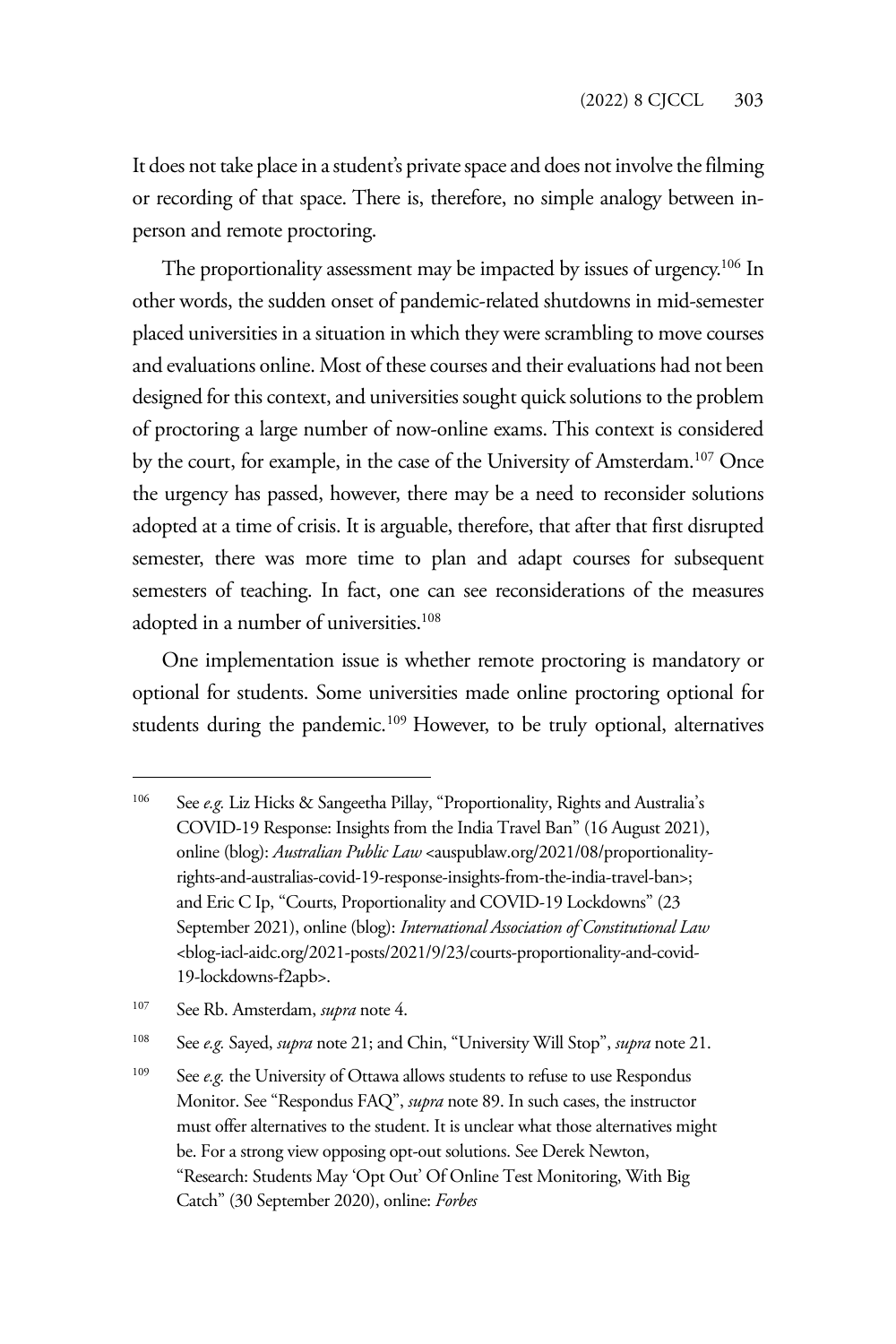must be safe and realistic. Options that require the students to take health risks (for example, taking public transit before vaccines are available in order to write an exam in-person on campus), travel long distances, or occasion serious additional burdens to arrange, may not be fair — although the evaluation of fairness might be affected by how carefully the remote proctoring options are implemented. In other words, if the university has taken steps to ensure that remote proctoring options are minimally invasive and that safeguards are in place to protect student rights, there may be less of an onus to provide in-person alternatives or make them highly user-friendly.

Implementation of online proctoring is also key to determining the impact on data protection rights. In some cases, students must create their own accounts with online proctoring service providers. In doing so, they enter into a contractual relationship with the service provider in which they are subject to the standard terms and conditions, including those relating to privacy.<sup>110</sup> Under such arrangements, students may be required to provide the company with payment and account information. They may also be required to keep a scan of an identity document on file for identity verification purposes. This data is collected and stored by the company according to its terms of service, and may be used in different ways, again, subject to 'take-it-or-leave-it' terms and conditions. Such implementations have been adopted at some schools in the **US**<sup>111</sup>

<sup>&</sup>lt;forbes.com/sites/dereknewton/2020/09/30/research-students-may-opt-out-ofonline-test-monitoring-with-big-catch/>. However, 'opt-out' does not necessarily mean no monitoring. Students might be given options involving alternative modes of proctoring, including in-person on-campus proctoring.

<sup>110</sup> Cahn et al, *supra* note 1 at 14–5, discuss the broad and unsatisfactory terms of some of these privacy policies.

<sup>&</sup>lt;sup>111</sup> See *e.g.* the menu of costs for students using remote proctoring at the University of Illinois, Springfield in "Center for Online Learning, Research and Teaching, Examity Pricing Guide" (1 July 2020), online: *University of Illinois, Springfield* <www.uis.edu/colrs/teaching/technologies/examity-online-video-proctoring>; see also "ProctorU Fees" (9 December 2021), online: *Athabasca University* <registrar.athabascau.ca/exams/proctoru\_fees.php>.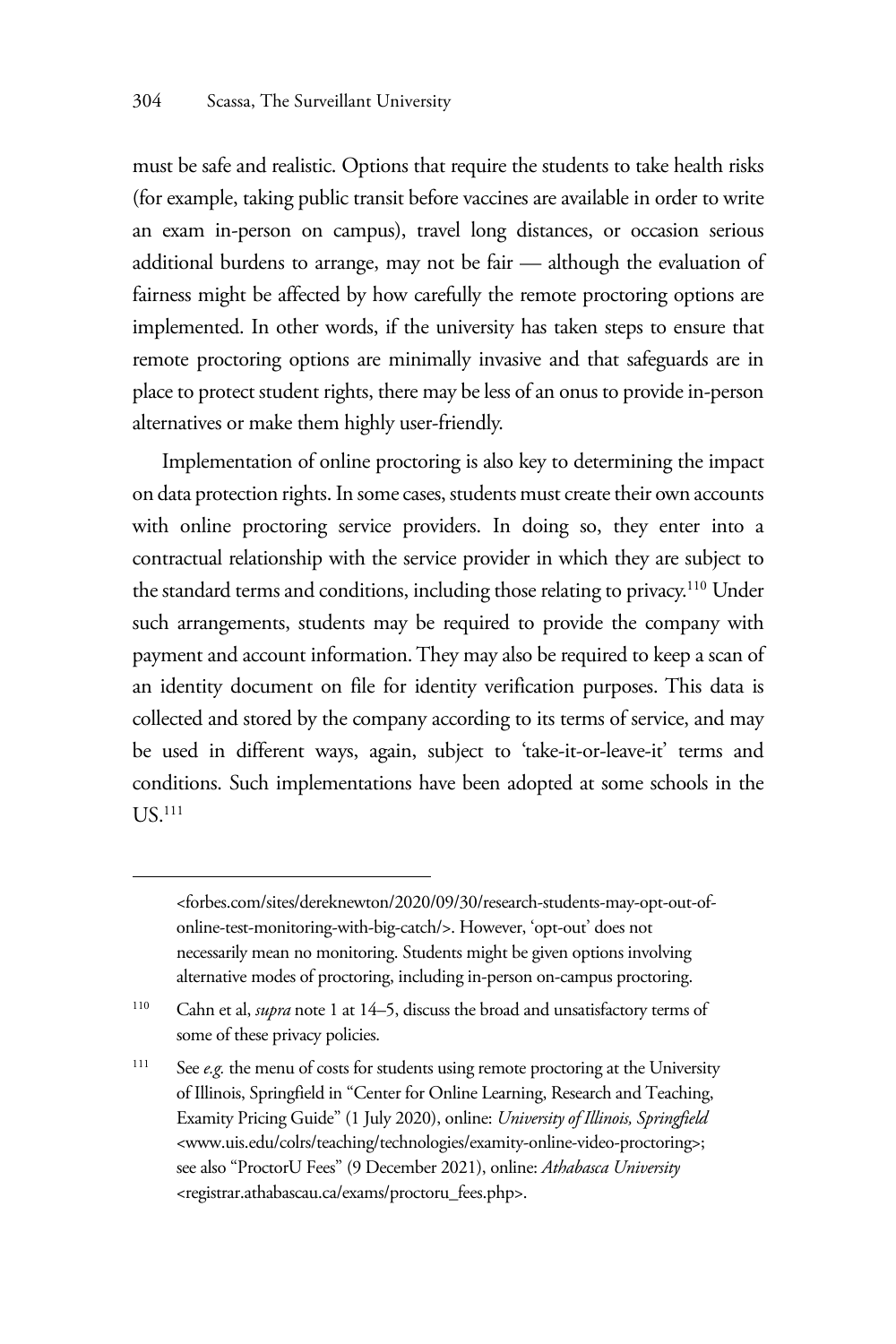By contrast, some universities have chosen to purchase a campus-wide licence.<sup>112</sup> This eliminates the need for students to create their own accounts with the service provider, although they will still have to provide ID for identity verification. Implementations can also be enhanced in jurisdictions that have privacy frameworks applicable to universities. For example, since most Canadian universities are governed by provincial public sector data protection laws, universities have been legally obliged to ensure that their contracts with the service providers address the collection, use, and disclosure of student personal data in a legally compliant manner.<sup>113</sup> The same is true for universities and *GDPR* compliance in the EU. 114 Some implementations may address data localization requirements.<sup>115</sup> They may also place strict limits that allow access to and use of data only by designated university personnel. These implementations offer greater data protection for students than direct contractual agreements between students and the company.

In short, implementation should take into account data protection considerations, including what data are collected, using what means, and at what stages of the process. How these data are stored and accessed, and to whom access is provided, is also important. Data retention should be considered, as well as security measures to ensure that students are protected against data breaches. A further consideration is whether AI is used to analyze collected data

<sup>&</sup>lt;sup>112</sup> See *e.g.* the pricing schedule for campus-wide licences for Respondus in "Respondus 4.0 – Pricing + Free Trial" (2022), online: *Respondus* <web.respondus.com/he/respondus/pricing>.

<sup>&</sup>lt;sup>113</sup> See *e.g.* Queen's University in Ontario states in its student FAQs: "The terms Queen's has negotiated are more stringent than, and take precedence over, the information posted publicly about Proctortrack on Verificient's website". See "Frequently Asked Questions (FAQs) – Proctortrack" (2022), online: *Queen's University* <www.queensu.ca/registrar/students/examinations/exams-officeservices/remote-proctoring> ["FAQs – Proctortrack"].

<sup>&</sup>lt;sup>114</sup> See *e.g.* the privacy impact assessment carried out by University of Twente in compliance with *GDPR* requirements in Davids, *supra* note 84.

<sup>115</sup> See "FAQs – Proctortrack*",* supra note 113. See also Davids, *ibid*.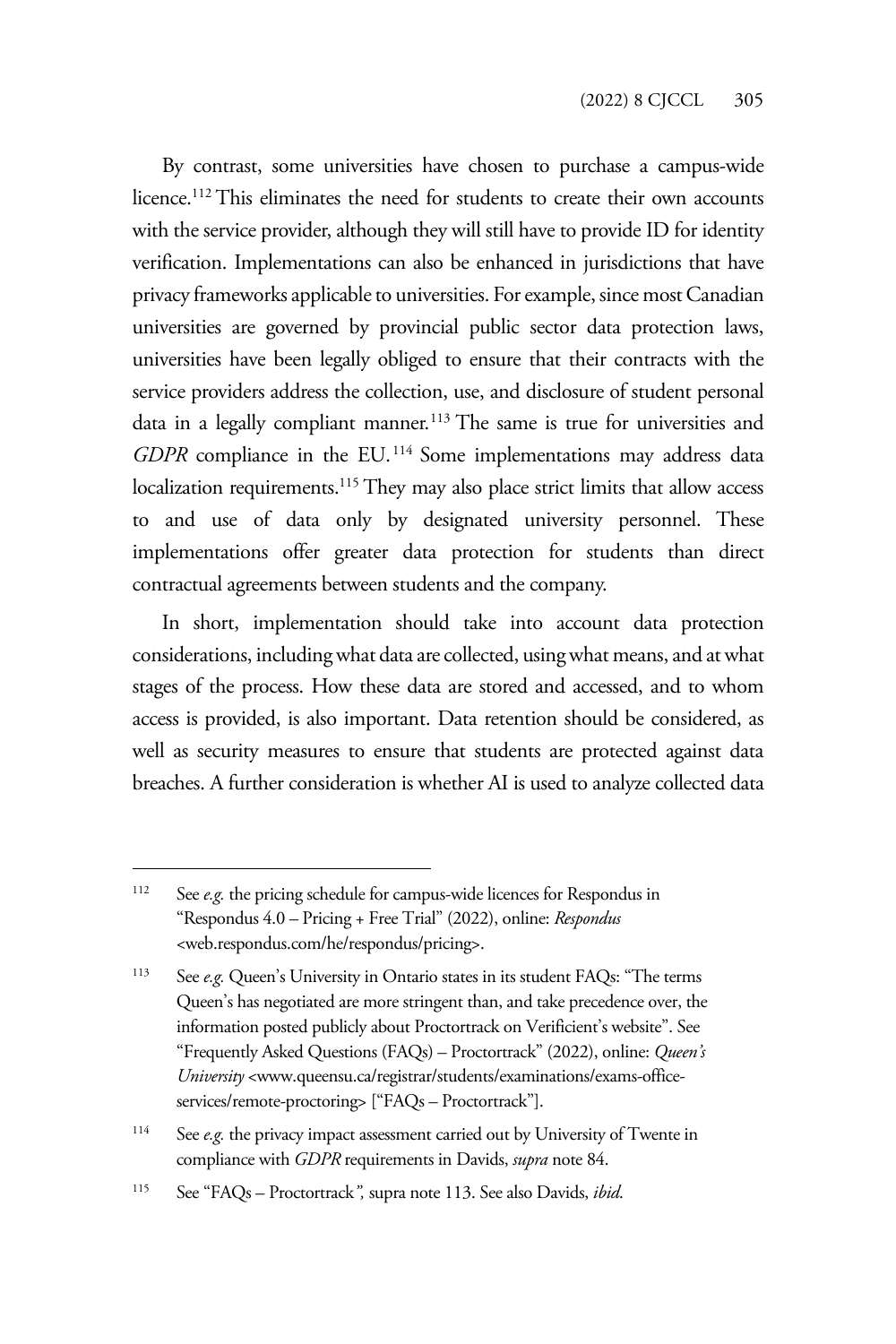and whether students' data may be subject to secondary uses by the proctoring company for training their AI or developing new products and services.

Privacy issues relating to dignity and autonomy may also be mitigated by implementations of remote proctoring that avoid intensive surveillance methods, such as video recording, live one-on-one proctoring, or AI-enabled tools to detect suspect behaviours. York University, for example, has recently announced that it is shifting to the use only of active restrictions on computers (browser lockdown), barring exceptional circumstances.<sup>116</sup>

Another implementation issue relates to how remote proctoring services are integrated with university disciplinary procedures.117 In principle, AI-enabled services use technology to flag suspicious incidents. Some services allow for calibration by universities in order to identify which behaviours will trigger alerts. Typically, the proctoring services flag issues, leaving it up to the university to determine how they will be addressed. In many implementations, for example, it is left to the course instructor to review flagged incidents. In theory, this creates a 'human-in-the-loop' for decisions about which incidents merit discretionary intervention. However, there is mounting evidence that many instructors do not review the flags that they receive.<sup>118</sup> A review system should also require safeguards to ensure that access to flagged videos is limited only to those with a valid reason to view them and that there are procedures in place for

118 See *e.g.* Kelley, "Long Overdue Reckoning", *supra* note 11. In their announcement of discontinuing of AI-only proctoring, ProctorU revealed that "only about 11% of test sessions tagged for suspicious activity by AI tools are reviewed by the school or testing authority". See EFF, "ProctorU Responses", *supra* note 29. They also indicated that an independent review at the University of Iowa showed that only 14% of instructors actually reviewed flags. A failure to review removes the 'human-in-the-loop'. ProctorU indicated that it now plans to provide human review by trained proctors.

<sup>116</sup> Sayed, *supra* note 21.

<sup>&</sup>lt;sup>117</sup> Jason Kelley, Bill Budington & Sophia Cope, "Proctoring Tools and Dragnet Investigations Rob Students of Due Process" (15 April 2021), online: *Electronic Frontier Foundation* <www.eff.org/deeplinks/2021/04/proctoring-tools-anddragnet-investigations-rob-students-due-process>.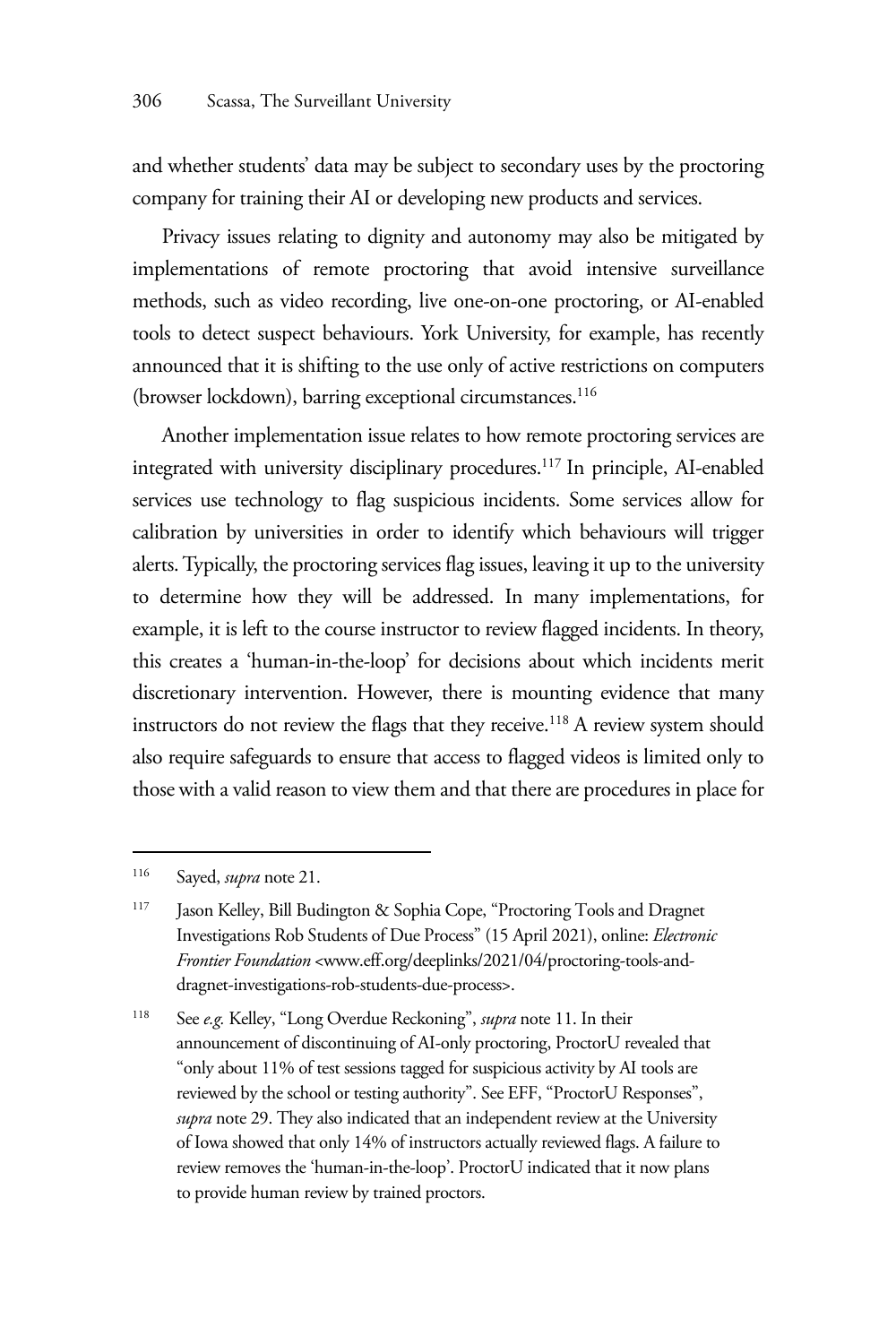safe destruction once they are no longer needed. Professorial discretion can raise its own issues, and the closed environment in which such discretion may be exercised could be problematic. In an implementation in which the professor of a course views flagged videos, the professor's own biases or past interactions with students may influence his or her decision-making about whether a video clip reveals conduct that should be sent for further review or discipline. The potential for racialized, gendered, or other biases to impact outcomes (combined also with the potential for algorithmic bias in the AI flagging process) suggests that universities might wish to implement measures to safeguard against disciplinary results that replicate such biases. Assuming the legitimacy of the adoption of AIenabled tools in the first place, a university should collect and audit data regarding flagged incidents, including those sent for discipline, those dismissed, and the disciplinary outcomes. They should analyze these data for patterns that indicate bias or other systemic flaws both in the AI and in the human oversight.119 It is becoming increasingly difficult to ignore the growing body of literature about AI and bias.120 Transparency is also a recurring issue with the implementation of AI.121 Both should be of concern in the university context.

<sup>119</sup> This practice is recommended, *e.g.* in Canada's *Directive on Automated Decision Making*, which was designed to apply to ADM systems adopted by the federal government. Although not applicable to universities, the Directive is an example of how safeguards can be built around technologies that play a role in decision-making about individuals. Clause 6.2.3 of the directive requires "[d]eveloping processes to monitor the outcomes of Automated Decision Systems to safeguard against unintentional outcomes and to verify compliance with institutional and program legislation, as well as this Directive, on a scheduled basis". See Canada, Treasury Board of Canada, *Directive on Automated Decision-Making* (Policies, directives, standards and guidelines), April 2021 update, online: <www.tbs-sct.gc.ca/pol/doc-eng.aspx?id=32592> (Government of Canada).

<sup>120</sup> See *e.g.* O'Neil, *supra* note 100; Eubanks, *supra* note 100; and Noble, *supra* note 100.

<sup>121</sup> Transparency is a concern at the level of both algorithms and data (see *e.g.* Frank Pasquale, *The Black Box Society* (Cambridge, Mass: Harvard University Press, 2015). Recognizing that algorithmic transparency may not always be possible, there can be other forms of transparency including with respect to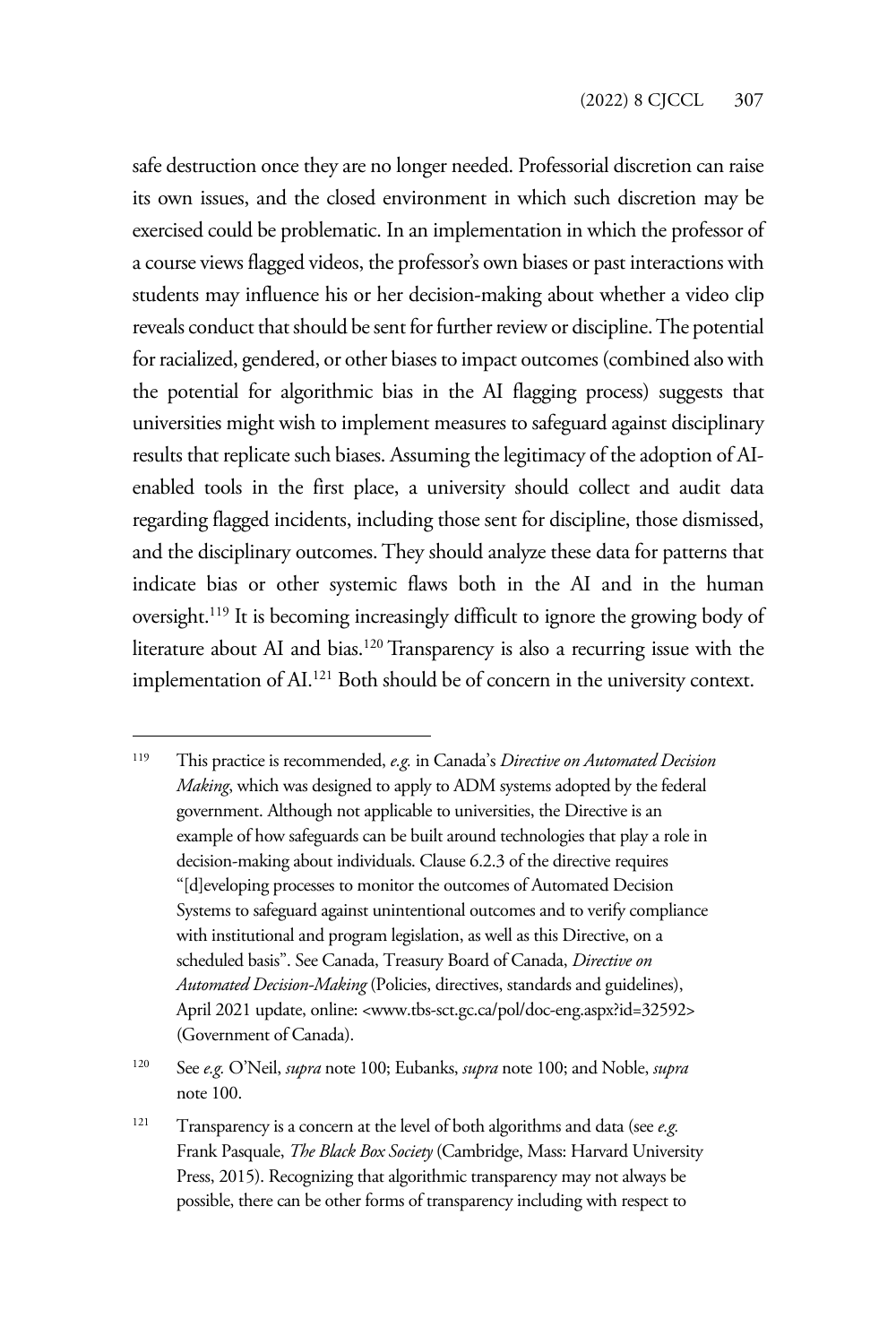The process by which a matter proceeds from an incident being flagged to its resolution is also important. Giving students an opportunity to respond to flagged incidents prior to a disciplinary proceeding might help to mitigate some of the human rights concerns raised about live and AI-enabled monitoring. While this may allow students to avoid being subject to the stress of defending themselves in full disciplinary proceedings, it is nevertheless traumatic (and stigmatizing) to be asked to explain oneself after one's monitored behavior is flagged as anomalous.<sup>122</sup>

A further implementation issue relates to adaptability and responsiveness to complaints and concerns. For example, Canada's Western University issued a statement reaffirming its commitment to providing remote proctoring solutions for those instructors who felt it was necessary for their courses. However, they also indicated that they carefully chose their service provider and, in response to concerns expressed by faculty and students, had worked with the company "to implement new functionality that further enhances data security and privacy".123 Taking a different approach, York University announced that it would end the use of remote proctoring — save for exceptional circumstances<sup>124</sup> — as a response to concerns raised by students over privacy and equity.<sup>125</sup> The

results, and audits of outcomes. See *e.g.* Mike Ananny & Kate Crawford, "Seeing without Knowing: Limitations of the Transparency Ideal and its Application to Algorithmic Accountability" (2016) 20:3 New Media and Society 973.

<sup>122</sup> Harwell, "Cheating-detection", *supra* note 22; see also Sam Skolnik, "Ninety Percent of Suspected Cheaters Cleared by California Bar" (30 December 2020), online: *Bloomberg Law* <news.bloomberglaw.com/business-andpractice/ninety-percent-of-suspected-cheaters-cleared-by-california-bar>.

<sup>123 &</sup>quot;Update on Remote Proctoring Vendor Selection - September 17, 2021" (17 September 2021), online: *Western Remote Proctoring* <remoteproctoring.uwo.ca/statement>.

<sup>&</sup>lt;sup>124</sup> These circumstances include "courses where there is a requirement for proctored tests or exams by an accreditation body or professional association, or has learning outcomes that cannot be assessed without online proctoring". Sayed, *supra* note 21.

<sup>125</sup> Sayed, *ibid*.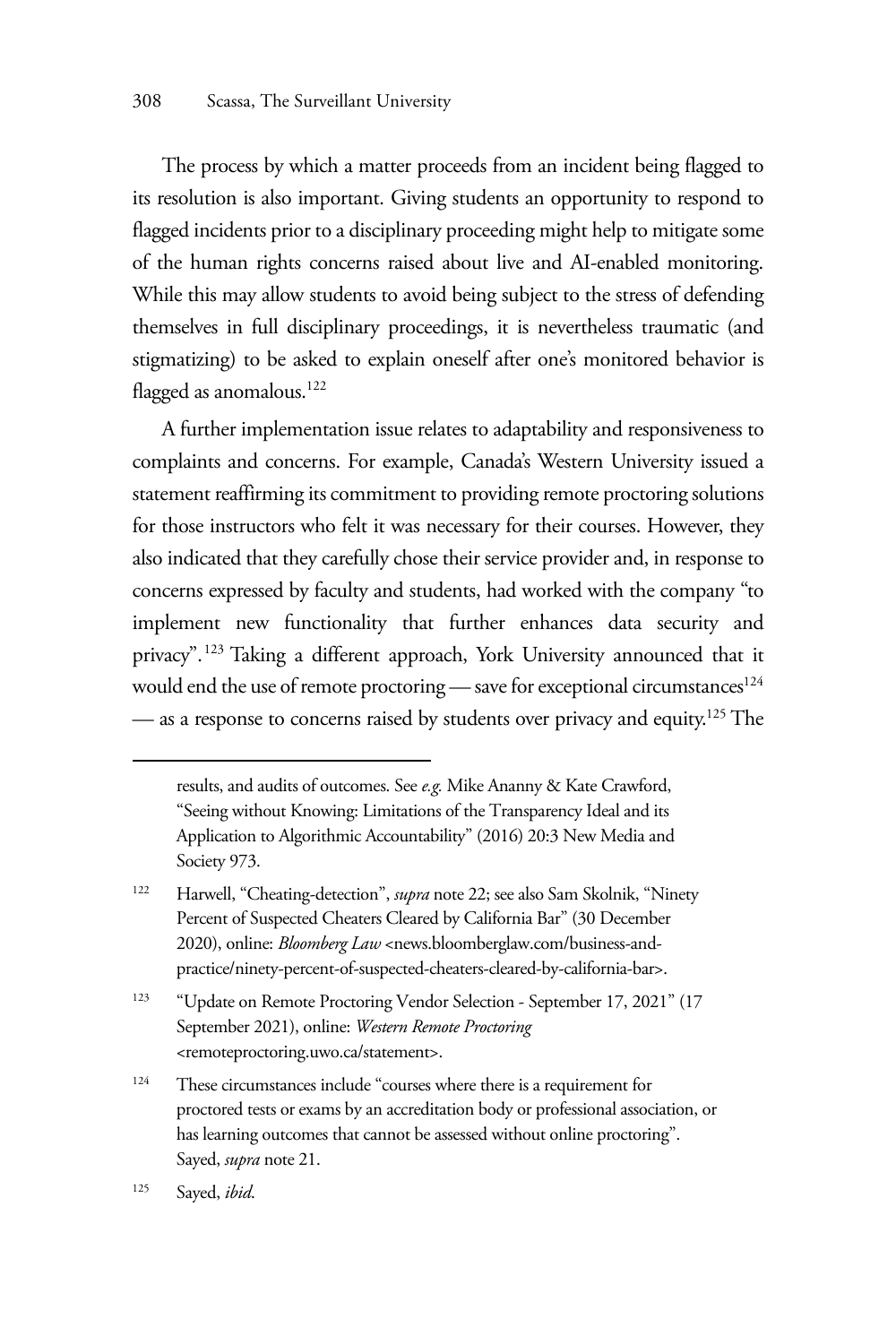University of California Berkeley has also banned the use of third-party proctoring services with one small exception: it allows professors to use Zoom to remotely monitor students writing exams.<sup>126</sup>

An overarching proportionality issue is whether it is appropriate at all to use AI-enabled remote proctoring. This is an interesting issue. AI, in theory, allows for greater efficiency and cost savings (closer surveillance of each student at less cost than hiring individual one-on-one proctors). It may also promise a greater ability to detect suspicious behaviours, especially as new modes of cheating may be facilitated at a distance. However, as noted above, it presents a range of serious data protection, privacy, and human rights issues. The seriousness and scale of these issues make such implementations difficult, if not impossible, to justify on a necessity and proportionality analysis. In the university context — where important institutional goals encompass equity, diversity and inclusion — AIenabled remote proctoring, at least in its current forms and implementations, may simply pose too many unacceptable risks to be an appropriate solution.

A proportionality analysis considers less intrusive alternatives to the measures adopted. Just as there are different possible implementations of remote proctoring solutions, there are also alternatives to remote proctoring.<sup>127</sup> During the pandemic, some professors altered their modes of evaluation to avoid the use of remote proctoring services. Others developed banks of exam questions that could be used to administer unique tests to each student. It was also possible for professors to ask a class to write their exam using Zoom with cameras on so that the professor could, while using the Zoom gallery view function, roughly simulate in-person exam proctoring.<sup>128</sup> Some professors shifted to modes of

<sup>127</sup> See *e.g.* the University of Windsor directed its faculty to consider alternatives to exam-based evaluations. See "Remote Online Proctoring and Online Assessment" (2022), online: *University of Windsor* <www.uwindsor.ca/openlearning/503/online-exam-proctoring>.

<sup>126 &</sup>quot;Remote Proctoring FAQ" (2022), online: *Berkeley Center for Teaching and Learning* <teaching.berkeley.edu/remote-proctoring-faq>.

<sup>&</sup>lt;sup>128</sup> Such a solution addresses some concerns with remote proctoring, although it still allows for 'intrusion' into private student spaces, and does not resolve issues raised by poor or unreliable internet access.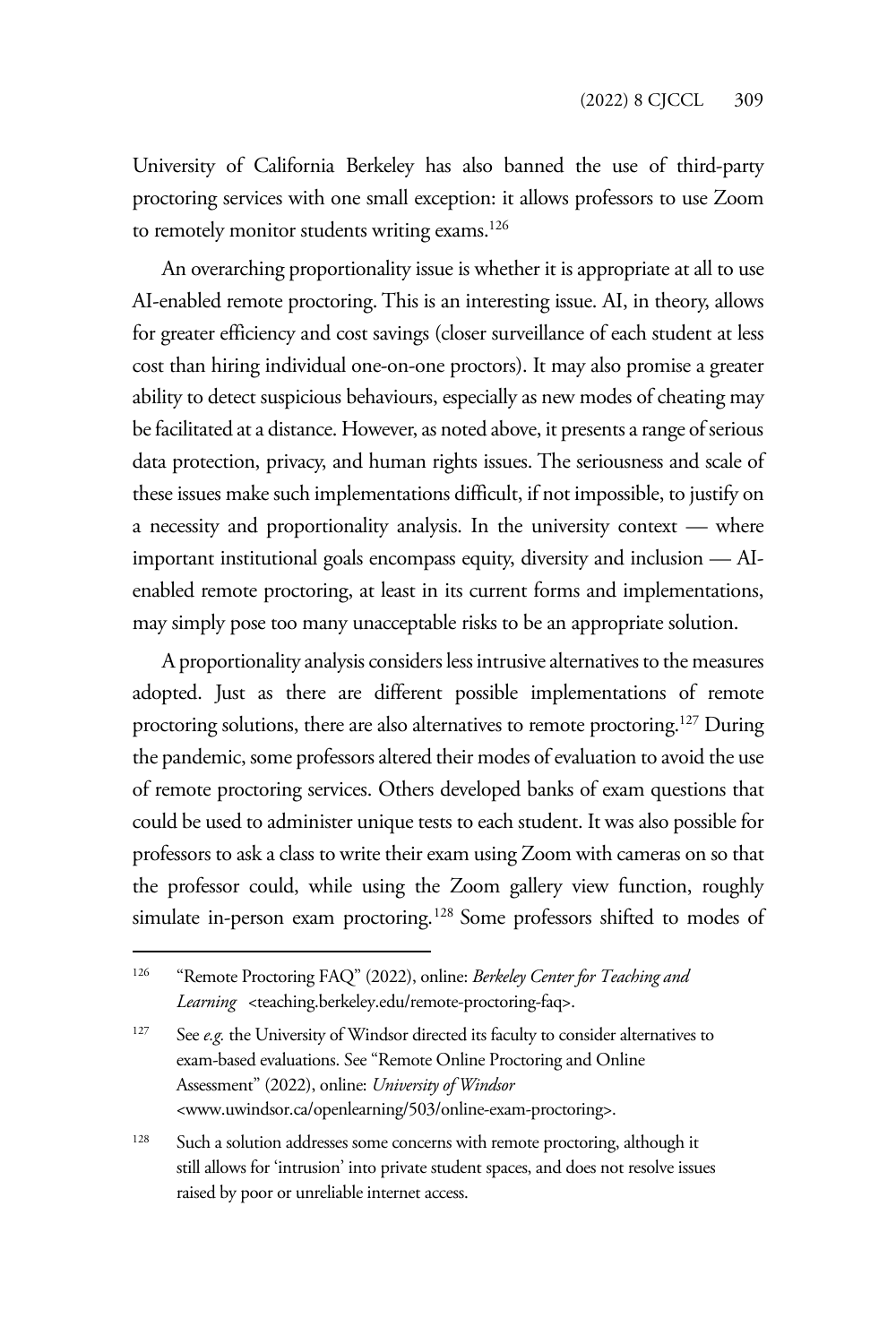evaluation other than examinations. The extent to which universities have supported professors in developing and implementing alternate modes of evaluation is a proportionality consideration.

## **V. Conclusion**

This paper has applied a necessity and proportionality analysis to the adoption of remote proctoring services by universities with a view to assessing such adoptions through a more holistic human rights lens. Data protection alone is an insufficient lens through which to consider the impacts of the adoption and use of technologies of remote surveillance — and ones with AI components in the university context.

The necessity part of the analysis demonstrates that universities have a real concern about cheating. The problem is long-standing, has evolved with technology, and can manifest itself in new ways in the online context. Cheating harms the reputations of universities, and can adversely impact students who do not cheat, as well as society more broadly where higher-education credentials cannot be fully trusted. The rapid shift to online evaluation driven by the COVID-19 pandemic also added urgency to the necessity analysis. In many cases, solutions had to be found rapidly, pushing universities towards remote proctoring services. An important question is whether, once the urgency of a mid-semester shift to online learning has passed, solutions justified on an emergency basis are still acceptable.

Universities have long used in-person proctoring to control cheating in exam settings, making remote proctoring seem like a logical step in the online exam context. However, there is no easy equivalence between in-person and remote proctoring. Remote proctoring technologies collect vast quantities of data, raising data protection and data security issues. The constant, direct surveillance of students writing exams has also prompted significant anxiety among students. AI tools have raised concerns about bias and discrimination. Such technologies also rely on student access to adequate internet and computing equipment, creating inequities along the digital divide. The poor integration of the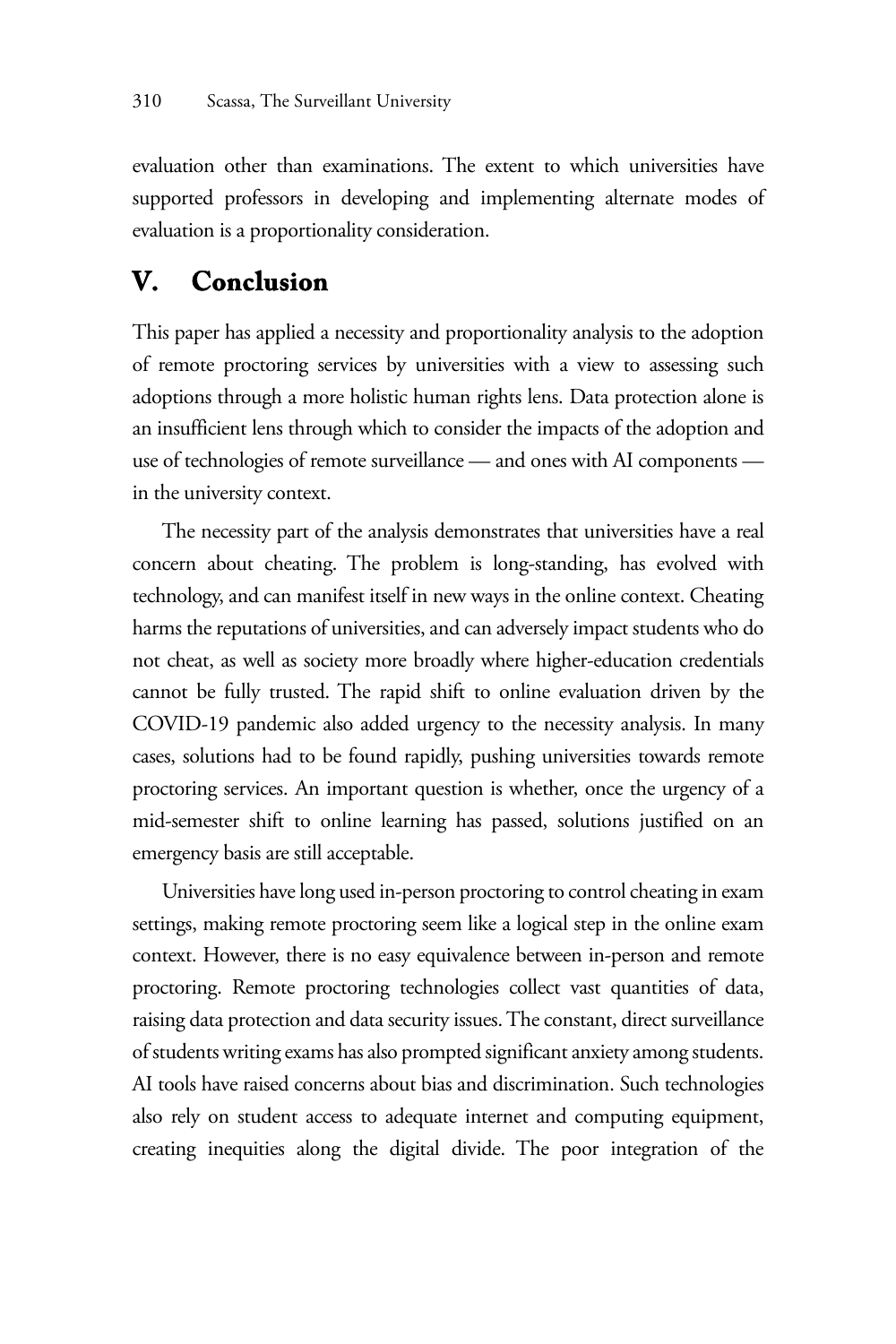technological tools with university disciplinary processes also raises significant due process concerns.

Although there is a body of literature on cheating in universities to support the necessity part of the argument, reports of the privacy and human rights impacts of these technologies are currently largely anecdotal. That said, the anecdotes are mounting and are highly compelling. There is clear evidence of resistance by students and faculty. Some universities have already moved away from remote proctoring either altogether or by limiting the circumstances for use and the technological tools that will be used. One remote proctoring company has also abandoned AI-only proctoring services, noting the importance of a 'human-in-the-loop' and the inability to rely upon university instructors to perform that role.

A proportionality approach typically examines particular implementations to see if they minimally impair human rights. There is a vast range of potential implementations of online proctoring. An examination of these implementations requires consideration not just of the types of technological tools adopted, but also the ways and contexts in which they are used, how student concerns are accommodated, and how the systems are integrated with university disciplinary processes. Any implementation should also give serious attention to alternatives to remote proctoring, and to the university's role in supporting innovations in course evaluation that could improve evaluation methods and avoid the imposition of technological surveillance tools. Implementations should also include transparency and accountability mechanisms. Universities should collect data that will allow them to determine if these systems are fair and equitable in their implementation.

The rapid adoption of remote surveillance technologies in universities during the pandemic risks normalizing surveillance. To a large extent, examining these services through privacy impact assessments and adjusting data protection requirements also risks normalizing the surveillance. Universities must be accountable more broadly for these types of technologies and must undertake to recognize and address the full range of harms they may cause. As institutions of higher learning — many of which have explicitly expressed commitments to